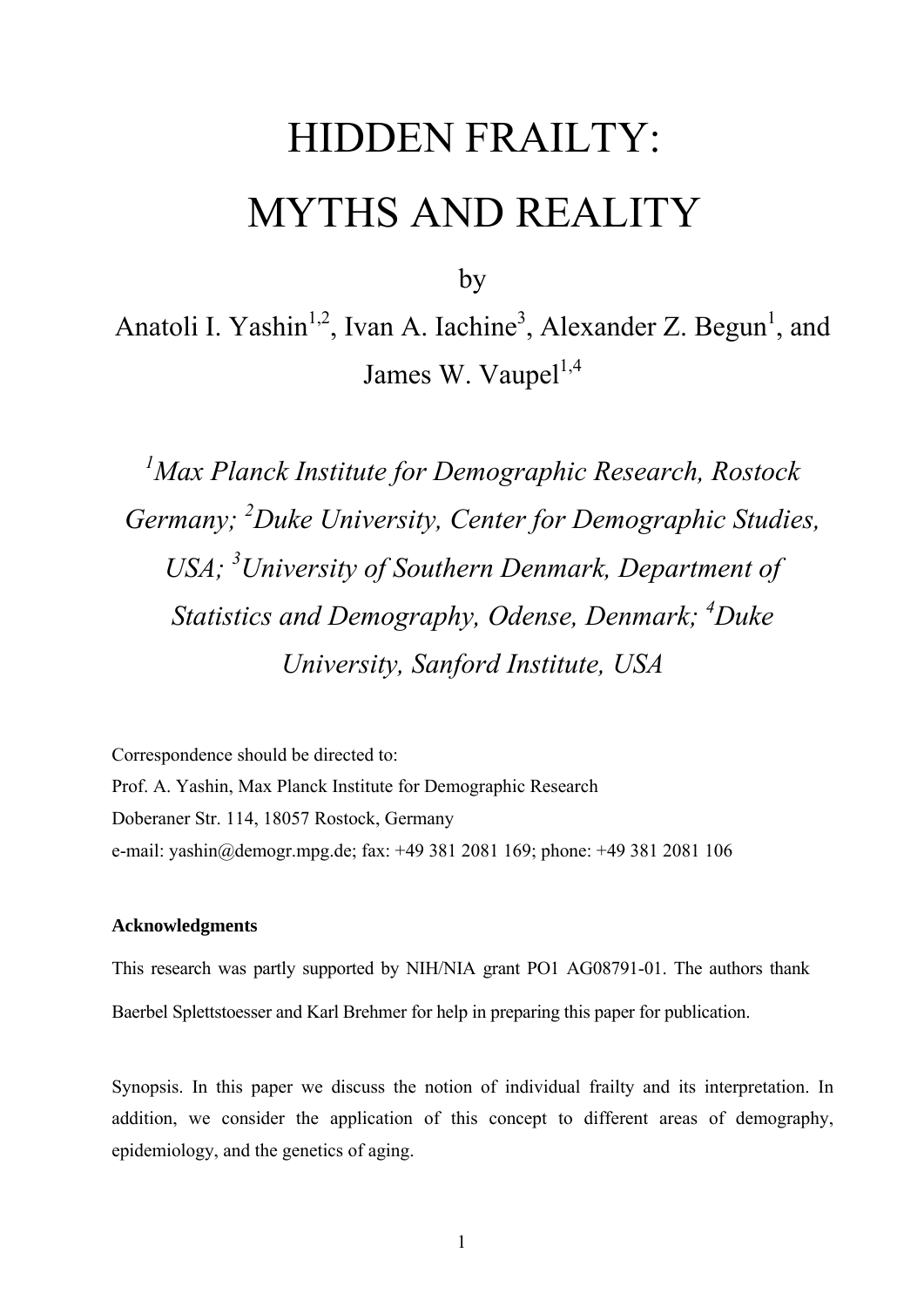### Abstract

**Hidden differences in the survival chances of individuals in a population influence the shape of the mortality rate observed in demographic and epidemiological studies. To evaluate the contribution of such hidden variations to observed hazards, frailty models have been suggested. The application of these models to the analysis of survival data in demography, epidemiology, and biostatistics has opened up new avenues for survival studies. However, along with many useful insights and ideas, several unjustified beliefs (myths) have also been generated. In this paper we critically discuss these beliefs. In particular, we discuss the notion of individual frailty and show that the interpretation thereof depends on the identifiability conditions specified for the respective frailty model. We discuss strengths and weaknesses of shared frailty models with and without observed covariates. We explain why bivariate correlated frailty models are the most appropriate for the analysis of survival data on related individuals. We discuss new bivariate survival models with non-gamma frailty distribution and potential directions for further research.**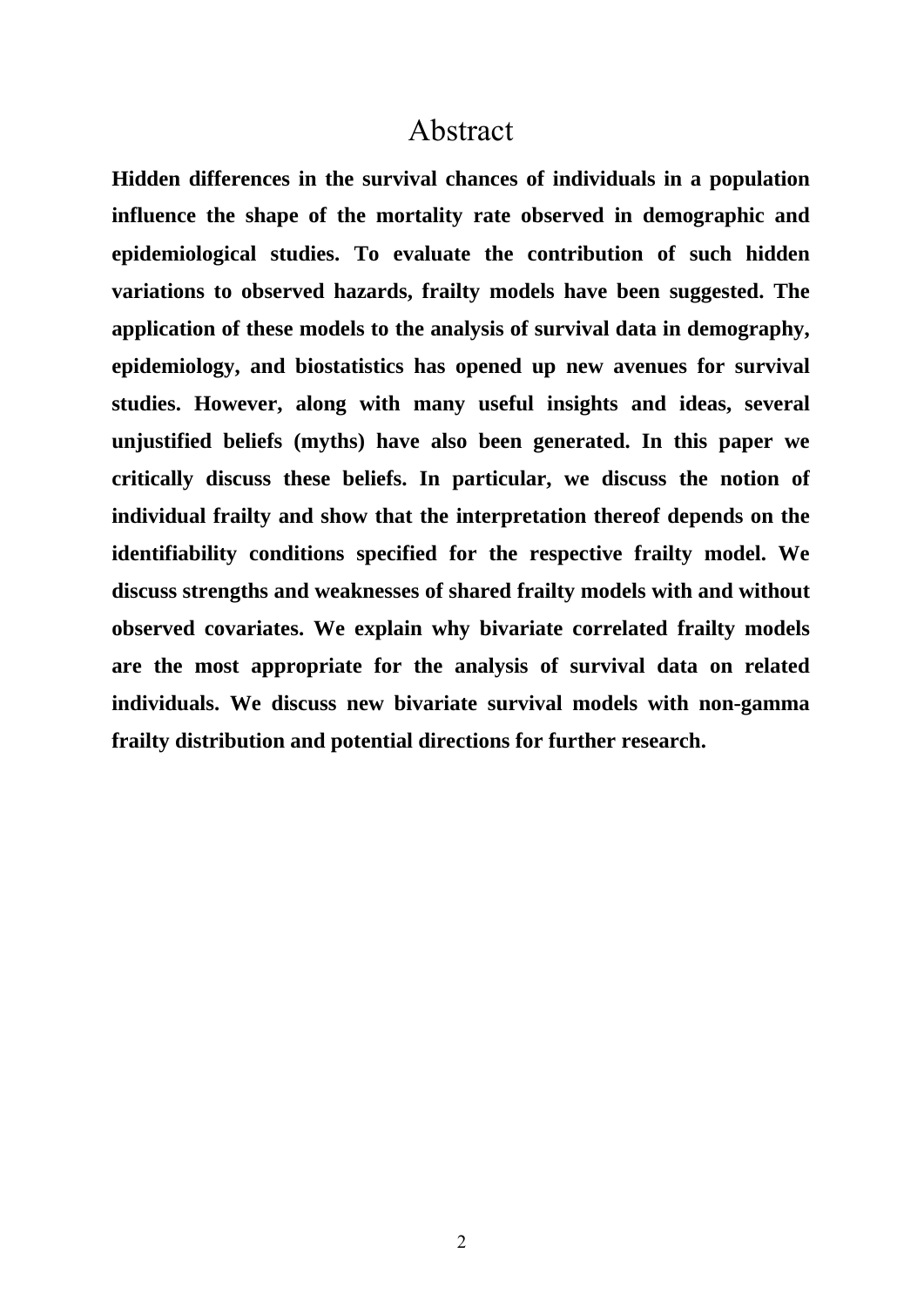#### **1. INTRODUCTION**

Unobserved susceptibility to death, also called "hidden heterogeneity" or "frailty", is a major concern in the demographic analysis of survival, where individual variations in survival chances cannot be ignored. To take such differences into account, frailty models have been suggested (Vaupel et al., 1979). These models are used to explain the deviant behavior of mortality rates at advanced ages (Vaupel and Yashin, 1985), to correct biased estimates of regression coefficients in Cox-type models of hazard rate (Chamberlain, 1985) and to separate compositional and biological effects in aging studies (Manton et al., 1986). Frailty models play an important role in the interpretation of the results of stress experiments (Yashin et al., 1996a) and in centenarian studies (Yashin et al., 1999). The use of survival data on related individuals opens a new avenue in frailty modeling. Genetic variation, heritability, and other properties of individual susceptibility to death can now be analyzed using correlated frailty models (Yashin and Iachine, 1995a,b; Yashin and Iachine 1997).

The use of frailty modeling has its limitations, as is the case, of course, with any kind of modeling. Unjustified beliefs (myths) arise when such limitations are ignored or not well understood. Such beliefs can promote the misuse of the models and also the misinterpretation of the results of analyses. Often, they exaggerate the ability of this approach to address real problems. In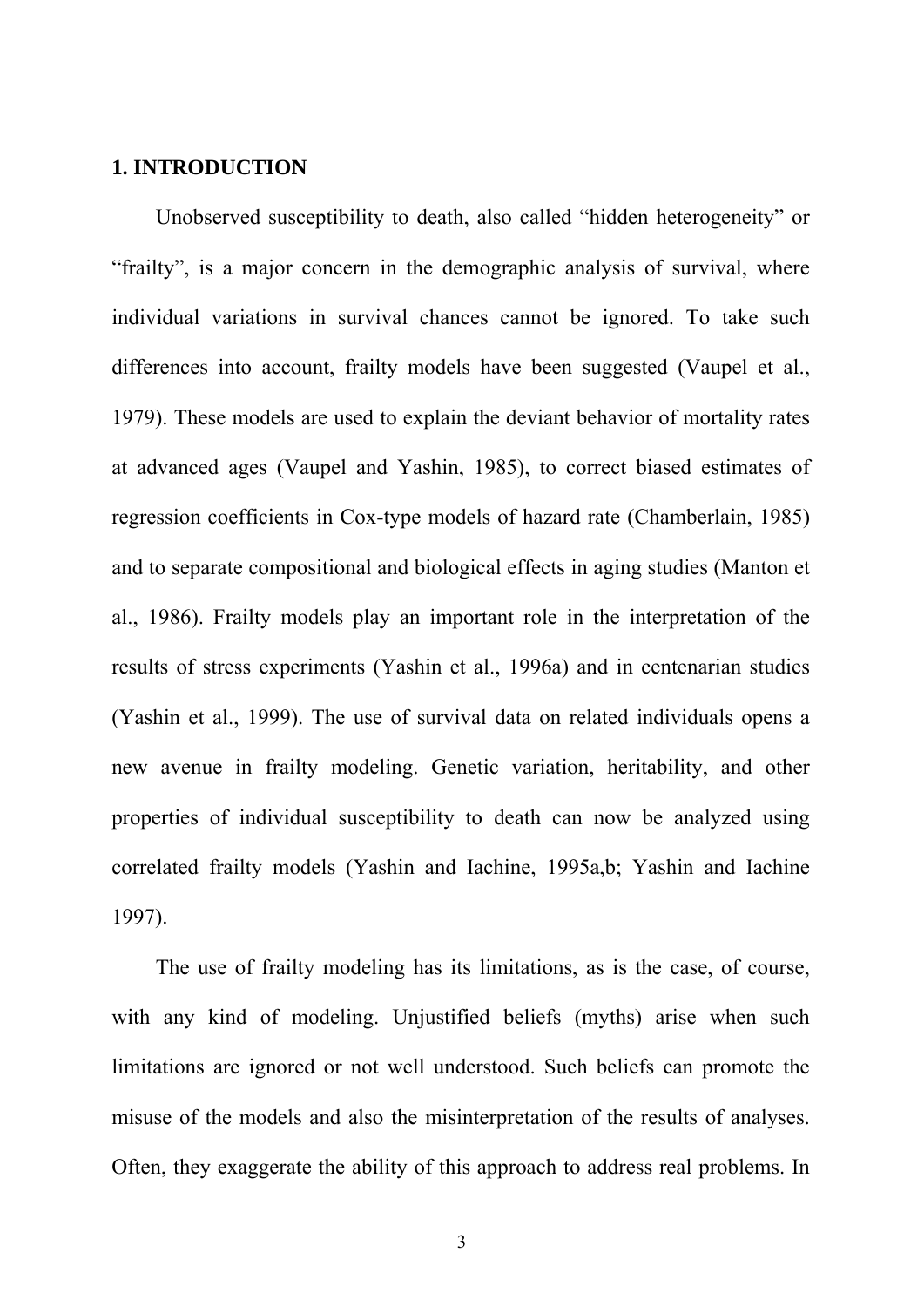this paper we discuss some of these unjustified beliefs. In particular, we explain why frailty models used in univariate and traditional bivariate analyses (i.e. analyses based on the idea of shared frailty) have radically different properties. We discuss why the bivariate correlated frailty models are more appropriate in the analysis of survival data on related individuals than the shared frailty models. We then evaluate the efficiency of the estimates of regression coefficients in the bivariate frailty models. Finally, we describe new bivariate survival models with non-gamma frailty distributions and discuss potential directions for further research.

#### **2. FRAILTY MODELING**

**Frailty models without observed covariates.** Such models are used when only survival data are available for the analysis, or when additional information is of no interest. These models are described by the stochastic hazards,  $\mu(Z, x)=Z\mu_0(x)$ , or

$$
\mu(Z, x)=Z\mu_0(x)+\widetilde{\mu}(x) \tag{1}
$$

Here the non-negative random variable *Z* is called frailty,  $\mu_0(x)$  is an underlying hazard and  $\tilde{\mu}(x)$  is a "background" hazard. This model is non-identifiable from survival data, i.e., different combinations of  $\mu_0(x)$ ,  $\tilde{\mu}(x)$  and frailty distributions may produce the same marginal hazard rate  $\overline{\mu}(x)$ . The model becomes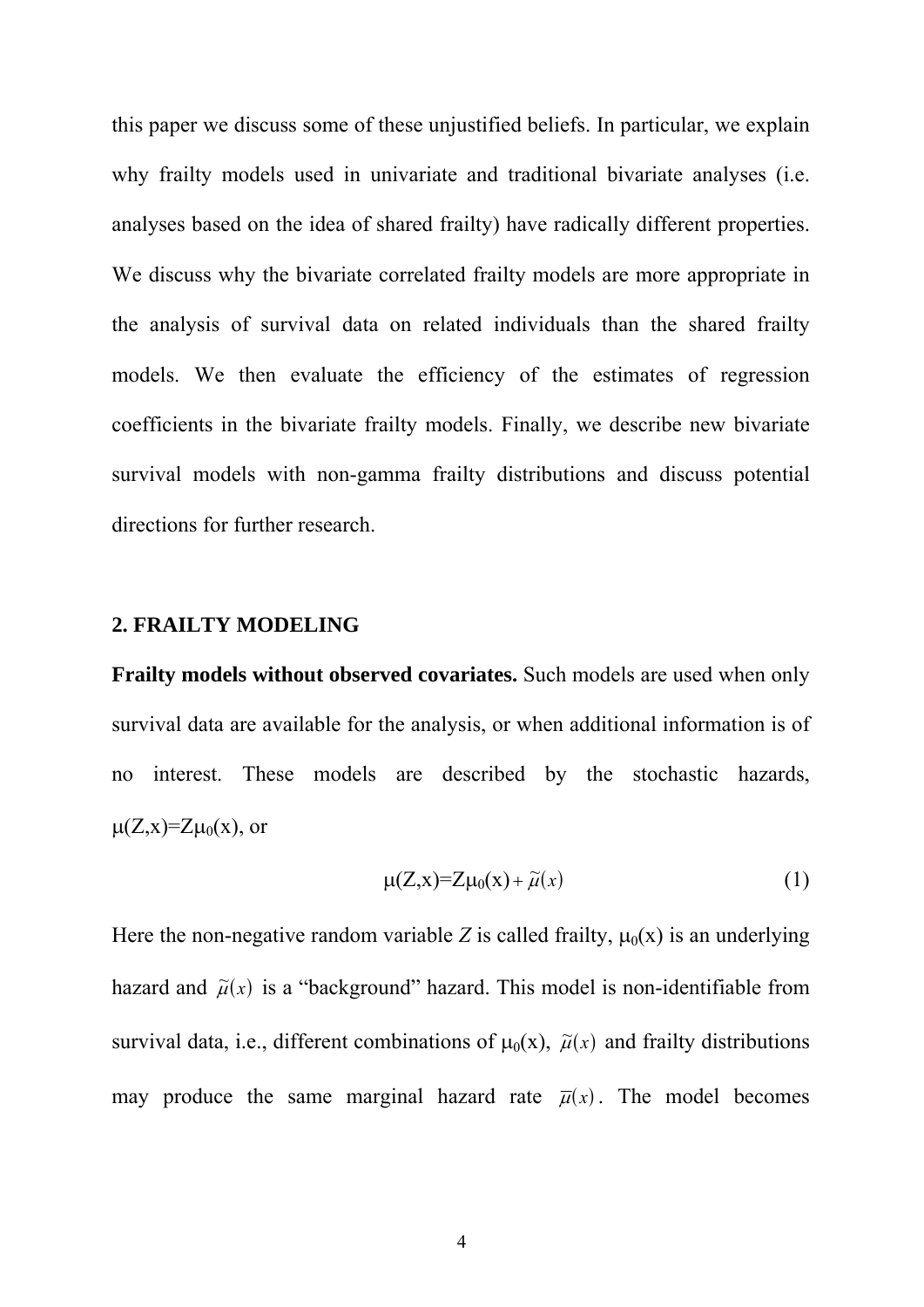identifiable when the parametric structures of  $\mu_0(x)$  and  $\tilde{\mu}(x)$  are fixed and *Z* is assumed to belong to some parametric distribution family, e.g. gamma.

Frailty modeling represents an attempt to take a deeper look at the mechanisms of aging and survival than the traditional non-parametric methods of statistical analysis of survival data allow us to do. By using these models we accept the fact that hidden internal or external factors exist that influence mortality and survival. We also assume that information about such factors is contained in the shape and structure of conditional hazards and in the form of frailty distributions. In some analyses the frailty variable may undergo further decomposition. For example, the decomposition of frailty into genetic and environmental components has been used in the analysis of twin data to better understand the roles of genes and the environment in susceptibility to death and longevity (Yashin and Iachine 1995a,b).

**Frailty models with observed covariates***.* In frailty models with the vector of observed covariates *U* the individual (conditional) hazard is a function of *Z* and *U*. One of the traditionally used forms of this hazard is

$$
\mu(Z, U, x) = Z\mu_0(x) e^{\beta^*U}
$$
 (2)

Here  $\beta$  is a vector of regression coefficients characterizing the measure of influence of *U* on the hazard rate, and the symbol "\*" denotes transposition. Usually it is assumed that *U* and *Z* are independent. To simplify our further discussion we assume that covariate *U* is a scalar.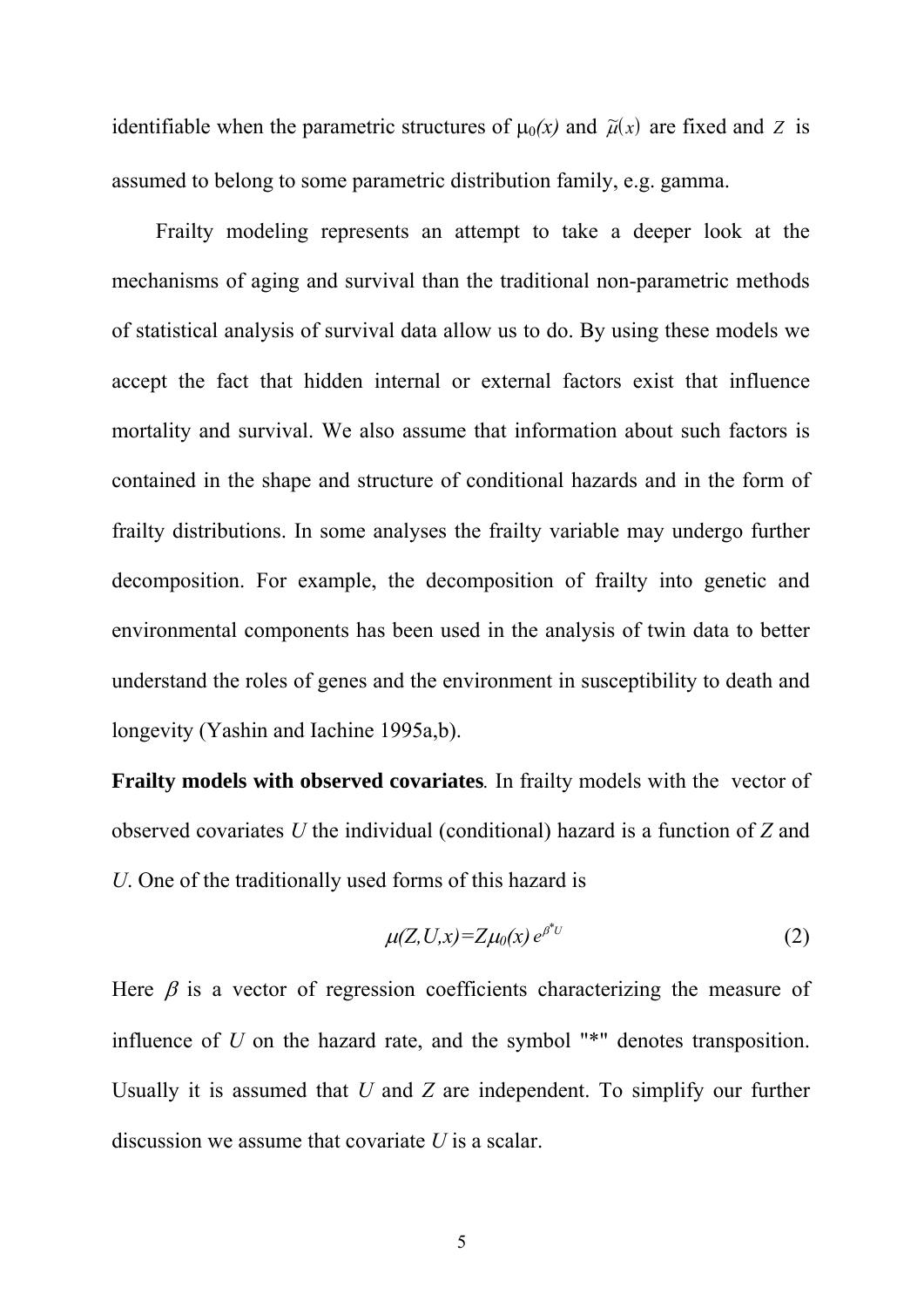The random variable *Z* is often used to account for omitted covariates (Andersen et al., 1992). Another role of the random effect in model (2) is to describe the non-proportionality of the conditional hazards  $\overline{\mu}(U, x)$  in order to improve the fit to the model as compared to the traditional proportional hazards models used in the Cox regression. Univariate models (2), which are frequently used in studies of unrelated individuals, are identifiable if *EZ<*∞. In this case no assumptions about  $\mu_0(x)$  or about the class of distributions of *Z* are needed (Elbers and Ridder, 1982). The proof of the identifiability property given by Elbers and Ridder (1982) does not provide us with statistical methods capable of estimating respective characteristics of the model from the data. The respective procedures, a version of the EM-algorithm, were later realized for the gamma frailty models (Andersen et al. 1992). Note that when *EZ=*∞, e.g. in the case of positive stable frailty distribution (Hougaard, 1986), model (2) is not identifiable. In this case the additional information represented by the covariate is not sufficient for distinguishing between the different frailty/hazard combinations. In this case the identifiability problem can be solved by using data on related individuals.

Many studies have focused on evaluating the effects of omitted covariates on the estimate of regression coefficient  $\beta$  in model (2). It has been shown that the influence of the observed covariate is underestimated when the presence of omitted covariates is ignored (e.g. Chamberlain 1985, Gail 1984). This problem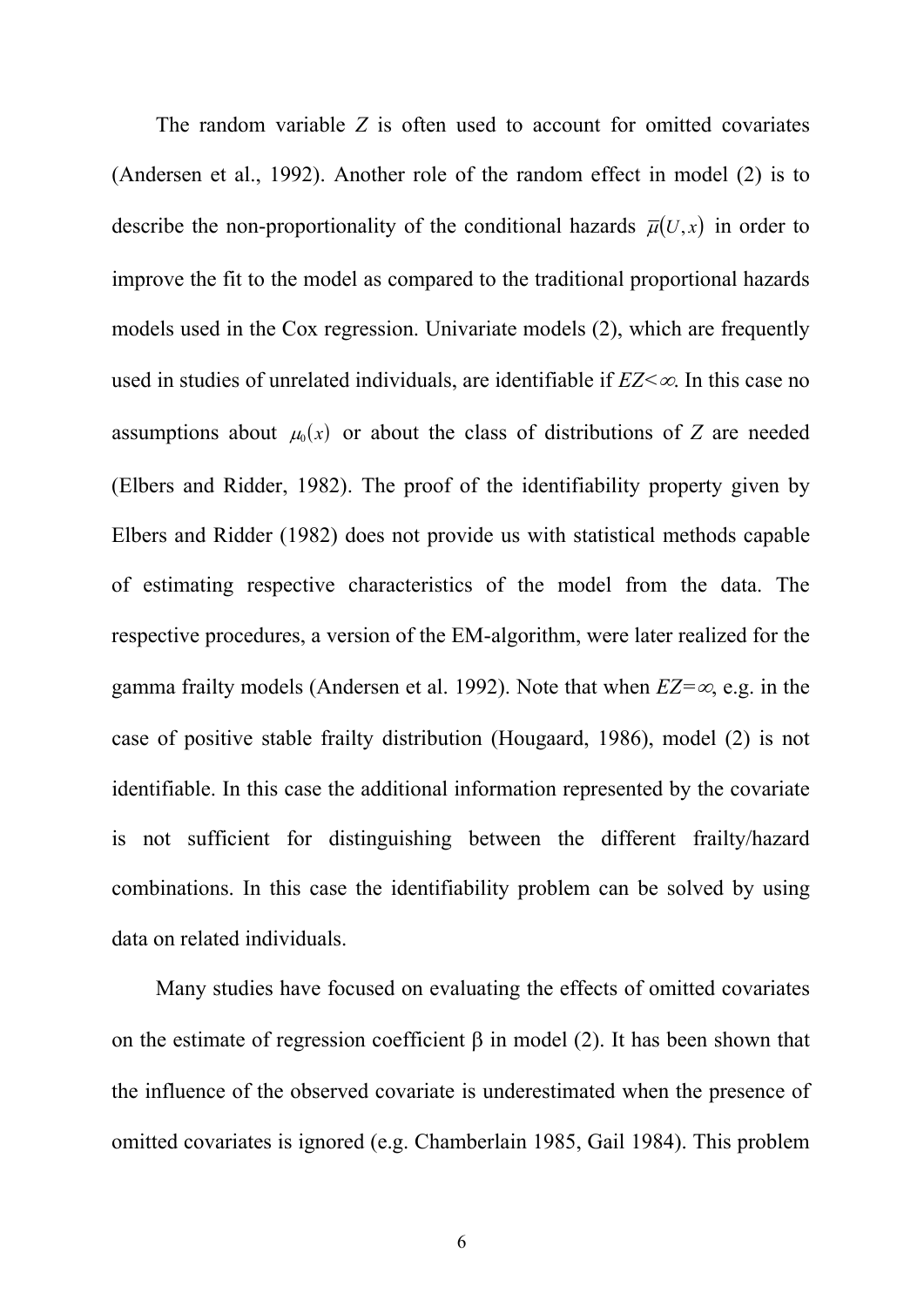can be corrected if one models the omitted covariate appropriately, e.g. by using a frailty model. It is important to point out, however, that the estimates of regression coefficients in these two situations (i.e. when the omitted covariate is included in the model, either as an observed variable or as a random effect, and when the omitted covariate is ignored) have different meanings. In the former case, the estimate represents the effect of the covariate on the individual level, i.e., when the value of the omitted variable is known. In the latter case, the estimate represents the marginal effect of the omitted covariate on survival. The distinction between the two cases might be important when dealing with forecasting, where the type of regression coefficient to be used for predicting the outcome should depend on the available information.

**Bivariate models.** Initially, bivariate and multivariate frailty models exploited the idea of shared frailty. These models were used in studies of the effects of dependence between life spans (or other durations) on the estimates of regression coefficients in the Cox-type hazard model with random effect (Clayton, 1978; Clayton and Cuzick, 1985; Huster, 1987; Hougaard, 1995). Although parametric specification of a frailty distribution is not necessary in models characterized by hazard (2) (Elbers and Ridder 1982), such a specification is often used as a matter of computational convenience. However, incorrect parametric specification can, in fact, bias the estimates of regression coefficents. Another appealing feature of multivariate frailty models is their identifiability in the absence of observed covariates. The information contained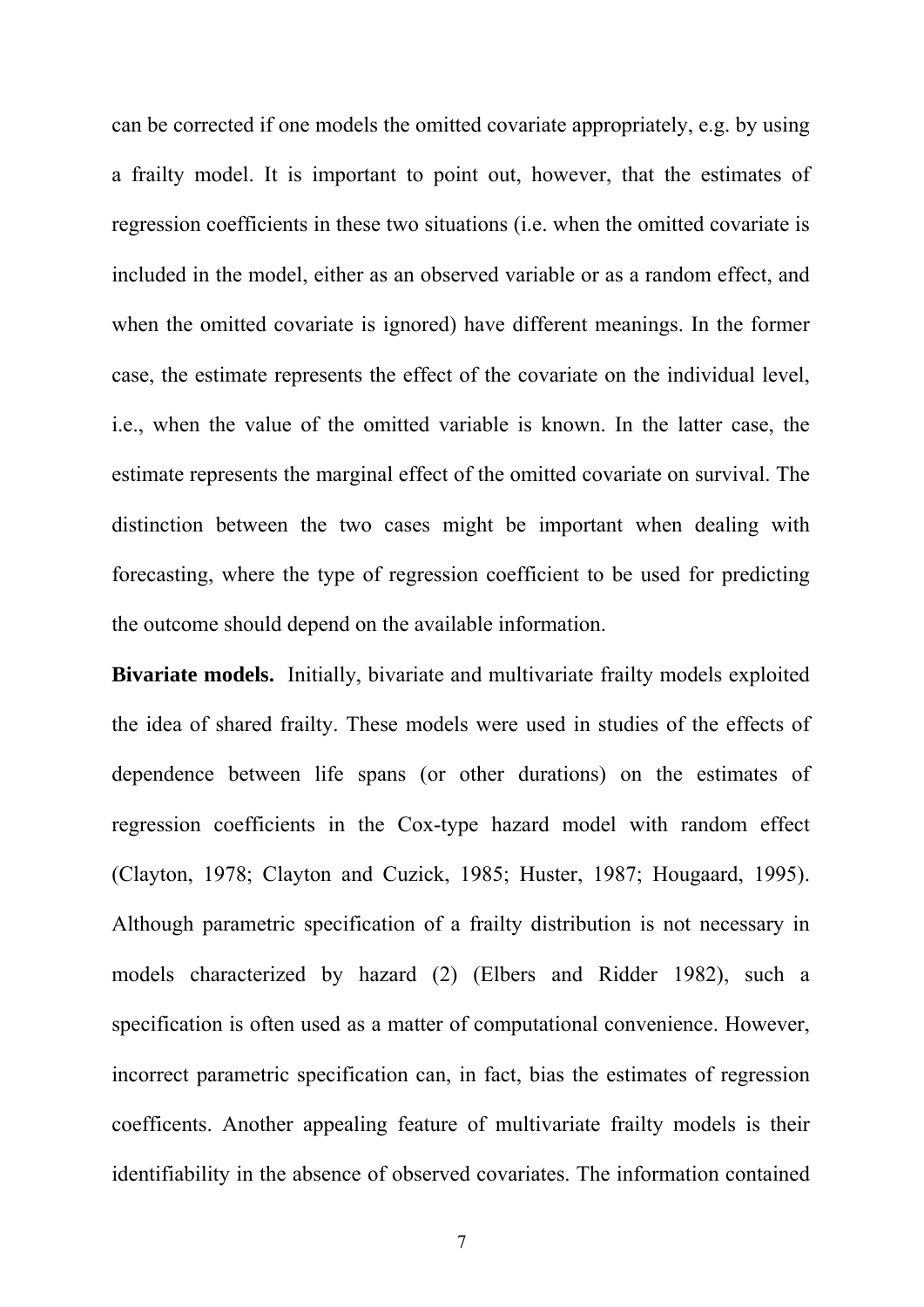in bivariate survival data along with some additional assumptions used when extending the univariate frailty model (2) to the multivariate case (e.g. the conditional independence assumption, additive frailty structure) is enough to reconstruct both the frailty distribution and the underlying hazard functions (Iachine and Yashin, 1998).

The assumption about the proportionality of a hazard makes frailty models a simple and convenient tool for analytical and computer calculations. The maximum likelihood estimation for frailty models is facilitated by the fact that the likelihood function can be expressed in terms of the Laplace transform of the frailty distribution (Aalen, 1987). Semiparametric estimates of the hazard function and other parameters of the model can be obtained in the presence of censoring by means of the EM-algorithm (Nielsen et al., 1992, Iachine and Yashin, 1995), and they have appealing asymptotic properties (Parner, 1998, Korsholm, 1999).

Despite their simplicity these models turn out to be useful in providing insights and ideas for analyzing real-life phenomena. They have been used to explain the deceleration of the mortality rate at older ages (Vaupel et al. 1979, Vaupel and Yashin 1985, Yashin et al., 1994; Vaupel et al., 1998). They allow us to account for omitted covariates and heterogeneity when calculating the effects of observed covariates on survival in regression studies (Chamberlain 1985). They help to clarify the role of genes and the environment in the variation in human life span, (Yashin and Iachine 1997), etc. The major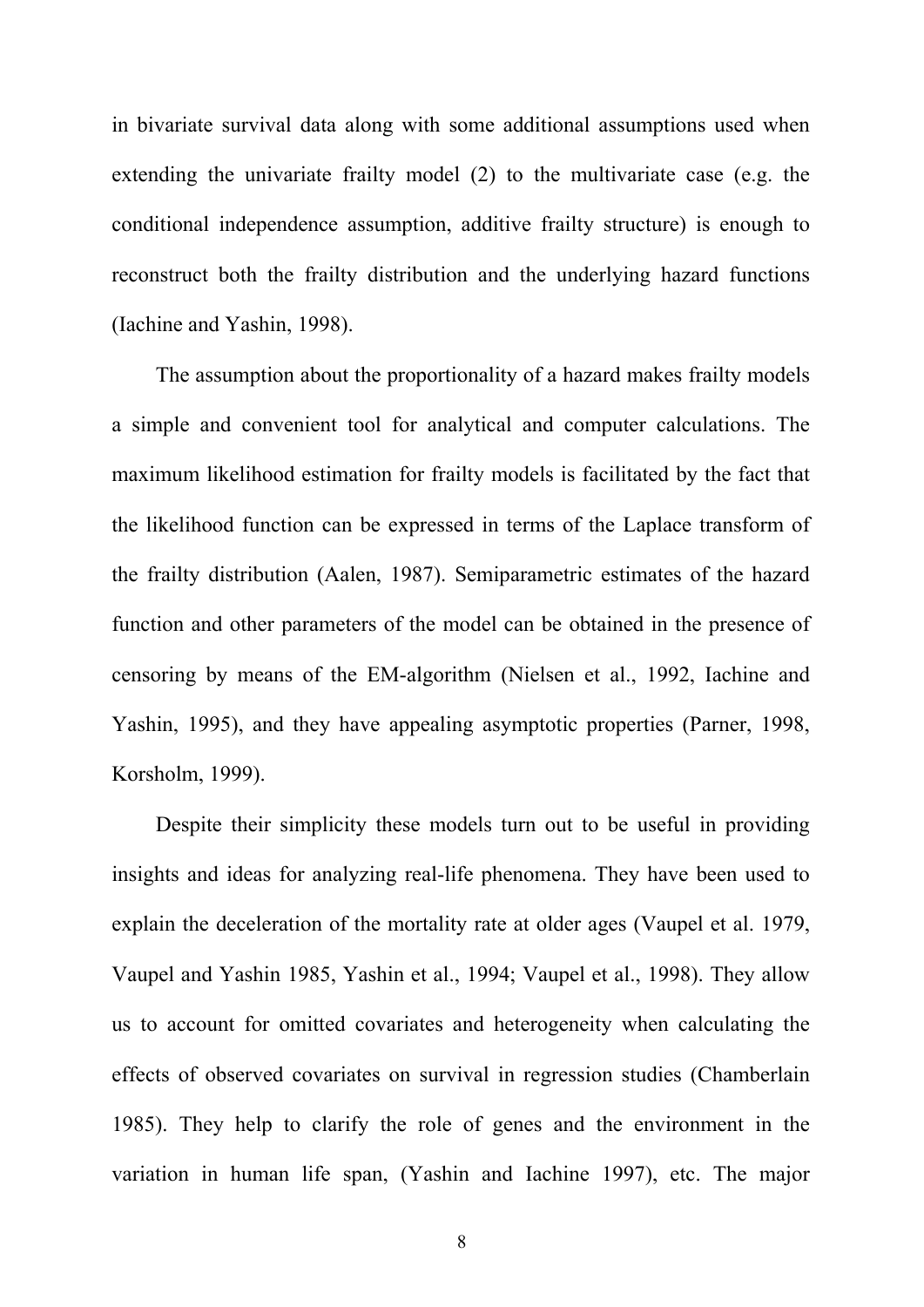criticism of these models is that the basic, underlying assumptions are insufficiently grounded in biological reality: the proportional structure of the hazard, the form of a frailty distribution, and the independence of observed and omitted covariates. Other limitations of frailty models are less well-known. They are related to some unjustified concepts and beliefs (myths) which often find expression in applications using these models but which have not as yet been sufficiently discussed in the literature.

### **2.THE MYTHS**

Several myths associated with frailty modeling exaggerate the ability of these models to address real problems. Some of them create an illusion that the problem is solved when, in reality, basic assumptions have made a major contribution in the results. Others misinterpret the notions of individual and shared frailty. Finally, some ignore confounding problems in the estimation of the parameters of the model. The uncritical use of such unjustified beliefs and concepts may inhibit the further development of this field and make it difficult to understand the proper place of frailty modeling in the analysis of survival data.

# **<u>Myth 1.</u> The underlying hazard**  $\mu_0(x)$  **in model (1) can be approximated by a Gompertz-Makeham curve**

The models represented in (1) have been used, for example, in demographic analyses of mortality in heterogeneous populations (Vaupel et al.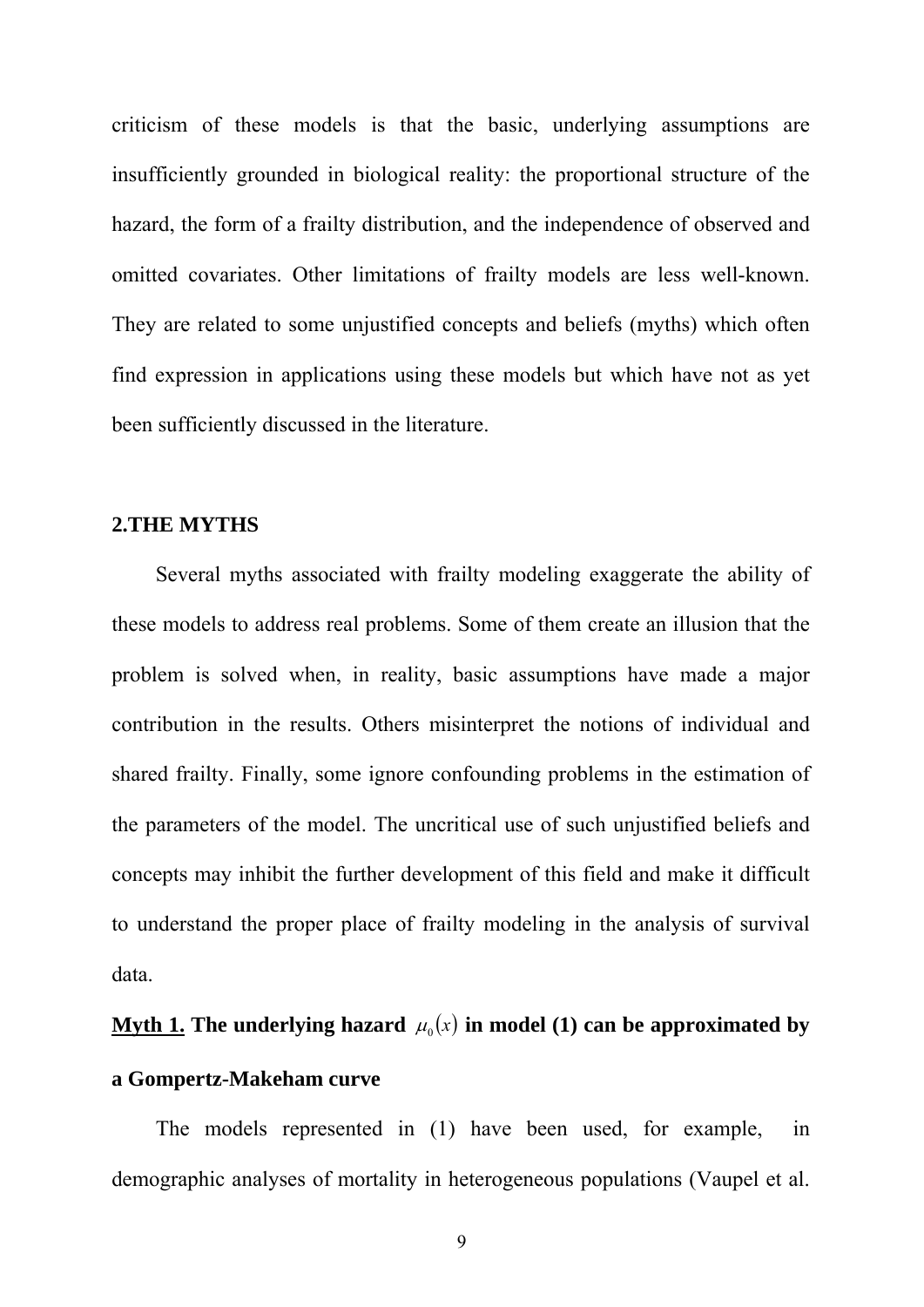1979; Lancaster and Nickell, 1980; Heckman and Singer, 1984a, b; Hougaard, 1984; Manton et al., 1986; Vaupel and Yashin, 1985a; Bretagnolle and Huber-Carol, 1988; Yashin et al., 1994). To make such models identifiable one must fix the parametric structure of the underlying hazard and the frailty distribution and then use parametric methods of statistical analysis (e.g. the maximum likelihood method). This practice is so common nowadays that nobody even tries to explain why a particular form of  $\mu_0(x)$  is chosen. In demographic applications, the Gompertz or Gompertz-Makeham mortality rate are often used as an approximation for  $\mu_0(x)$  (e.g.  $\mu_0(x) = ae^{bx}$  and  $\tilde{\mu}(x) = c$ ). In epidemiological studies of cause-specific mortality as well as in econometric models of duration (Manton and Stellard, 1988), the Weibull parametrization of  $\mu_0(x)$  is often used. Gompertz curve for the underlying hazard is used in testing heterogeneity models of experimental data (Service, 2000). However, such assumptions are neither biologically nor empirically justified. Moreover, the indirect semiparametric estimates of the underlying hazards obtained from twin data using a gamma frailty model show that an underlying hazard may increase faster than the Gompertz curve (Yashin and Iachine, 1997). There has been no study or survival experiment, which would allow us to make a direct estimate of  $\mu_0(x)$  from failure-time data and to suggest its parametric form. Weiss (1990) emphasized the importance of bringing more biological background in frailty modeling. A substantial fraction of variation in frailty has an underlying genetic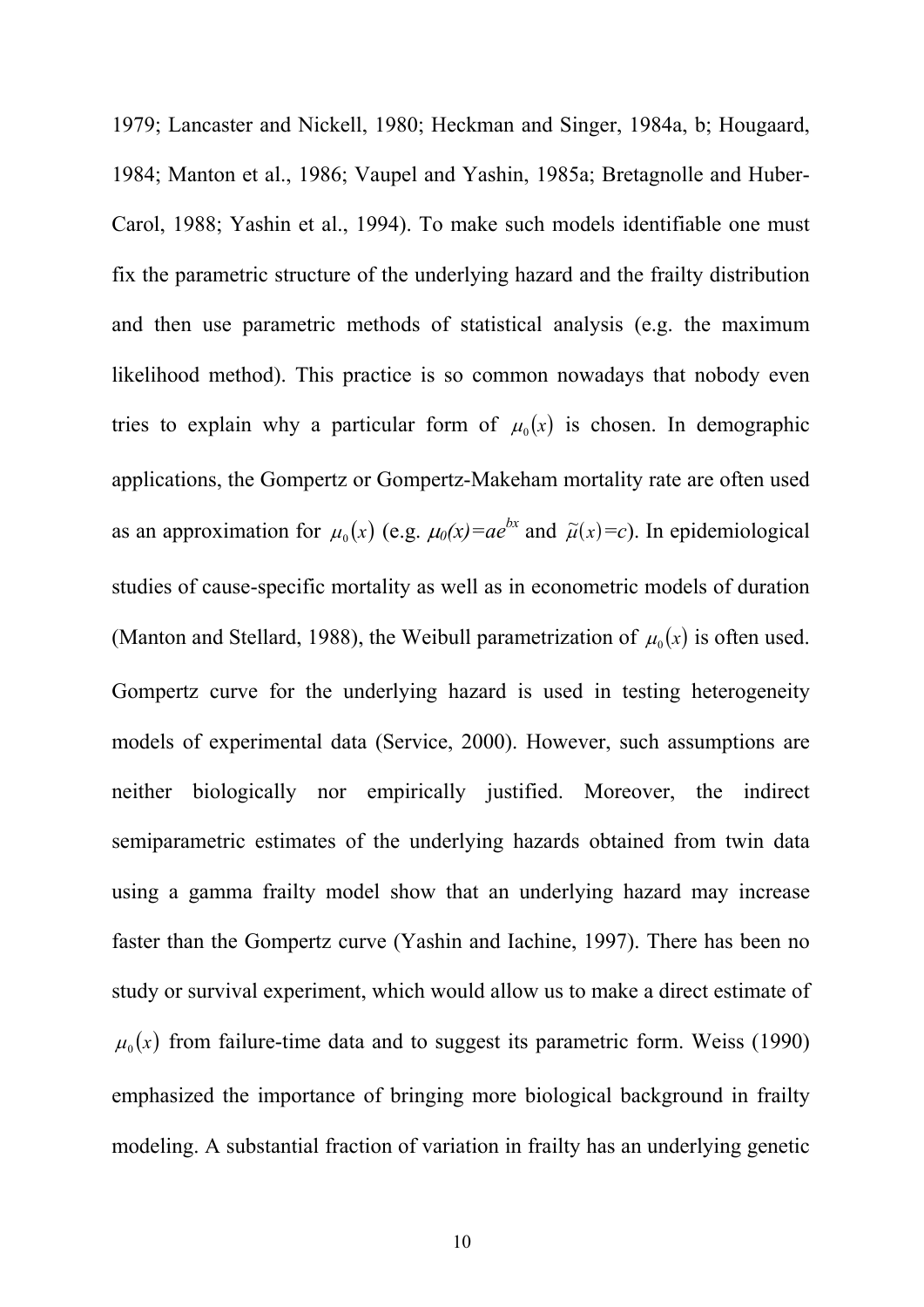basis, which can be used in specification of both the underlying hazard and frailty distributions.

### **Myth 2. The "amount of hidden heterogeneity" can be estimated from survival data**

It is generally believed that the variance in frailty distribution estimated in the analysis of survival data characterizes the measure of heterogeneity present in this population. Since frailty models without observed covariates) are nonidentifiable unless one assumes a functional form for the underlying hazard, the estimates of frailty distribution depend on the choice of a functional form for  $\mu_0(x)$ . Fig. 1 shows how Gompertz and gamma-Gompertz models fit mortality data for the cohort of Swedish females born in 1862.

### Fig. 1 is about here

The gamma-Gompertz model assumes that  $\mu_0(x)$  follows the Gompertz curve and that frailty is gamma-distributed. The estimate of the variance in a frailty distribution in this case is about 0.5. If, however, we assume that an underlying hazard is described by a logistic curve, the estimate of frailty variance becomes zero. This means that the biological interpretation and justification of conditions, which guarantees identifiability of respective frailty models, becomes a crucial issue when the questions concerning the quantitative aspects of hidden heterogeneity are addressed: two survival models with different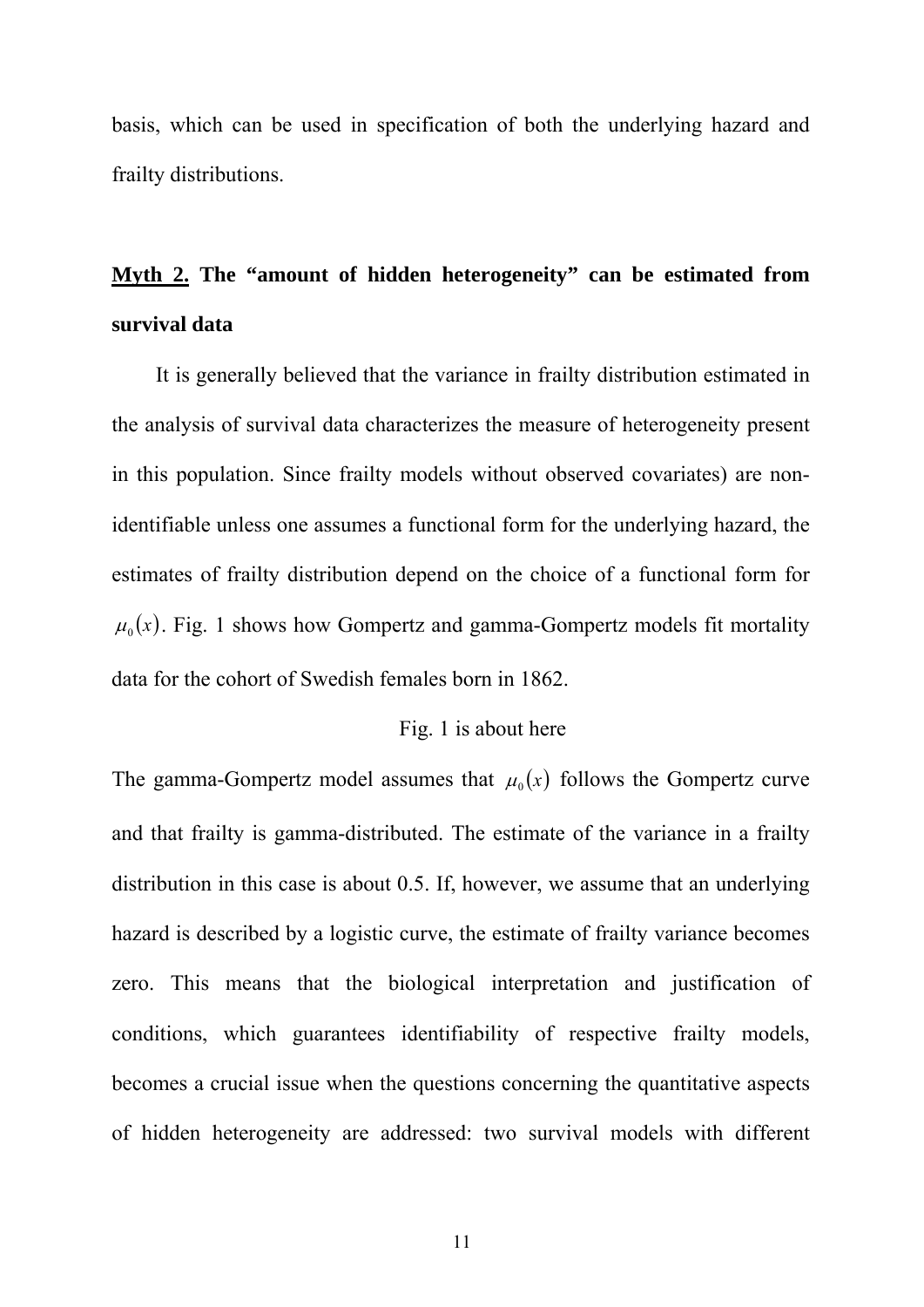"degrees" of heterogeneity describe the same data equally well. An illusion that the "amount of heterogeneity" in the population can ultimately be estimated contradicts the fact that this "amount" is determined by the conditions of identifiability (Elbers and Ridder, 1982; Heckman and Singer, 1984b; Hoem 1990; Iachine and Yashin, 1998). Different identifiability conditions result in different estimates of frailty distribution and the underlying hazards from the same data.

More generally, the identifiability of frailty models is a matter of the balance between information contained in the data and assumptions put into the model. Survival data on unrelated individuals without observed covariates require assumptions about  $\mu_0(x)$  and *Z*. Fig. 2 shows the graph of the logarithm of the underlying hazard as a function of age and variance  $\sigma_z^2$  in the case a logistic marginal mortality rate.

### Fig.2 is about here

One can see from this figure that the shape of the underlying hazard depends on the value of  $\sigma_z^2$ , and vice versa. This graph is a nice illustration of the nonidentifiability property of the proportional hazard frailty model without observed covariates.

In a proportional hazard model with covariates the assumptions about  $\mu_0(x)$  and *Z* can be relaxed since they can be identified from the data nonparametrically. When analyzing data on related individuals using a multivariate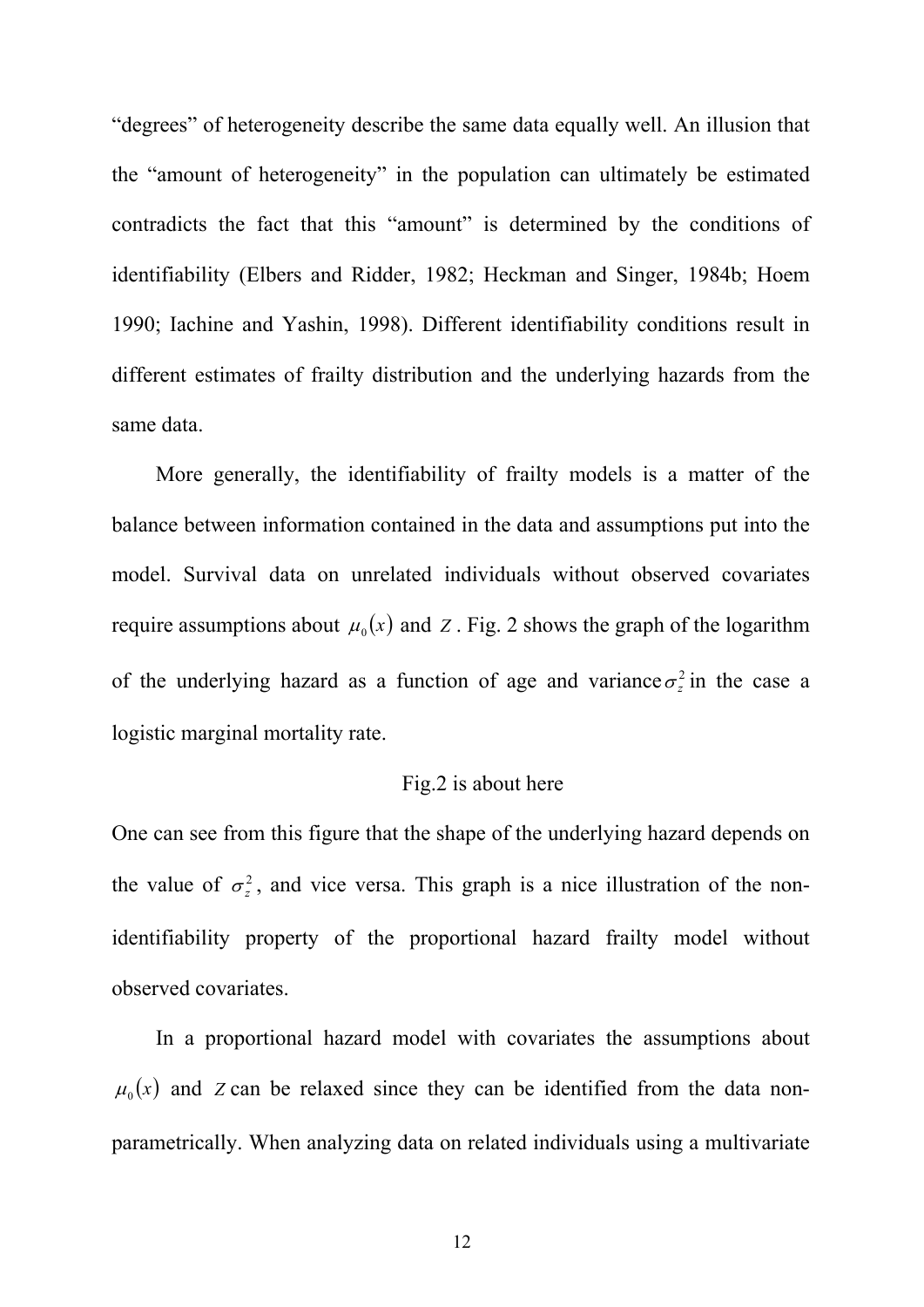shared frailty model, no covariates are required for identifiability. In this case the conditional independence assumption plays a crucial role.

Thus, there is no absolute measure of heterogeneity in a population. The "amount of heterogeneity" measured in a statistical analysis of survival data is determined by identifiability conditions for the selected model.

### **Myth 3. The properties of individual frailty distributions can be analyzed using shared frailty models.**

The multivariate frailty models are frequently used to analyze survival data on related individuals with different types of familial relationships, e.g. identical (MZ) or fraternal (DZ) twins, parents, children, grandchildren, etc. An important concept arising in connection with this type of statistical analysis is that of individual or marginal frailty. Let us illustrate this concept using the survival of MZ and DZ twins as an example.

A crucial condition exploited in all twin studies is that characteristics of MZ twin individuals are not different from those of DZ twins, and singletons i.e. non-twins. This assumption is supported in survival studies by empirical evidence (Christensen et al, 1995, Yashin and Iachine, 1995a). In particular, both types of twins have the same marginal mortality pattern  $\bar{\mu}(x)$ . Suppose that one wishes to develop a bivariate frailty model that could be applicable both to MZ and to DZ twins (which should, of course, be flexible enough to deal with the potential difference in the dependence structures of MZ and DZ twin survival times). We can say that the frailty variable used in this model is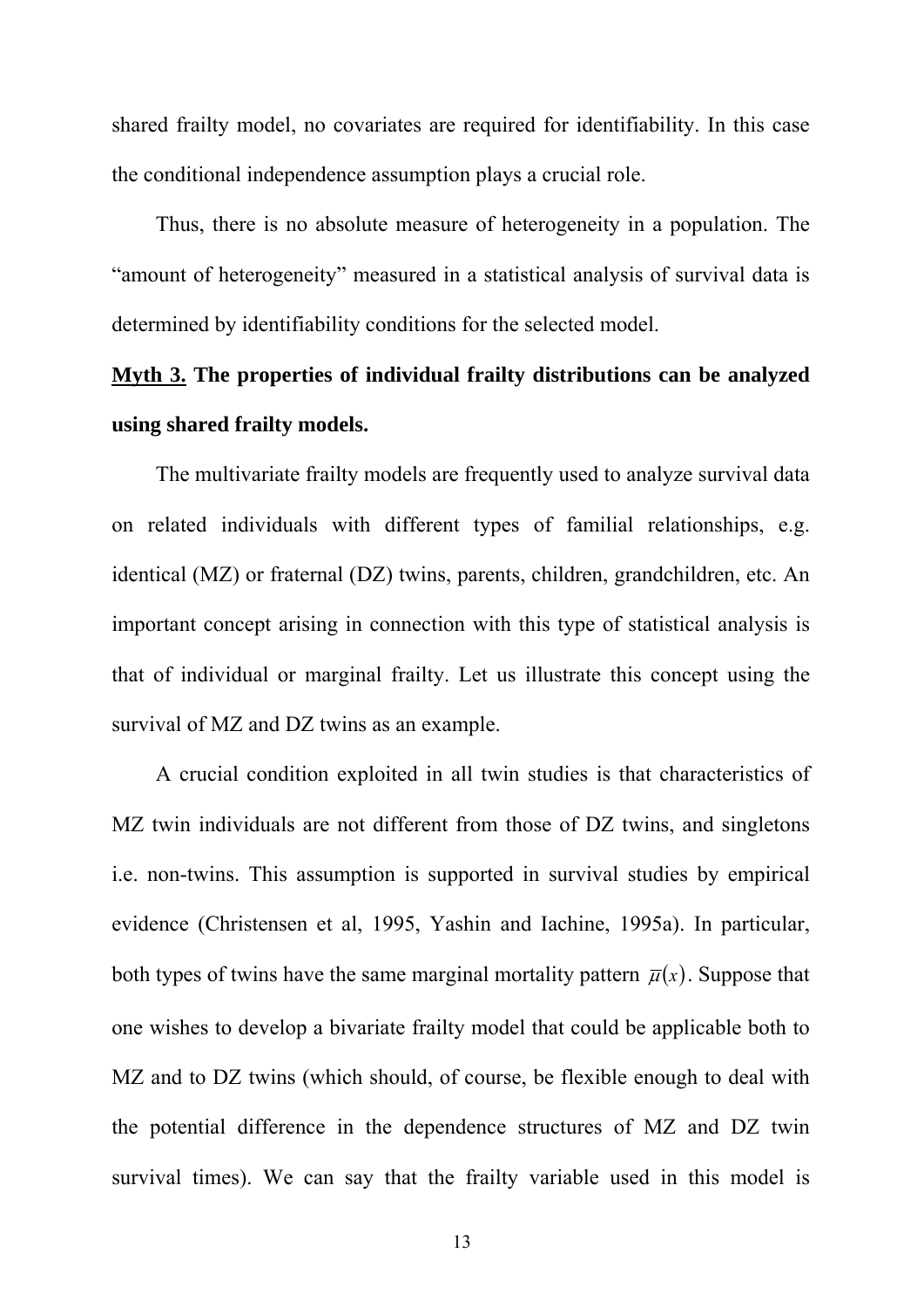individual in nature when it is attributable to a single twin individual and not necessarily to a pair of twins. More formally, for the frailty variable to be called individual, the model has to satisfy the following natural consistency condition: it should assign the same marginal frailty distribution to MZ twins as to DZ twins.

The third myth involves the belief that shared frailty models can be used to investigate the properties of individual frailty. Although such models are identifiable without additional covariate information (Iachine and Yashin, 1998), the notion of shared frailty must be distinguished from that of individual frailty as it is used in the correlated gamma-frailty model (Yashin et al., 1995) because shared frailty models do not satisfy the consistency condition specified above.

Versions of the shared gamma frailty model have been used successfully in the analysis of bivariate survival data. Hougaard et al. (1989) and Vaupel et al. (1992) applied the gamma-frailty model to prove that MZ twins share more longevity-related genetic material than DZ twins do. In the absence of observed covariates the conditional bivariate survival function in the case of this model is:

$$
S(x_1, x_2 | Z) = e^{-Z(H_1(x_1) + H_2(x_2))}
$$
\n(3)

where *Z* is a shared frailty,  $H_i(x) = \int \mu_{0i}(u) du$ ,  $i = 1, 2$ , and *x*  $H_i(x) = \left| \mu_{0i}(u) du, i \right|$ 0  $h(x) = \int \mu_{0i}(u) du, i = 1,2$ , and  $\mu_{0i}(x), i = 1,2$  are the underlying hazards associated with two related individuals. Note that (3) assumes the conditional independence of life spans  $T_1$  and  $T_2$  given  $Z$ . When frailty is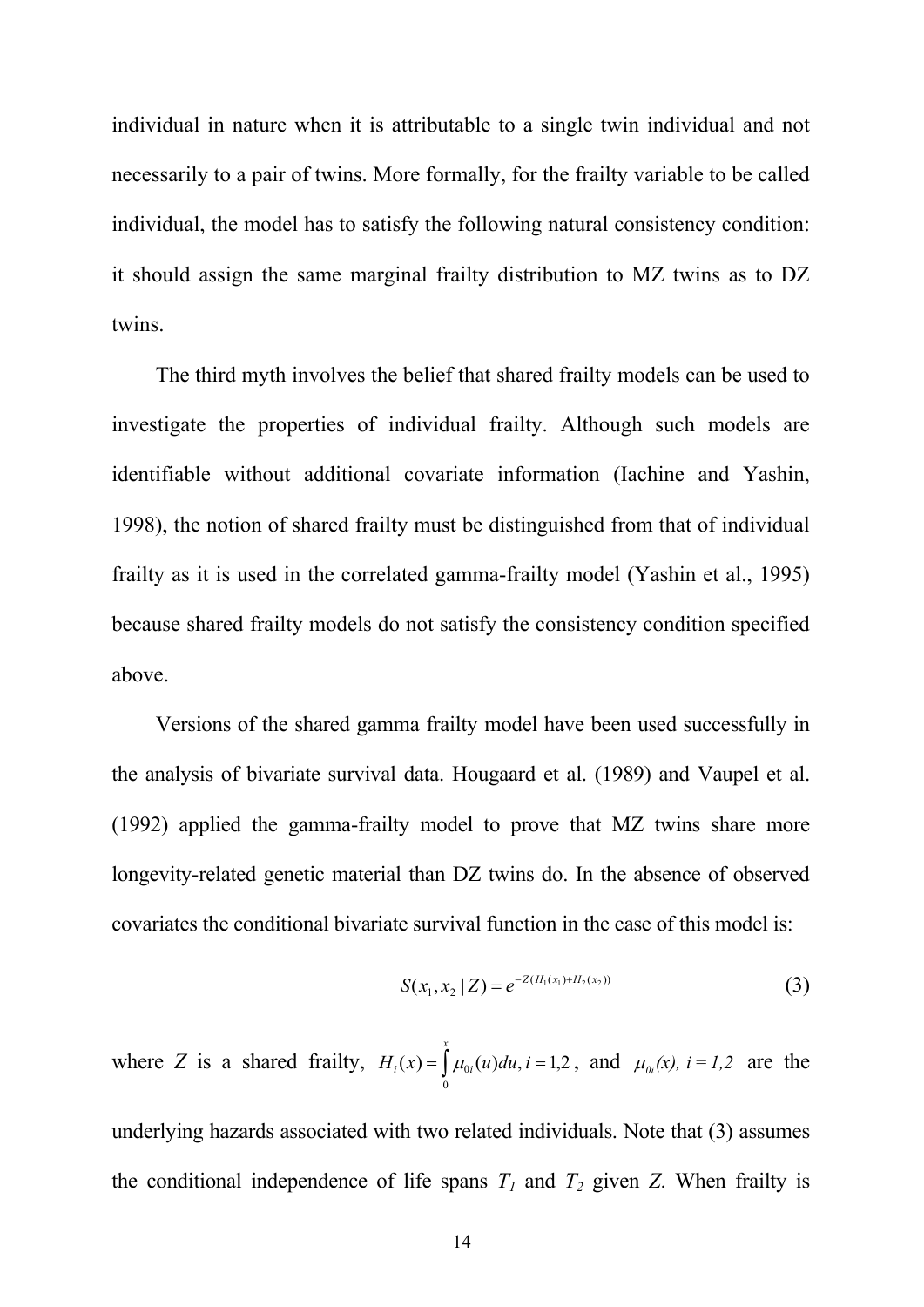gamma-distributed with the mean 1 and variance  $\sigma^2$ , the marginal bivariate survival function is (Cox and Oakes, 1984):

$$
S(x_1, x_2) = \left(S_1(x_1)^{-\sigma^2} + S_2(x_2)^{-\sigma^2} - 1\right)^{\frac{1}{\sigma^2}}
$$
 (4)

Here  $S_i(x)$ ,  $i = 1,2$  are marginal univariate survival functions. One can see that the only parameter responsible for the association between  $T_1$  and  $T_2$  is  $\sigma^2$ .

This model has several remarkable properties. It has a semiparametric copula structure, which allows us to take into account a difference in univariate survival functions of related individuals from different generations, as well as individuals of different sex. This model is identifiable without our having to make assumptions about the parametric specification of the conditional survival function: this function and the parameters of other models can be identified from bivariate survival data (Iachine and Yashin, 1998). When using this model, one can easily establish the difference in association parameters,  $\sigma^2$ , for populations of pairs of individuals with different degrees of familial relationship (e.g. MZ and DZ twins, Vaupel et al., 1992). However, since in the shared frailty model the marginal distribution of frailty coincides with the distribution of the shared frailty itself, the marginal frailty distributions for MZ and DZ twins will be different. Thus, shared frailty does not characterize individual frailty.

Note that the application of the shared gamma-frailty model to studies of genetic aspects of aging and survival is subject to certain limitations. In particular, although characteristics of this model can always be estimated from bivariate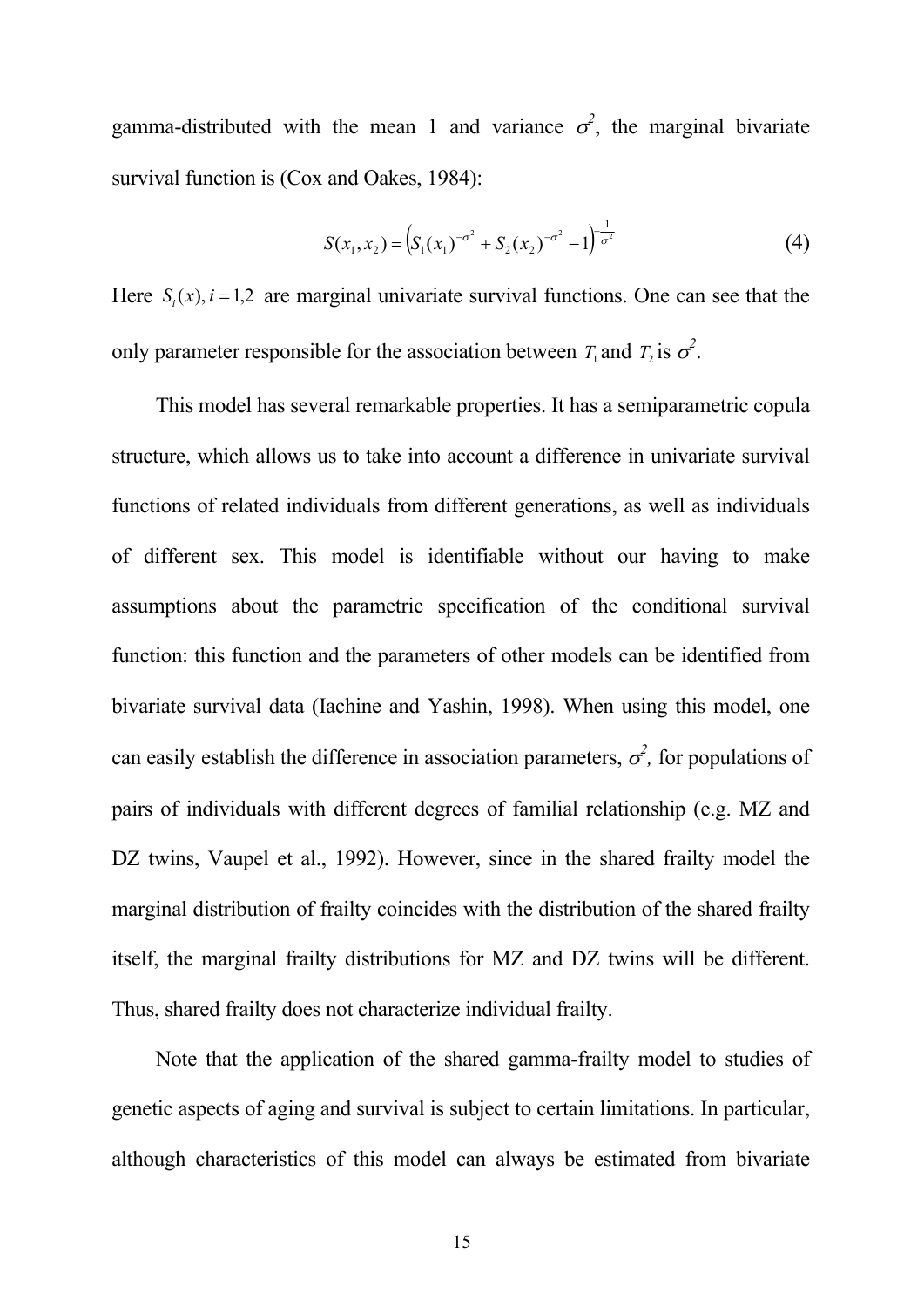survival data, the genetic interpretation of these characteristics is often problematic. For example, the large-sample estimates of parameter  $\sigma^2$  will always be different for MZ and DZ twins,  $(\sigma_{MZ}^2 > \sigma_{DZ}^2)$ , which means that these twins share different amounts of genetic material. However, without additional assumptions this finding is only of limited use for evaluating of the influence of genes on human mortality and longevity. Thus, the shared frailty model cannot be used for evaluating properties of individual frailty.

### **Myth 4. The association parameter in shared gamma-frailty models with observed covariates can be estimated from univariate data.**

The fourth myth involves the belief that, in shared frailty models with finite mean of a frailty distribution and observed covariates, an association parameter (which in the case of gamma-frailty coincides with the variance of the frailty distribution) can be estimated from univariate data. This belief is based on a result of Elbers and Ridder (1982): if a frailty distribution has a finite mean, then the presence of observed covariates (with the covariate effects provided by model (2)) makes the univariate proportional hazard frailty model identifiable. The source of confusion is equation (2), which specifies the same functional form for the hazards used in univariate and shared frailty models. However, "shared frailty" in bivariate survival models differs from "individual frailty" as it is used in the univariate case. Initially, this difference in the different notions of frailty was not clearly understood. Clayton and Cuzik (1985) notice that in case of bivariate proportional hazards model with gamma-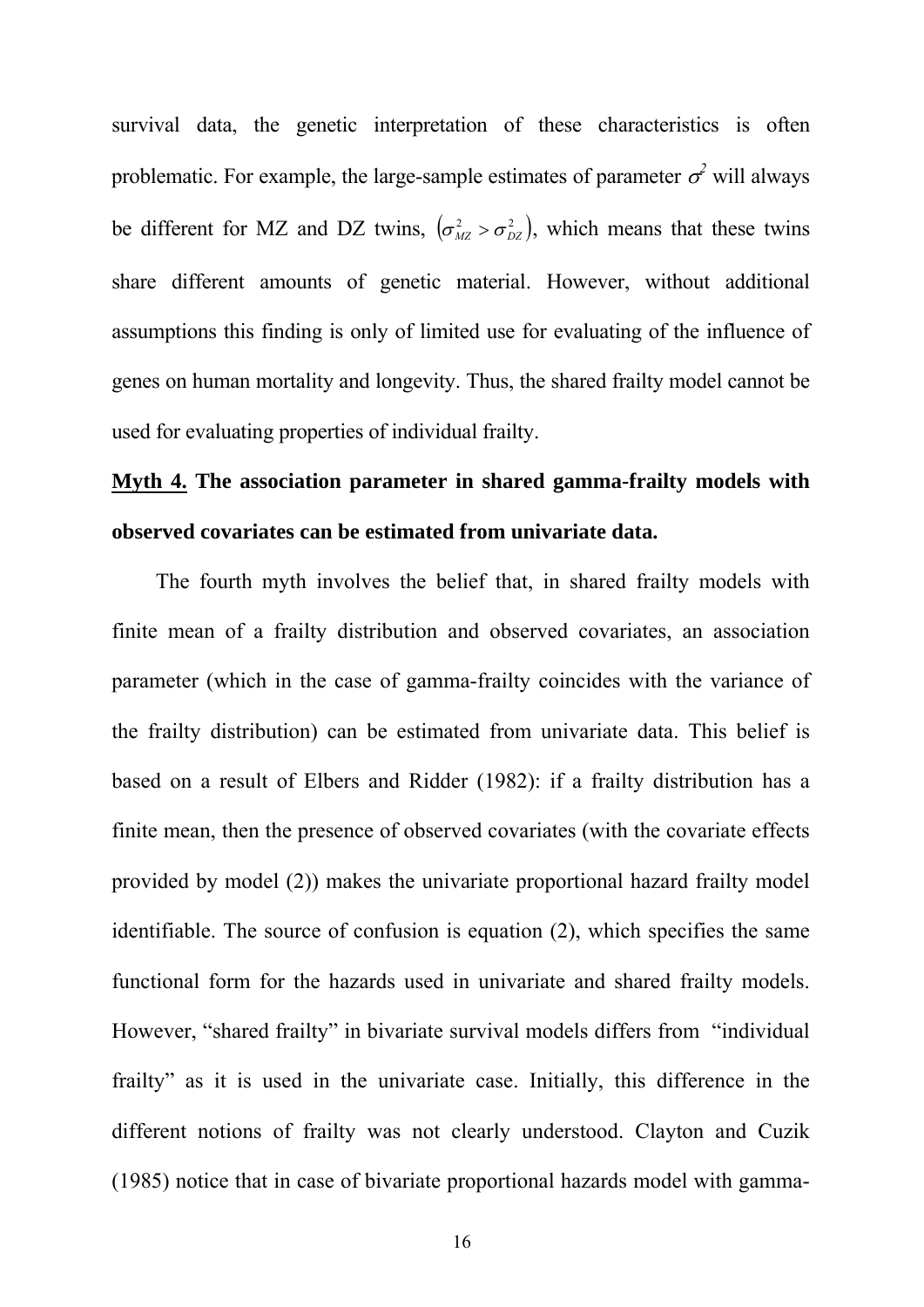distributed shared frailty and observed covariate "the extent to which interpretation of  $\sigma^2$  is confounded by population heterogeneity, which is not shared by the two coordinates is in need for further studies". Wei et al. (1989) found, that in this model "the dependence parameter and the regression parameter are confounded". Hougaard pointed out a strange property of this model in the discussion of Clayton and Cuzick (1985). He claims that "the joint distribution of  $(T_1, T_2)$  can be identified from the marginal distributions and thus the association parameter  $\sigma^2$  describes more than just association". Similar statements about the opportunity to identify the variance of frailty in bivariate survival model from univariate data have been repeatedly cited in biometrical and statistical literature (e.g. Hougaard 1986; 1987; 1989; Klein 1992 (p.102); Hougaard et al. 1989; Andersen et al. (p.674); Pickles et al. 1994). It is worth noting that this conclusion is only true when the shared frailty model is indeed a correct model for the data. It general, however, when the data is generated by a different mechanism, the value of  $\sigma^2$  estimated from univariate data may, in fact, have nothing to do with a measure of the association between life spans. Indeed, in accordance with this statement one expects to identify different association parameters for MZ and DZ twins analyzing respective univariate life-span distributions. The identifiability property (Elbers and Ridder, 1982) implies, however, that univariate analysis gives the same values of a variance of a frailty distribution  $\sigma^2$  for MZ and DZ twins who presumably have the same univariate life-spans distributions given observed covariates. Similar situation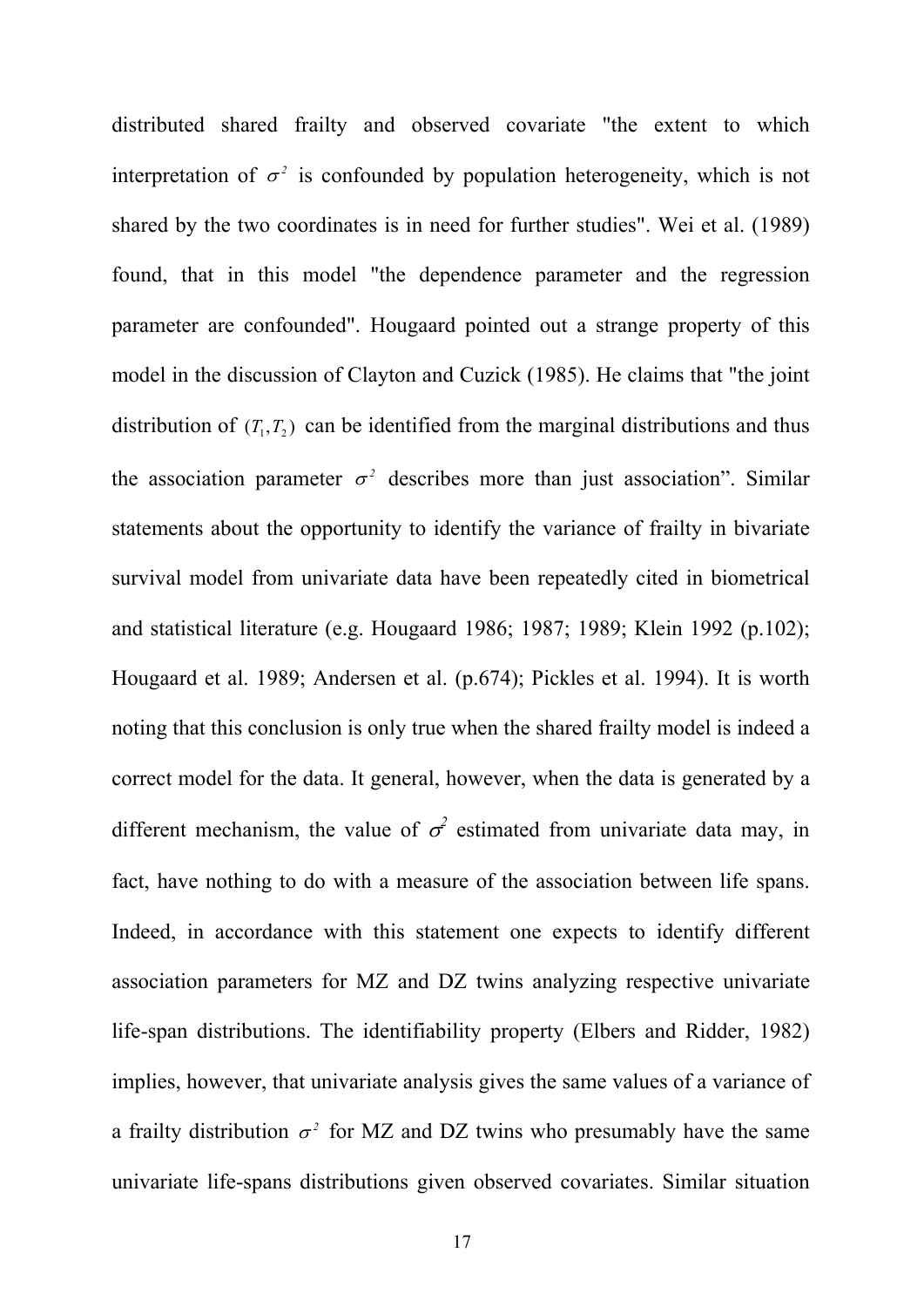corresponds to survival data for a group of women and their daughters and for the same group of women and their granddaughters. In both situations the value of parameter  $\sigma^2$  estimated from the data on mothers will be the same despite the fact that the life span associations between related individuals in these two data sets are different.

The reason for this contradiction lies in what might be called the "overidentifiability" of the shared frailty models with finite mean and covariate effects provided by (2). Given the large amount of information present in the data (bivariate observations with observed covariate information), these models impose too many assumptions on the structure of the survival time distribution (proportional hazard covariates, conditional independence, finite mean of frailty), thereby permitting the estimation of the "association" parameter from univariate data. Thus, there is nothing wrong with the shared frailty model itself – it is just that "overidentifiable" models easily become misspecified when applied to real data. As a result, an uncritical interpretation of the results may lead to misleading conclusions.

### **Myth 5. The shared gamma-frailty model with observed covariates is a convenient tool for the analysis of twin data**

This myth has to do with the following version of the shared frailty model:

$$
S(x_1, x_2 \mid Z, U_1, U_2) = e^{-Ze^{\beta U_1} H(x_1)} e^{-Ze^{\beta U_2} H(x_2)}
$$
\n<sup>(5)</sup>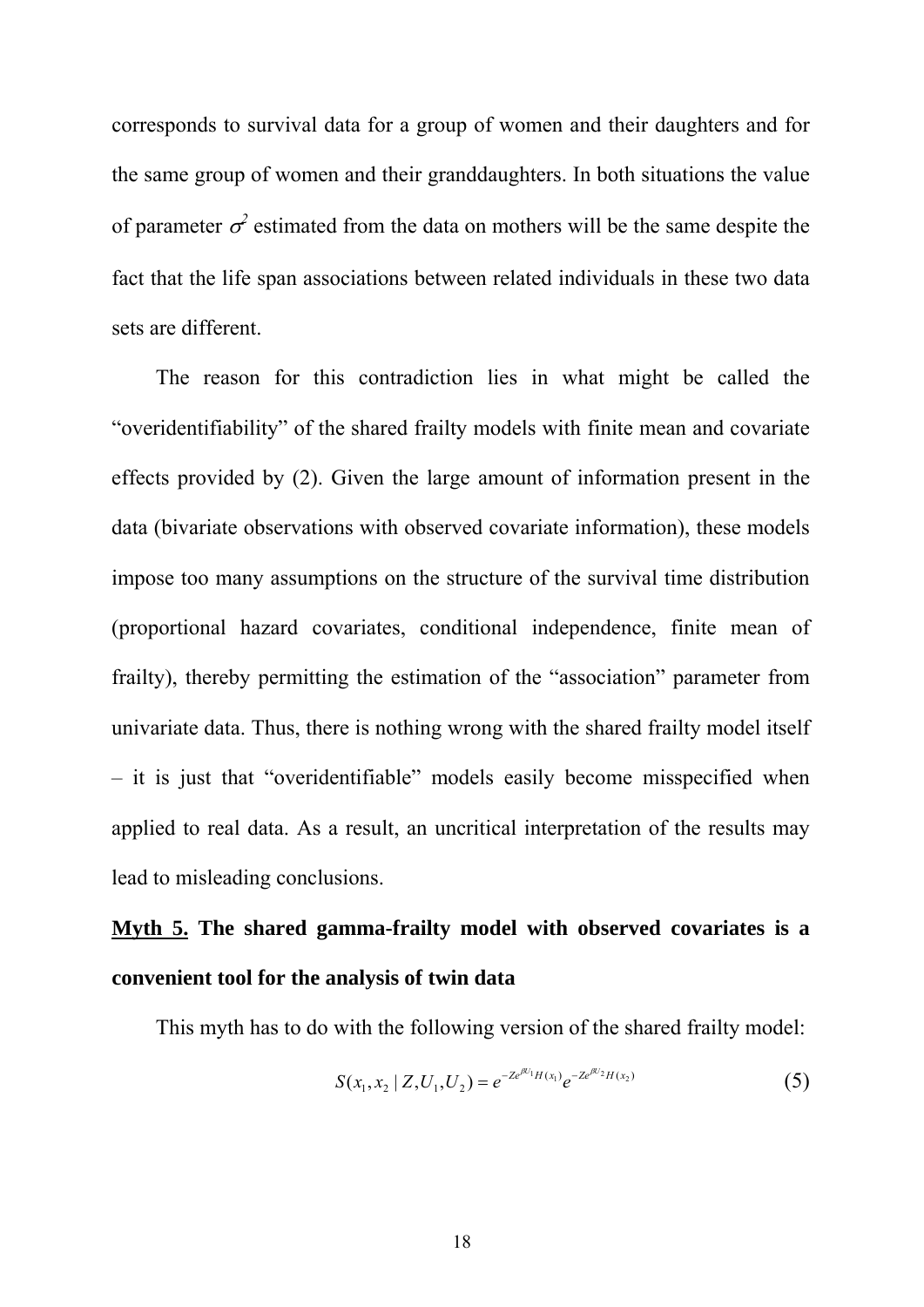Here *Z* is the shared frailty variable, which has a finite mean,  $H(x)$  is the cumulative hazard function as in (3), and  $\beta$  is the regression coefficient describing the influence of the covariates  $U_1, U_2$  on the underlying hazard. The variance of shared frailty in model (5) is often used as a measure of dependence between the two survival times. Clearly, when the frailty variance is zero, the survival times are conditionally independent given the covariates. On the other hand, conditional variance of shared frailty induces dependence between survival times (Yashin and Iachine, 1999). So, why might it be wrong to use model (5) to analyze the degree of dependence between individuals who are related to each other in various different ways? Again, let us consider identical (MZ) and fraternal (DZ) twins as an illustrative example.

Note that univariate sub-models of model (5) have the following form:

$$
S(x \mid Z, U) = e^{-Ze^{\beta U}H(x)}\tag{6}
$$

which clearly coincides with model (2). It is crucial that this model be identifiable when the frailty variable has a finite mean (Elbers and Ridder, 1982). It is thus possible to apply model (6) to data on MZ and DZ twins, treating them as singletons (i.e. as unrelated individuals), and to recover the parameters of the models separately for MZ and DZ twins. The question is whether the parameters for MZ twins are similar to those for DZ twins?

On the one hand, MZ and DZ twins are considered univariately equivalent in twin studies, and model (6) can be viewed as a straightforward univariate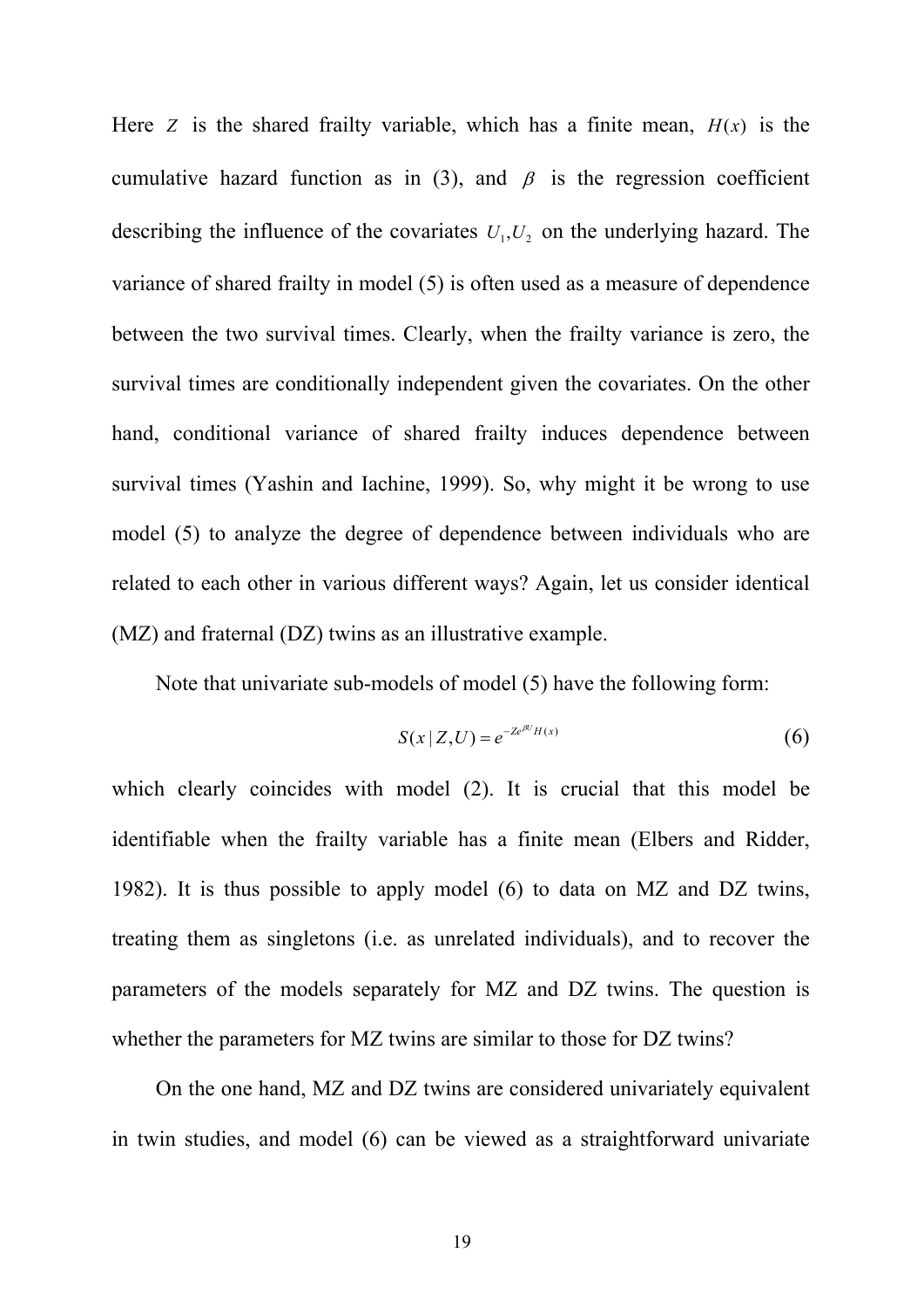model for the entire general population, including the twins taken separately. In this case univariate analysis of MZ and DZ twin data should yield similar results.

On the other hand, model (6) is an identifiable univariate submodel of the shared frailty model (5) and should, if the shared frailty model is a correct model for the data, yield consistent estimates of the parameters of the shared frailty model itself since they coincide with the parameters of the univariate model. But if variance in shared frailty or the distribution of shared frailty in general is a measure of the dependence between the twins' life spans, such an analysis should yield different frailty distributions for MZ and DZ twins, assuming that MZ twins exhibit a different association between their survival times than DZ twins.

The reason for this apparent contradiction is quite simple – a shared frailty model with finite mean can never be a correct model for both MZ and DZ twins in the presence of observed Cox-type covariates. Fig.3 shows the graphs of the estimates of the correlation of life spans, the standard deviation of shared frailty <sup>σ</sup>, and the regression coefficient *β* as functions of correlation coeficient of frailty  $\rho_z$ , obtained using a shared frailty model with observed covariates.

#### Fig.3 is about here

The data sets are generated using a correlated frailty model with observed covariates for different values of  $\rho_z$ . The estimates of  $\sigma$  and  $\beta$  are obtained using a shared frailty model with observed covariates. The correlation of life spans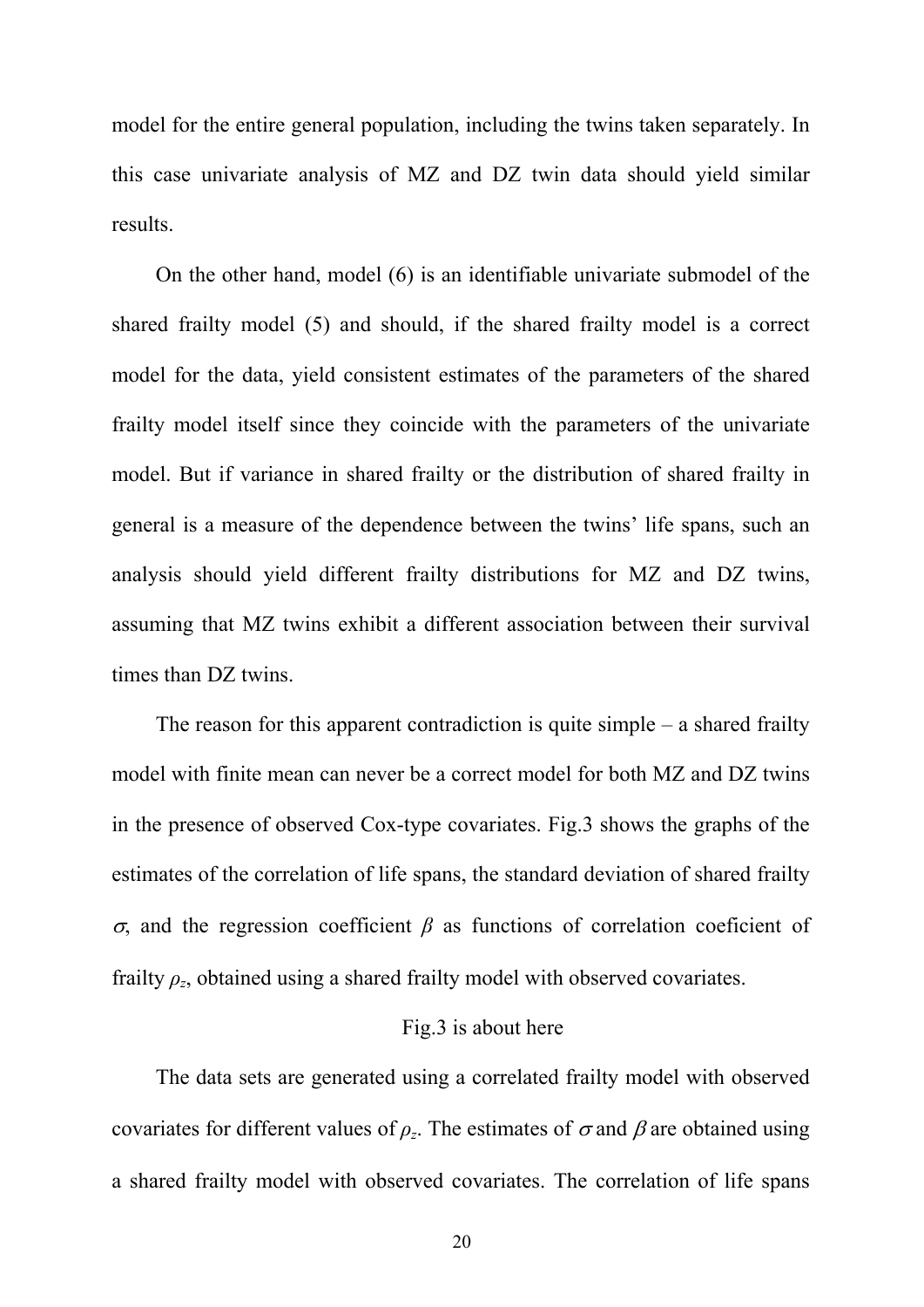was estimated directly from the data. One can see that for  $\rho_z=0$ , i.e., for the independent individuals the estimate of  $\sigma$  (which is supposed to characterize an association between life spans along the lines of a shared frailty model) is about 0.55. It is clear that this association is spurious and that it does not characterize the dependence between the respective life spans.

As was already noted above, in the presence of observed Cox-type covariates the shared gamma-frailty model fails to satisfy some natural assumptions. For example, in the analysis of several bivariate data sets (e.g. for MZ and DZ twins) one cannot assume that the marginal univariate survival functions are the same, since in this case all parameters of bivariate models should also be the same, including the association parameters. The reason for this contradiction is that shared frailty does not have an individual interpretation. This property limits the possibility of a joint analysis of MZ and DZ twin data, e.g. in the evaluation of genetic characteristics of frailty and longevity using methods of survival analysis and quantitative genetics (Yashin and Iachine, 1995a,b), where the individual interpretation of frailty plays a crucial role.

Moreover, some additional limitations of the shared-gamma-frailty model become evident in the presence of observed covariates. If, for example, the true conditional hazards are:

$$
\mu_i(Z, U_i, x) = Z\mu_{0i}(x)e^{\beta_i U_i}, \quad i = 1, 2 \tag{7}
$$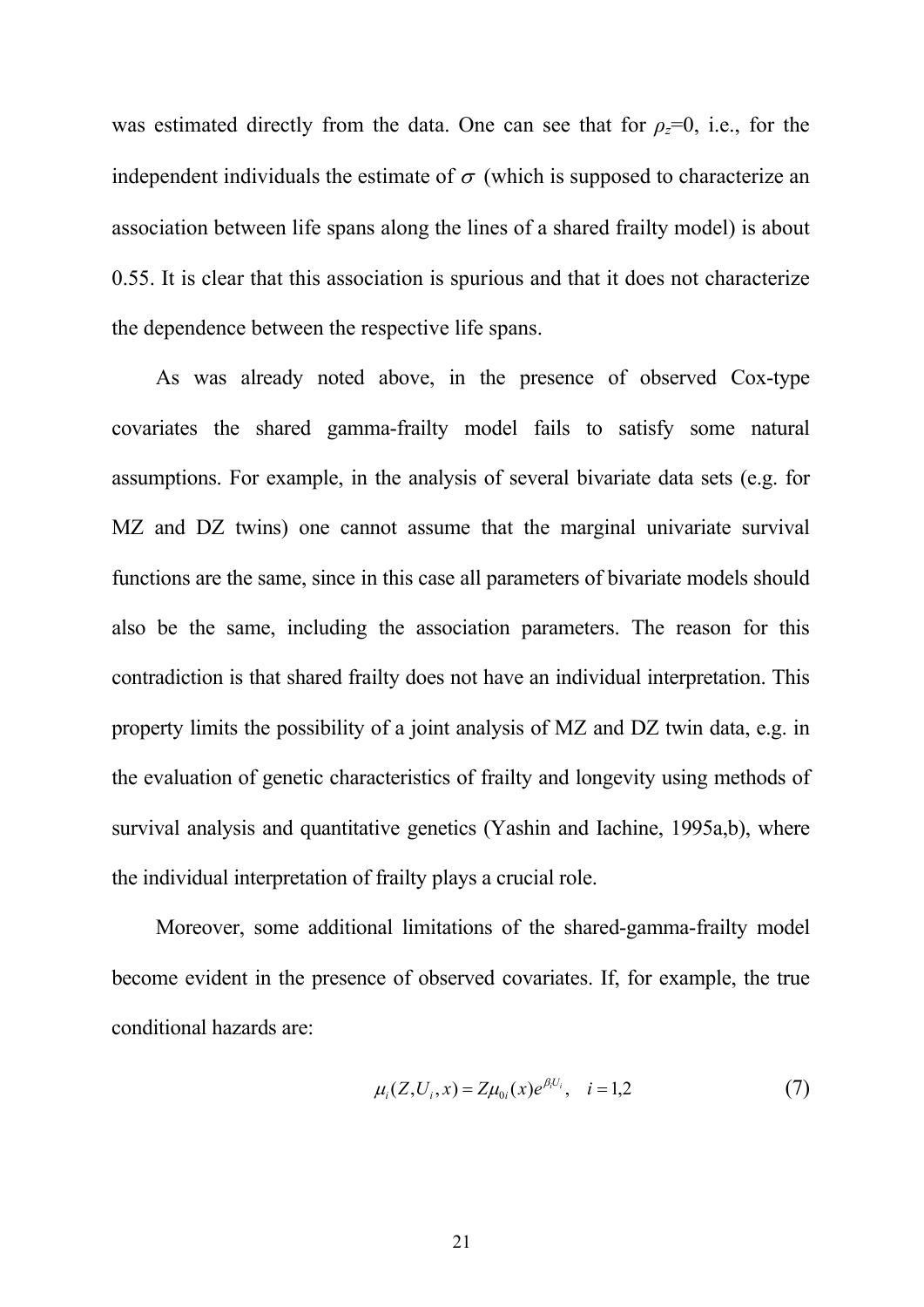with  $U_i$  and  $\beta_i$ ,  $i = 1,2$  specified as observed covariates and their respective regression coefficients, then the bivariate survival function given observed covariates is:

$$
S(x_1, x_2 | U_1, U_2) = \left( S_1(x_1 | U_1)^{-\sigma^2} + S_2(x_2 | U_2)^{-\sigma^2} - 1 \right)^{\frac{1}{\sigma^2}}
$$
(8)

where  $S_i(x|U) = (1 + \sigma^2 H_i(x)e^{\beta_i U})^{\frac{1}{\sigma^2}}$ . In this model the estimates of the association parameter  $\sigma^2$  and the regression coefficients  $\beta_i$  in the Cox-like hazards with random effects are always confounded if data on related individuals are used. This property has important methodological consequences for the statistical analysis of bivariate data.

There have been several attempts to fix the "overidentifiability" problem of the shared frailty models. In short, they were driven by the desire to get rid of the identifiability property of the univariate model (2) while keeping the bivariate model identifiable. This can be done either by using a frailty distribution with infinite mean (Hougaard, 1987) or by relaxing the proportionality assumption for the covariate effects.

## **Myth 6. The use of "positive stable" shared frailty models allows us to avoid a confounding problem.**

The sixth myth is associated with the attempt to avoid a confounding problem by using a positive stable distribution (Hougaard 1984) of shared frailty instead of gamma frailty. Although this replacement helps us to avoid problems induced by the identifiability of the univariate gamma-frailty model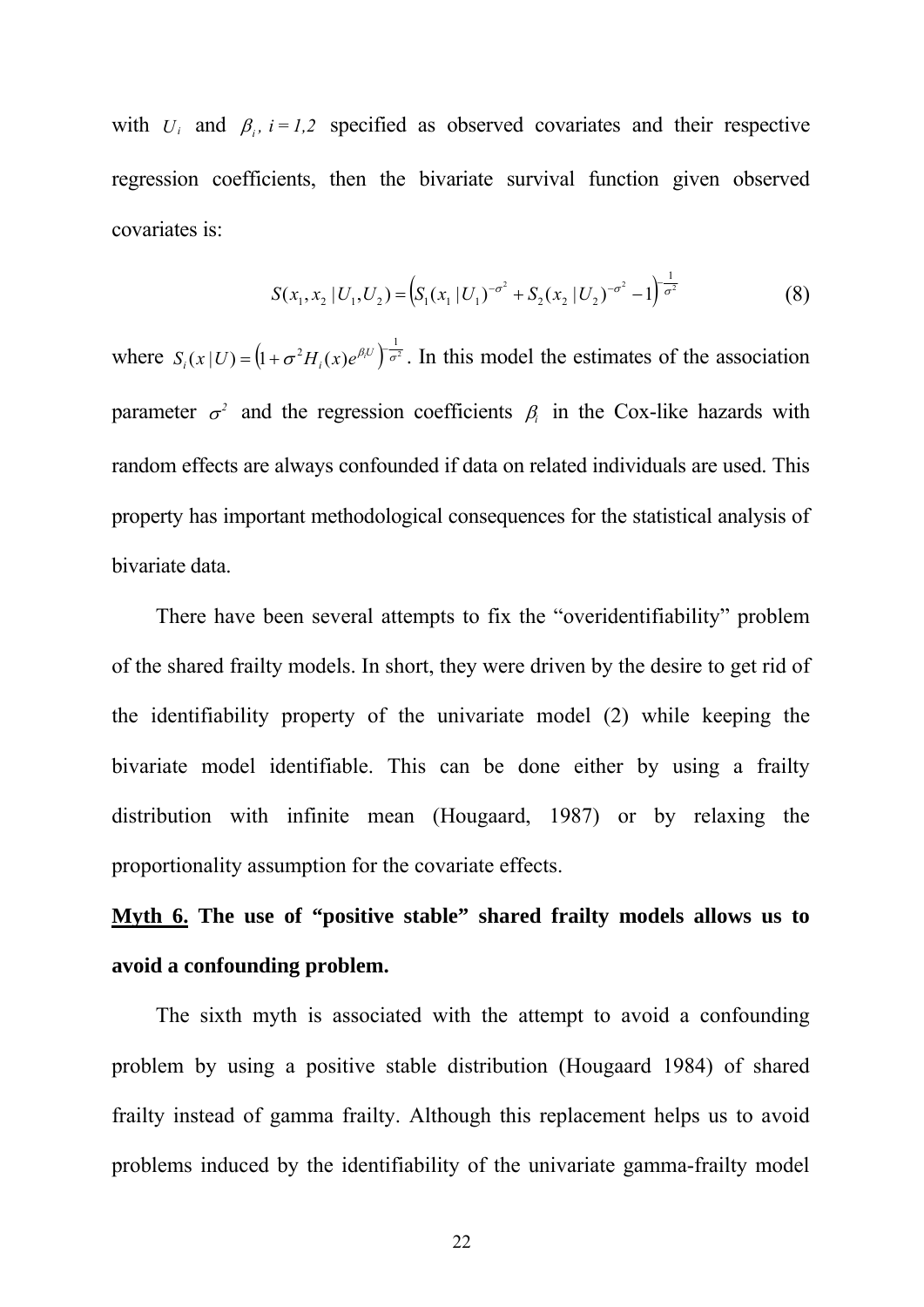(the univariate positive stable-frailty model with observed covariates is nonidentifiable) it still results in the confounding of association parameter and regression coefficient in the Cox-type hazard, as the following analysis shows.

The positive stable distribution with the parameter  $0 < \alpha < 1$  is characterized by its Laplace transform  $L(s) = e^{-s^{\alpha}}$ . So, if frailty *Z* is positive-stable distributed, the univariate marginal survival function is:

$$
S(x) = \exp(-H(x)^{\alpha})
$$
 (9)

where  $H(x) = \int Q(u)du$ . In the case of shared frailty the bivariate marginal survival function is (Hougaard 1987): *0 x* ∫ *<sup>0</sup>*

$$
S(x_1, x_2) = \exp\left\{-\left((- \ln S_1(x_1))^{\frac{1}{\alpha}} + (- \ln S_2(x_2))^{\frac{1}{\alpha}}\right)^{\alpha}\right\}
$$
(10)

When covariates  $U_i$ ,  $i=1,2$  are observed, and the conditional hazards are given by (5), then the univariate survival functions conditional on observed covariates  $U_i$ are:

$$
S_i(x | U) = \exp(-H_i(x)^\alpha e^{\alpha \beta_i U}) = \exp(-\widetilde{H}_i(x) e^{\widetilde{\beta}_i U})
$$
\n(11)

where  $\tilde{\beta}_i = \alpha \beta_i$ , and  $\tilde{H}_i(x) = H_i(x)^\alpha$ . A remarkable property of this model is that the proportional hazards structure of the hazard with the Cox-type regression term is preserved after integration with respect to unobserved frailty. Since  $|\tilde{\beta}| < |\beta|$ , the effect of hidden frailty (omitted covariates) on the regression coefficient is obvious, and its value is measured by the value of parameter  $\alpha$ .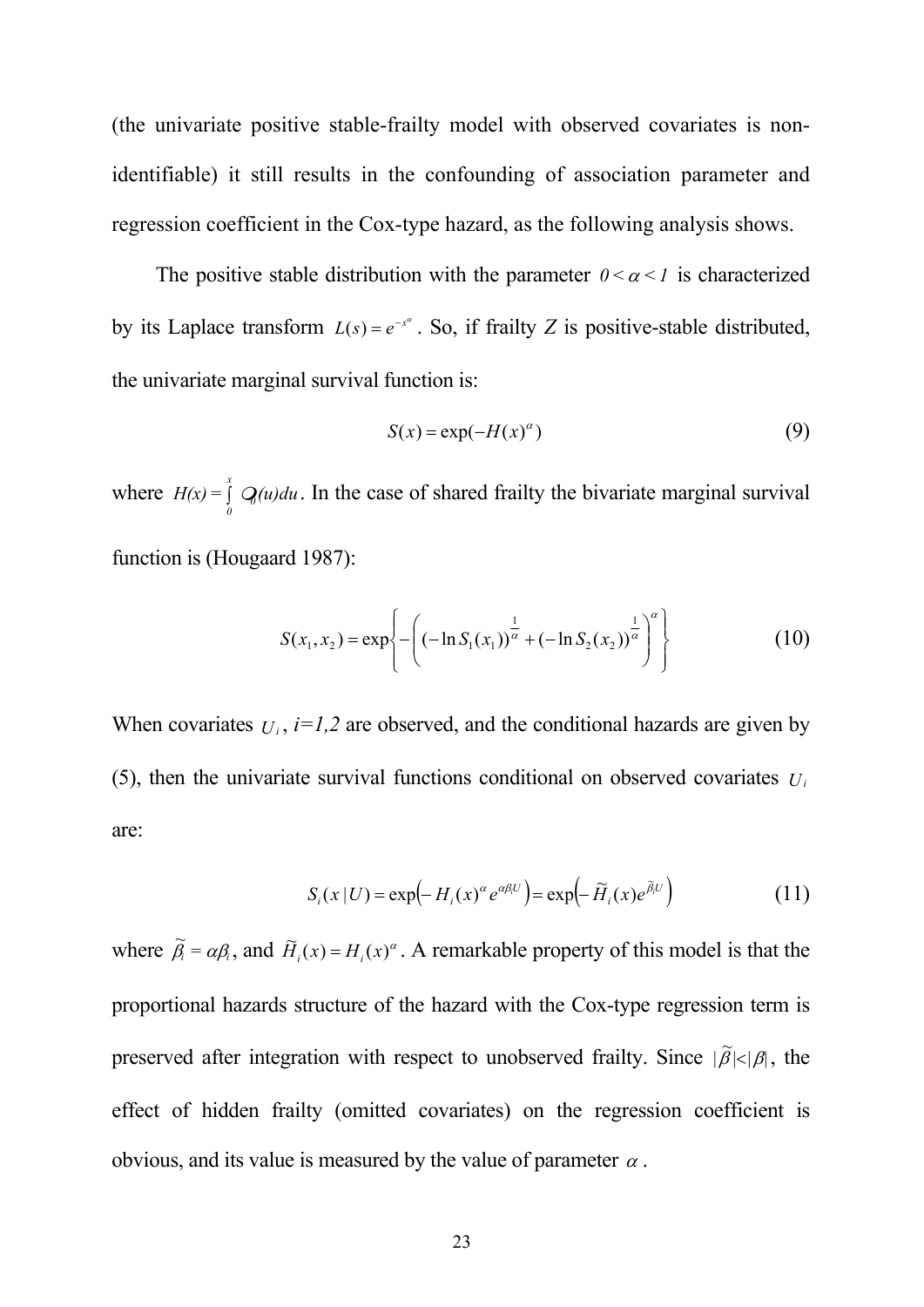Using a positive stable shared frailty model one can estimate both an association parameter  $\alpha$  and regression coefficients  $\beta_i$  from the data on related individuals. One problem, however, remains unsolved: the interpretation of regression coefficients  $\beta$ . To illustrate this problem let us assume first that  $\beta = \beta_1 = \beta_2$  is the same for both members of MZ and DZ twin-pairs. Let us consider two hypothetical bivariate data sets: one for MZ twins, the other for DZ twins. It is clear that the values of parameter  $\alpha$  estimated for MZ and DZ twins will be different since they characterize the associations between the respective life spans. Hence the values of parameter  $\tilde{\beta} = \alpha \beta$  and  $\tilde{H}(x)$  in equation (9) are also different for the members of MZ and DZ pairs, which contradicts the natural assumption that the survival of these individuals conditioned on observed covariates follows the same (Cox-type) hazards. If we assume that parameters  $\tilde{\beta} = \alpha \beta$  are the same for members of MZ and DZ pairs then parameters  $\beta$  and the underlying hazards  $\mu_0(x)$  should be different for these individuals.

The values of  $\beta$  are frequently interpreted as the "strength" of the covariates' influence on survival. So, if the estimates of  $\beta$  are different for MZ and DZ twins, does it mean that the same covariate has a different degree of influence on these two types of individuals? Not necessarily, since we are considering the effects of the covariate on the shared frailty level, which are different for MZ and DZ twins. Indeed, it does not make any sense to compare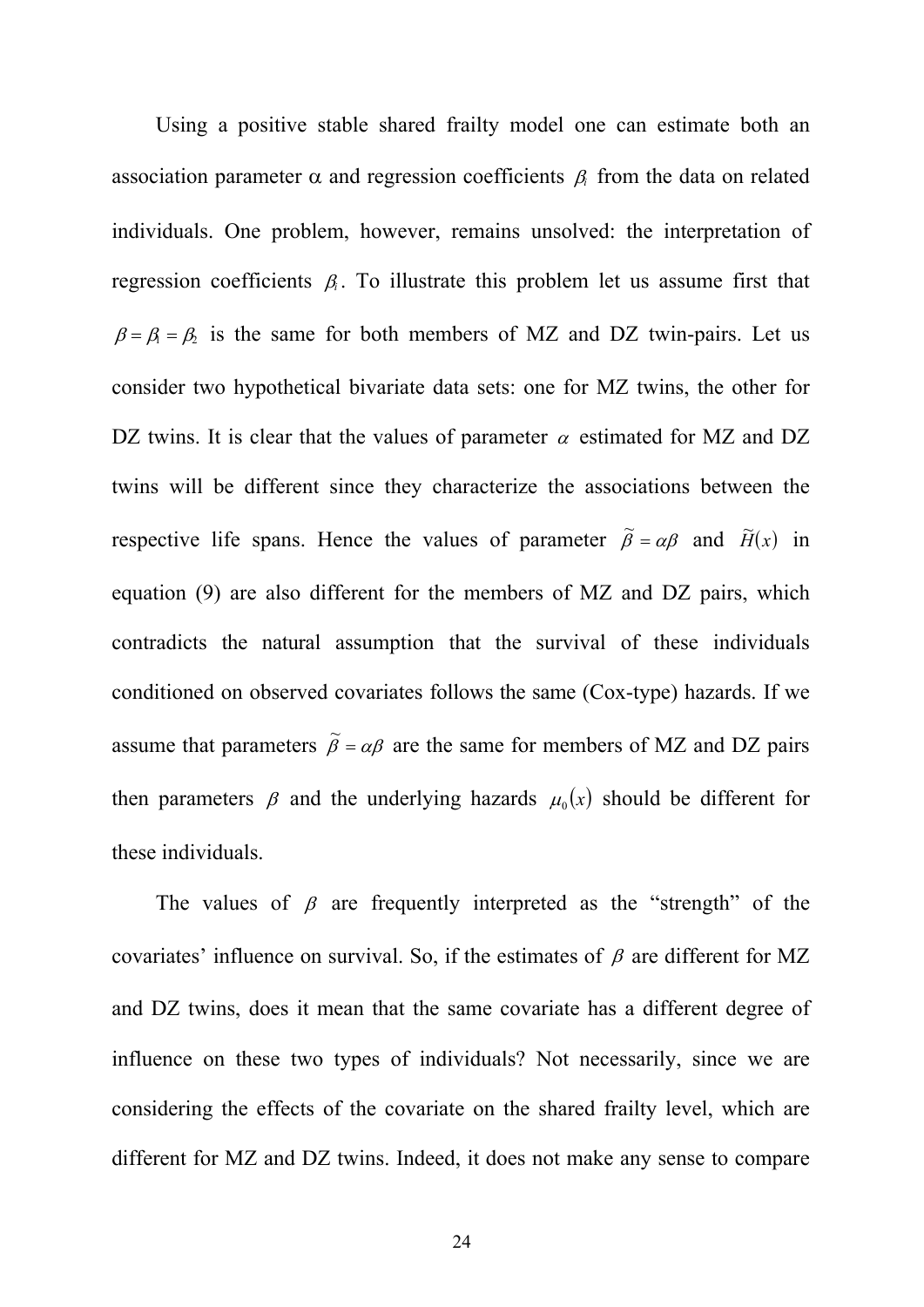the estimates of  $\beta$  for MZ and DZ twins, since we only observe the effect of confounding modulated by the differences in  $\alpha_{MZ}$  and  $\alpha_{DZ}$ . This is it not a characteristic feature of the positive stable frailty model alone. The difference in the regression coefficient estimated for MZ and DZ twins will be obtained in other shared frailty models (i.e. gamma) when analyzing data with the same marginal hazards but different levels of association.

Thus, confounding estimates of association parameter and regression coefficient is a common feature of the shared frailty models with observed covariates.

#### **3. CORRELATED FRAILTY MODELS**

To avoid the methodological problems associated with shared frailty models, both with finite and infinite mean of a frailty distribution, the idea of correlated frailty has been suggested (Yashin and Iachine, 1994; Yashin et al., 1995). In this model one more parameter – the correlation coefficient of frailty  $\rho$  – is introduced to describe the association between life spans of related individuals. In the presence of observed covariates such a model is internally consistent: if bivariate data correspond to the correlated frailty model, then the large-sample parameter estimates obtained from univariate and bivariate data coincide. This model is convenient for the analysis of genetic aspects of susceptibility to death and longevity since the estimates of heritability in frailty have a one-to-one correspondence to the estimates of correlation coefficients of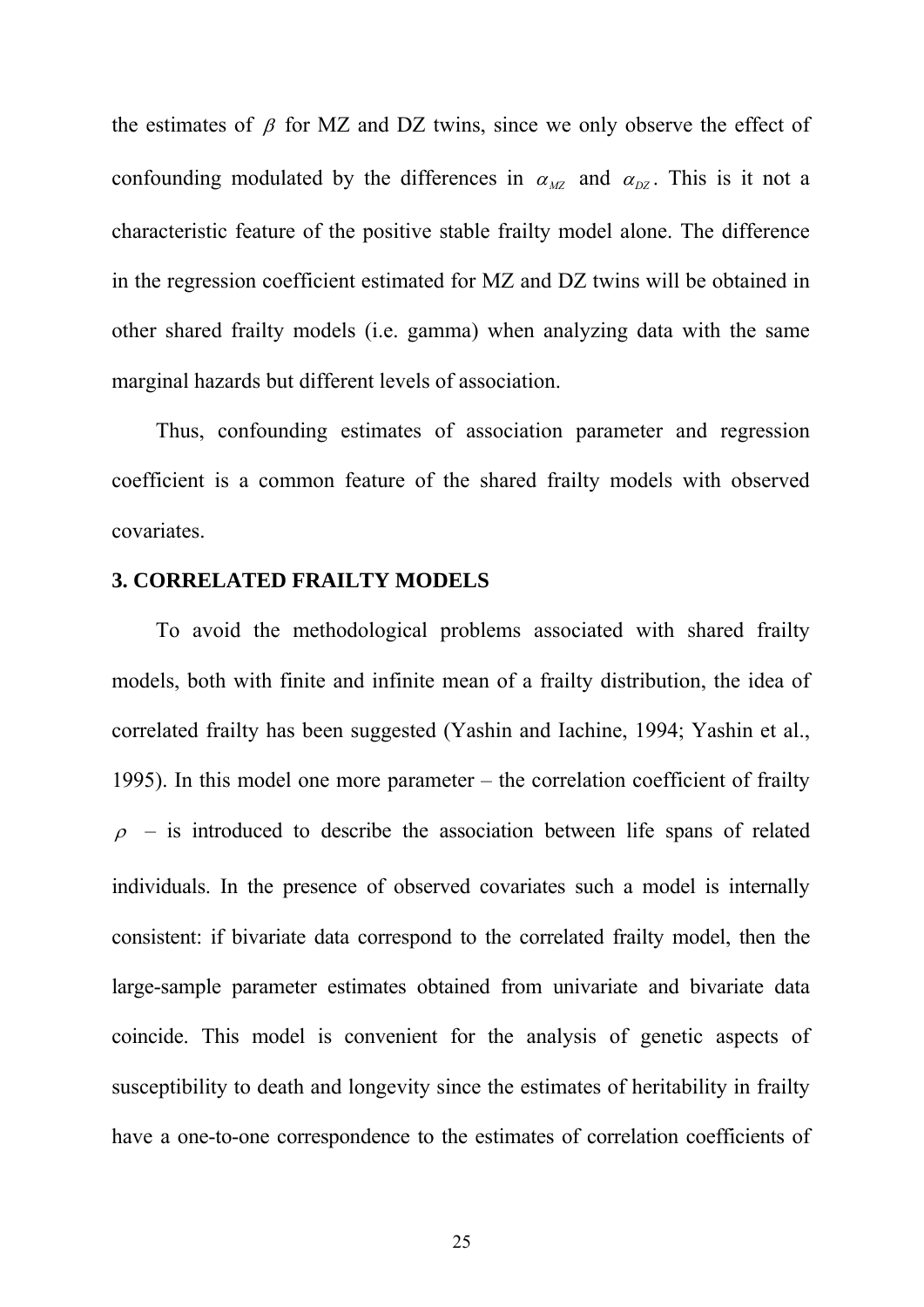frailty for MZ and DZ twins. The correlated gamma-frailty model is characterized by the bivariate survival function

$$
S(x_1,x_2) = \frac{S(x_1)^{1-\rho} S(x_2)^{1-\rho}}{(S(x_1)^{-\sigma^2} + S(x_2)^{-\sigma^2} - 1)^{\rho/\sigma^2}}
$$
(12)

where  $\sigma^2$  and  $\rho$  are the variance and correlation coefficient of bivariate frailty distribution, respectively, and  $S(x) = P(T > x)$  is the univariate survival function (Yashin et al., 1995). A statistically significant difference in correlation coefficients of frailty estimated for MZ and DZ twins,  $\rho_{\text{MZ}}$  and  $\rho_{\text{DZ}}$ , may indicate the presence of a genetic influence on susceptibility to death. When such an influence is established, the genetic characteristics of frailty (e.g. a narrow-sense heritability can be estimated directly from the data. For this purpose the genetic model of frailty has to be incorporated into a survival model (Yashin and Iachine 1995a,b).

The use of the correlated frailty models allows us to estimate the age pattern of an underlying hazard without making preliminary assumptions about its functional form. Fig. 4 shows in the logarithmic scale the graphs of  $\mu_0(x)$ and  $\overline{\mu}(x)$  obtained in the studies of Danish, Finnish, and Swedish twins (Iachine et al., 1998).

### Fig. 4 is about here.

One can see that in all six cases (two sexes and three countries) the underlying hazards increase faster than a Gompertz hazard (see Myth 1).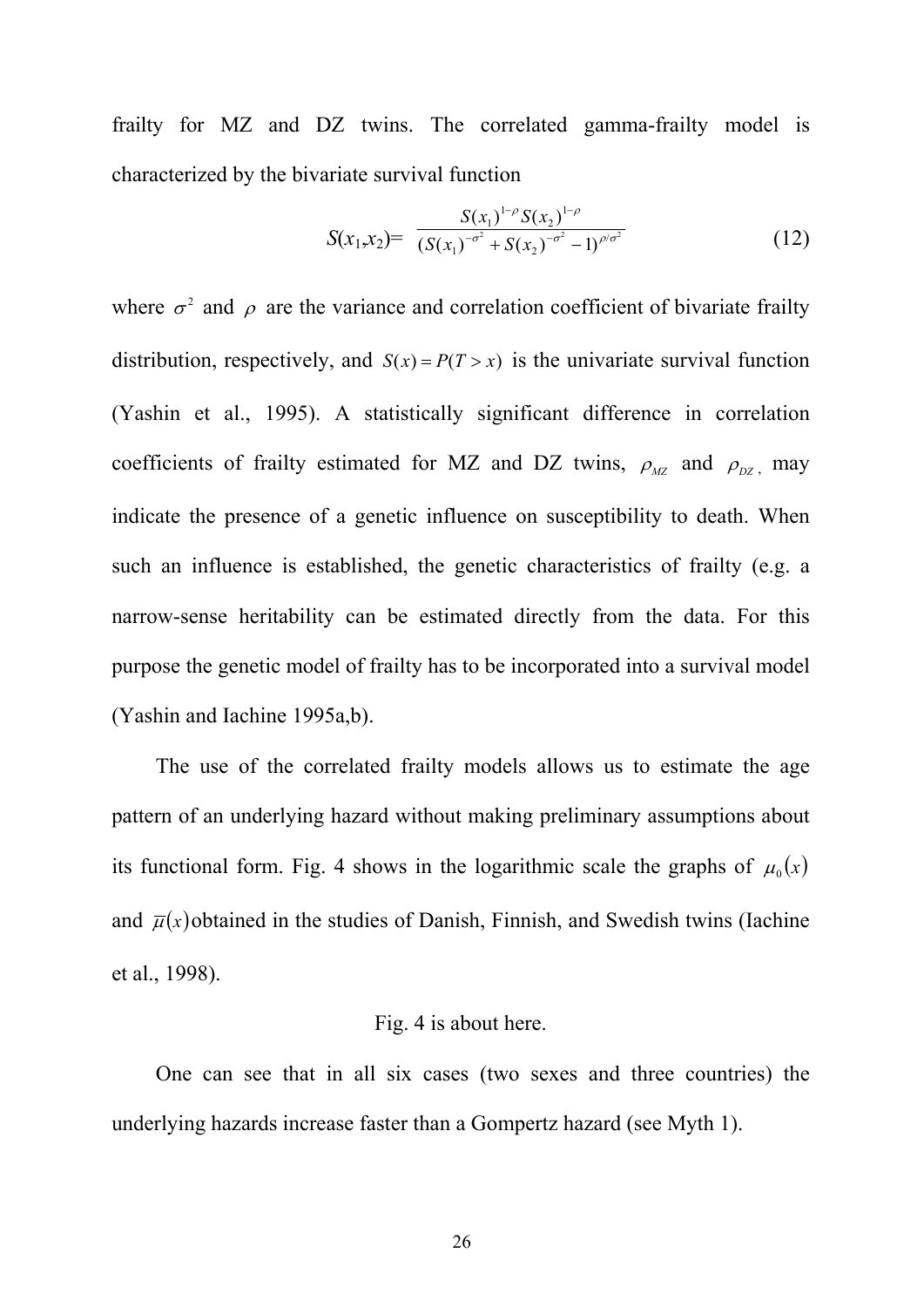**Genetic models of frailty.** Here we consider the application of the correlated frailty model to the statistical analysis of genetic factors influencing the survival of MZ and DZ twins. In particular, we calculate semiparametric estimates for the six *genetic models of frailty*, which correspond to six different assumptions about its structure. We refer to the notations used in McGue et al*.* (1993) and in Yashin and Iachine (1994) for such models. To be more specific, let *A, D, I, C, E*, and *H* be the five components of frailty which represent additive genetic effects, dominant genetic effects, epistatic genetic effects, common environmental effects, uncommon environmental effects, and total genetic effects, respectively, in the additive decomposition of frailty. From the estimation point of view not more than three components should be represented in the model when MZ and DZ data are analyzed (more components can be considered if, in addition, data about adopted children and twins reared apart are available). In these notations an ACE model refers to the decomposition of frailty  $Z = A + C + E$ . An AE model refers to the decomposition  $Z = A + E$ . ADE, DE, DCE, and HE models are defined similarly. We use small letters  $a^2$ ,  $d^2$ ,  $i^2$ ,  $c^2$ ,  $e^2$  to refer to the respective proportions of variance. For example, the relationship

$$
1=a^2+c^2+e^2
$$

corresponds to the decomposition of variance in the ACE model of frailty. Yashin and Iachine (1994) use the assumption that the correlation coefficient of the bivariate frailty distribution for this model admits decomposition: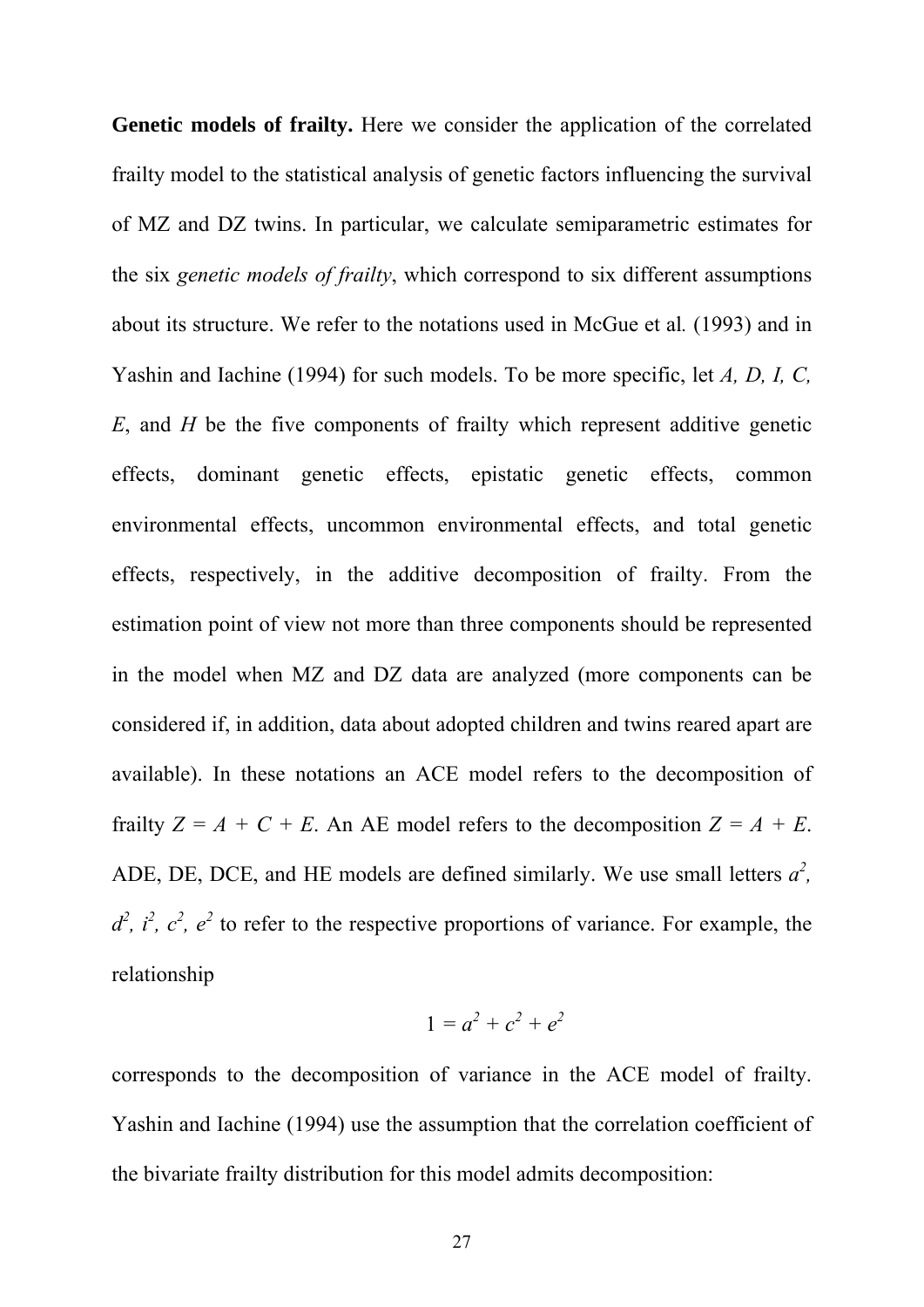$$
\rho = \rho_1 a^2 + \rho_4 c^2 + \rho_5 e^2
$$

where  $a^2$  is the proportion of the variance associated with additive genetic effects, called narrow-sense heritability;  $c^2$  is the proportion of variance associated with shared environmental factors;  $e^2$  is the proportion of variance with non-shared environmental factors; and  $\rho_1$ ,  $\rho_4$ , and  $\rho_5$  are correlations between additive genetic, shared environmental, and non-shared environmental components for related individuals. Similarly,  $\rho_2$  and  $\rho_3$  are correlation coefficients between dominant genetic and epistatic genetic components, respectively. *H*<sup>2</sup> is used for the broad-sense heritability coefficient  $H^2 = a^2 + d^2$ *+ i<sup>2</sup>*. The model for broad-sense heritability includes a genetic component, H, a common environmental component, C, and an independent environmental, E (the HCE-model). The respective equations for proportions of variance and correlation coefficient are:

$$
1 = H2 + c2 + e2
$$

$$
\rho = RH2 + \rho4c2 + \rho5e
$$

2

where  $R$  is the correlation coefficient between the total genetic components of the phenotype. We use a semiparametric representation for the marginal bivariate survival function with respective decompositions of the correlation coefficients of frailty. Standard assumptions of quantitative genetics specify different values of  $\rho_i$  ( $i = 1, 2, \dots, 5$ ) and *R* for MZ and DZ twins. For MZ twins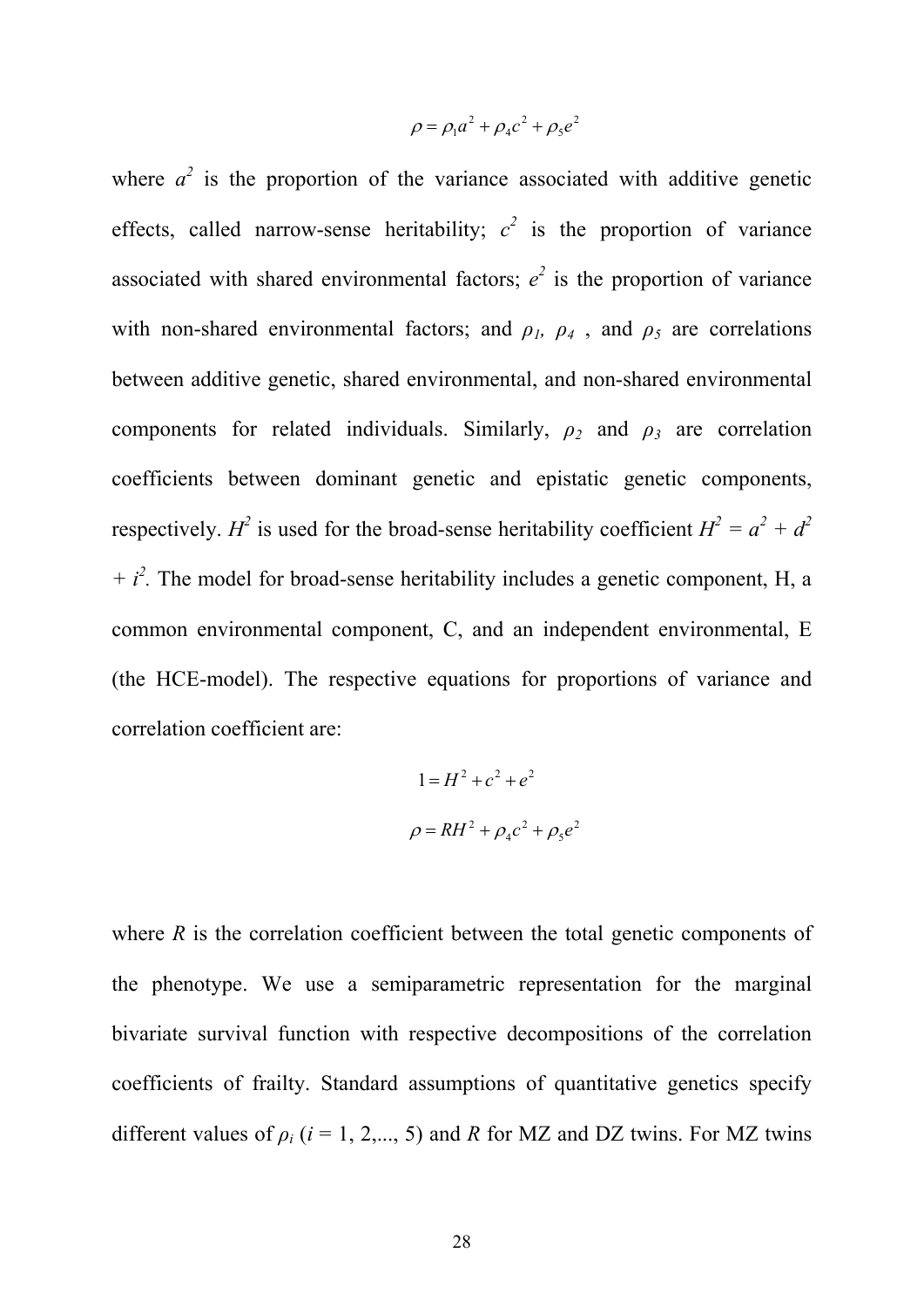$\rho_i = 1$  (*i* = 1, 2, 3, 4),  $\rho_5 = 0$ ,  $R = 1$ . For DZ twins  $\rho_i = 0.5$ ,  $\rho_2 = 0.25$ ,  $\rho_3 = m$ ,  $\rho_4 =$ 1,  $\rho_5 = 0$ ,  $R = k$ . Here  $0 \le m \le 0.25$  and  $0 \le k \le 0.5$  are unknown parameters. Another important assumption is that the variances of the phenotypic traits for MZ and DZ twins are the same. This hypothesis was tested and confirmed using Danish twin data for both sexes (Yashin and Iachine 1995).

**Correlated non-gamma-frailty models.** To test how the results of such analyses depend on the type of frailty distribution, we compare the results of a statistical analysis of Danish twin data using three bivariate survival models: the gamma-, inverse Gaussian, and general "three parameter" correlated frailty models (Yashin et al., 1998). The latter model is based on a bivariate extension of "the three-parameter" distribution of frailty  $P(z; \alpha, \delta, \theta)$  (with parameters  $\alpha$ ,  $\delta$ ,  $\theta$ ), which was introduced in a univariate survival analysis by Hougaard (1984).

The most general case corresponds to the correlated frailty model with three-parameter frailty distribution (Yashin et al., 1999). This model is characterized by the bivariate survival function of the form

$$
S(x_1, x_2) = S(x_1)^{1-\rho} S(x_2)^{1-\rho}
$$
\n
$$
\times \exp\left\{\frac{\rho(1-\alpha)}{\alpha\sigma^2} \left[1 - \left(\left(1 - \frac{\alpha\sigma^2}{1-\alpha}\ln S(x_1)\right)^{\frac{1}{\alpha}} + \left(1 - \frac{\alpha\sigma^2}{1-\alpha}\ln S(x_2)\right)^{\frac{1}{\alpha}} - 1\right)^{\alpha}\right]\right\}
$$
\n(13)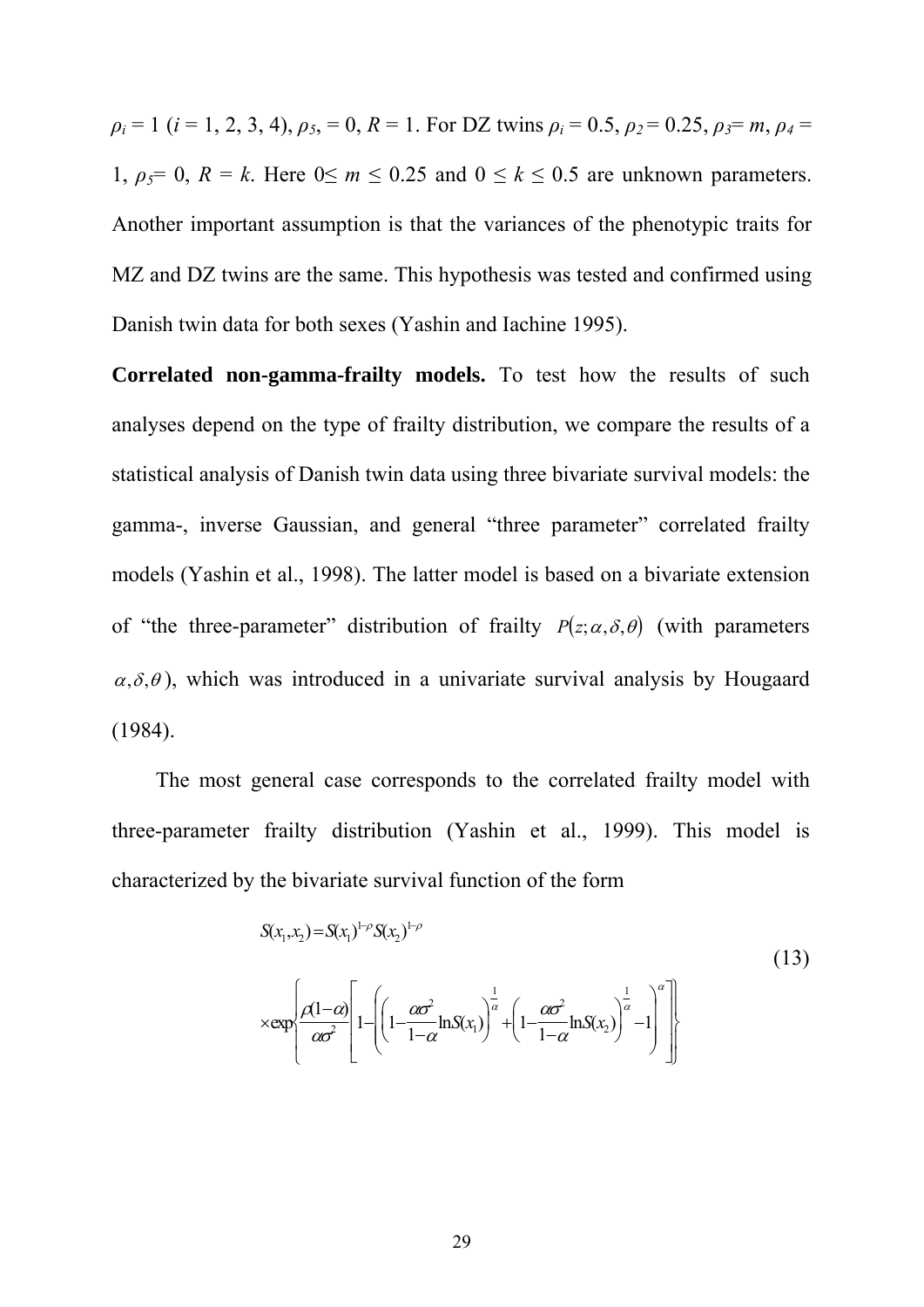The gamma-frailty model (12) can be obtained from (13) by allowing  $\alpha$  to approach zero. The inverse Gaussian correlated frailty model is characterized by a marginal bivariate survival function obtained from (13) by taking  $\alpha=0.5$ :

$$
S(x_1, x_2) = S(x_1)^{1-\rho} S(x_2)^{1-\rho} \exp\left\{ \frac{\rho}{\sigma^2} (1 - ((1 - \sigma^2 \ln S(x_1))^2 + (1 - \sigma^2 \ln S(x_2))^2 - 1)^{\frac{1}{2}}) \right\}
$$
(14)

The marginal univariate survival functions were approximated as

$$
S(x) = \left[1 + s^2 \left(a(x - x_0) + \frac{b}{c} \left(e^{cx} - e^{cx_0}\right)\right)\right]^{-\frac{1}{s^2}}, \ x_0 = 30 \tag{15}
$$

The parameters  $\sigma^2$ ,  $\rho$  in equations (13) and (14) are the variance and the correlation coefficient of the bivariate frailty distributions. Parameter  $\alpha$  in (13) characterizes the three-parameter distribution.

Although no significant difference was detected between the general threeparameter model and its special cases for this particular data set, the ability to carry out such comparisons in the case of general data on duration presents an important advantage over previous approaches based on the use of gammadistributed frailty alone. The application of the three parameter correlated frailty model may serve as a convenient goodness-of-fit assessment procedure for the less complicated models from this family (Yashin et al 1999).

**Frailty and liability models.** The notion of liability was first used in quantitative genetics. According to Falconer (1990) liability *Z* is a standard, normally distributed random variable, which is related to the discontinuous trait *Y* by a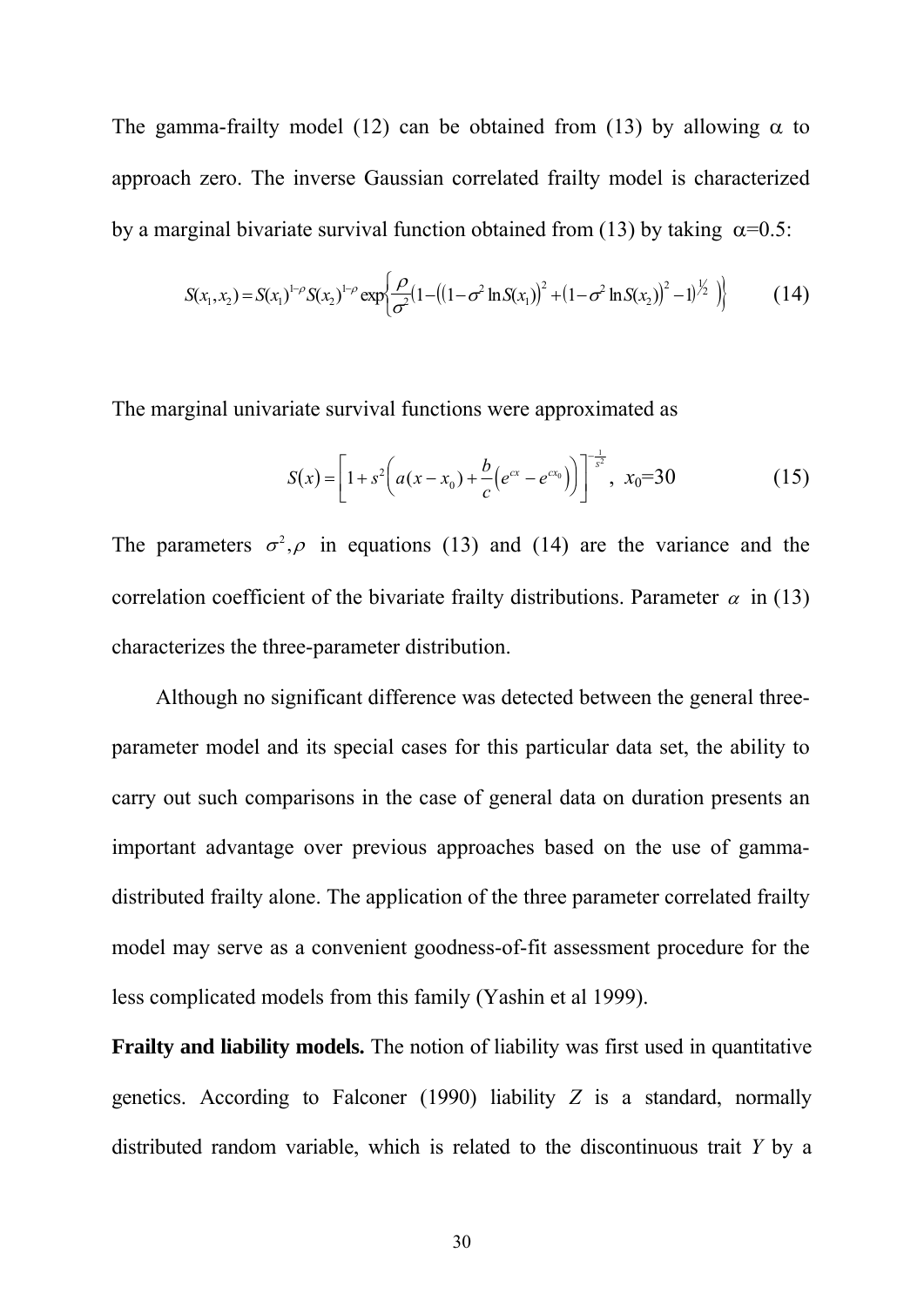threshold. For example, the trait may be associated with the absence  $(Y=0)$  or presence  $(Y=1)$  of a disease. In this case if  $Z\leq a$ , where *a* is the threshold value, then  $Y=0$ , otherwise  $Y=1$ . Later, this definition was adjusted to describe more sophisticated liability-trait relationships. For example, Eaves (1978) and Kendler and Eaves (1988) considered the conditional probability of disease as a logistic function of liability. Models of more complicated quantitative traits, including duration, have been also suggested and analyzed using multivariate survival data (Meyer and Eaves 1988, Meyer et al., 1991). In these models, multidimensional normal distribution is traditionally used to describe the association between liabilities of related individuals. Contrary to the distribution of liability (which is always assumed to be normal), the form of the conditional survival function depends on the particular problem one is analyzing. For example, Meyer et al. (1991) use gamma density, with a scale parameter as a function of liability, to specify the conditional distribution of the age at menarche. For a given value of liability  $z_i$ , i=1,2 this density distribution function is:

$$
f_i(t \,|\, z_i) = \frac{\mu_i(\mu_i t)^{\gamma - 1} e^{-\mu_i t}}{\Gamma(\gamma)}, i = 1, 2
$$

with  $\mu_i = e^{\alpha + \beta z_i}$ , i.e., duration is conditionally gamma distributed. Under the assumption of conditional independence, the joint marginal density distribution function for the age at menarche for two related individuals can be obtained by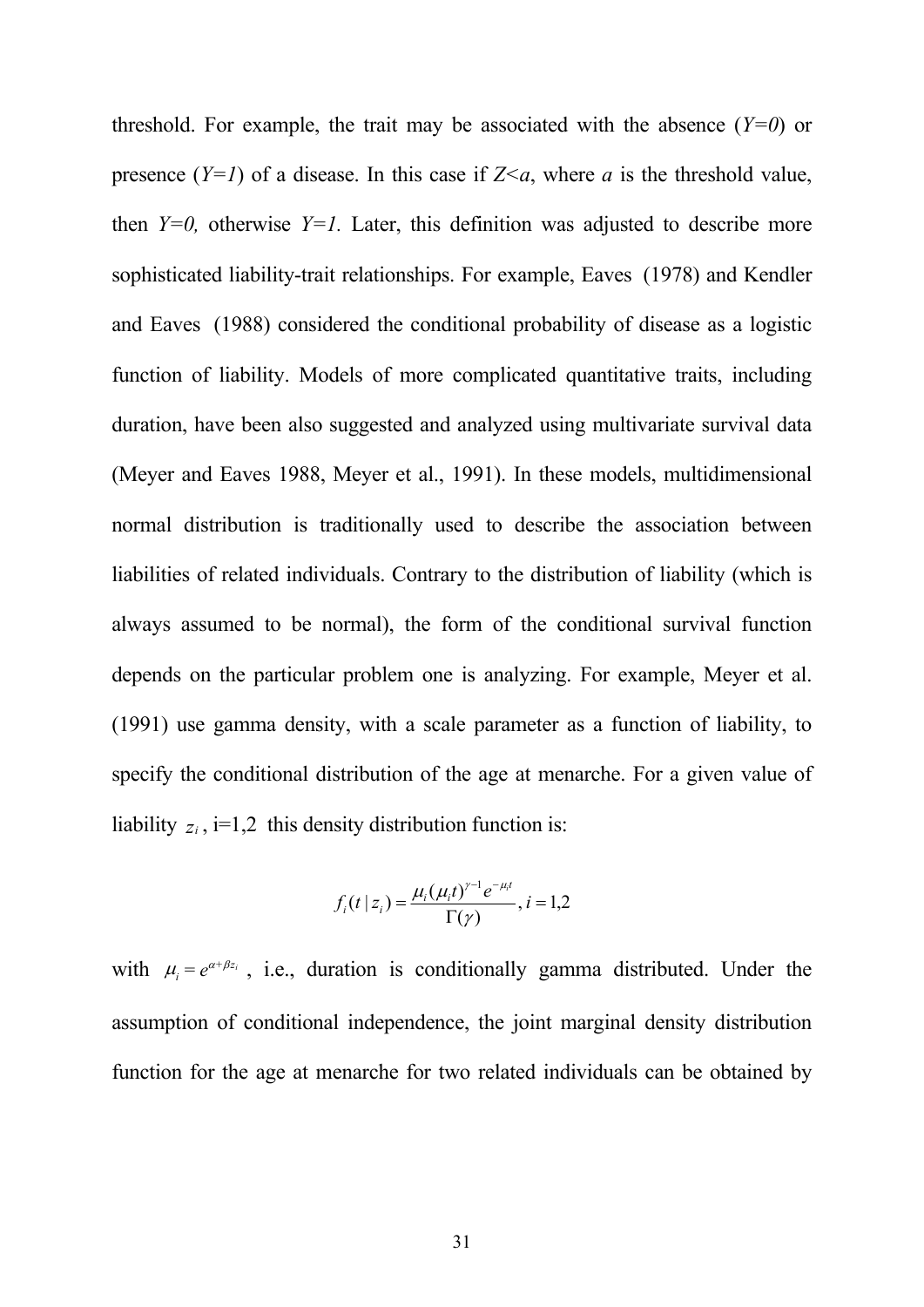averaging the product  $f_1(t_1|z_1)f_2(t_2|z_2)$  with respect to the bivariate normal distribution of  $z_1, z_2$ .

 Liability models provide a convenient methodological framework for studying genetic and environmental aspects of survival. They can describe multiple correlations, which is important in the analysis of multivariate (pedigree) data. Correlation coefficients of liability are among the parameters of these models. Once estimated, they can be useful in further genetic studies of durations. Standard methods of quantitative genetics can infer genetic characteristics, such as heritability, from correlations (Falconer, 1990). Note that the association parameters in the shared frailty models discussed below do not have such a natural connection with quantitative genetics. Unfortunately, some technical limitations restrict the broader use of this important family of random effect models in survival studies.

 One such limitation is the need to provide a parametric specification of the univariate conditional survival functions given liability. Such parametrization is often difficult to justify biologically. In the case of bivariate frailty models, this specification is not necessary, since the function can be estimated semiparametrically (Yashin et al., 1995). Thus, the use of frailty- instead of liability models in bivariate survival studies allows us to avoid one hardly justifiable technical assumption.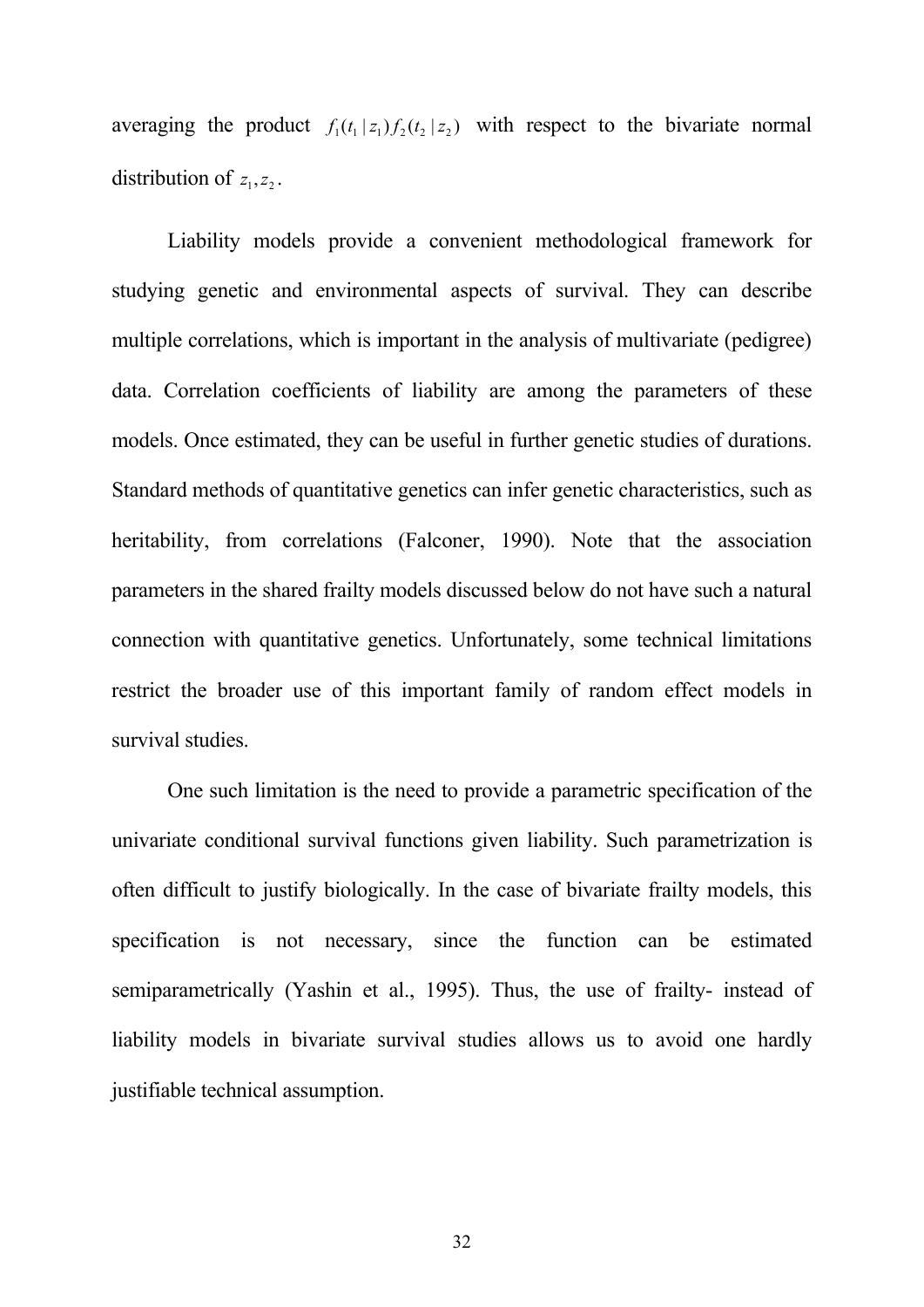Although widely used in multivariate studies of quantitative genetics and genetic epidemiology, liability methods have not yet become popular in demography and biostatistics. In contrast, frailty (heterogeneity) modeling has a relatively long tradition in demographic and survival studies. Its contribution to the research area is recognized, and the methodology is widely used. This approach provides a better fit to the univariate survival data than traditional methods that do not take unobserved heterogeneity in frailty into account. For this reason the demographic interpretation of bivariate findings can be easier when frailty models of multivariate survival are used.

 In the case of traditional liability models, the likelihood function of survival data is not represented in a closed form. It is often the case that an averaging with respect to unobserved liability cannot be achieved analytically. This means that the maximum likelihood procedure may require significant computational efforts and can be accompanied by undesirable complications. Such efforts are not required in the case of the frailty models discussed here: the likelihood functions of the data can be written in closed analytical forms. For liability, this problem can be solved by combining the best features of liability and frailty modeling in a new approach suggested by Yashin and Iachine (1996). Finally, frailty models usually exploit the proportional hazards assumption. Despite the fact that additional efforts are often needed to justify its use, this assumption is still very popular in epidemiology and biostatistics when analyzing the effects of covariates on survival. Therefore, it seems easier to compare, say,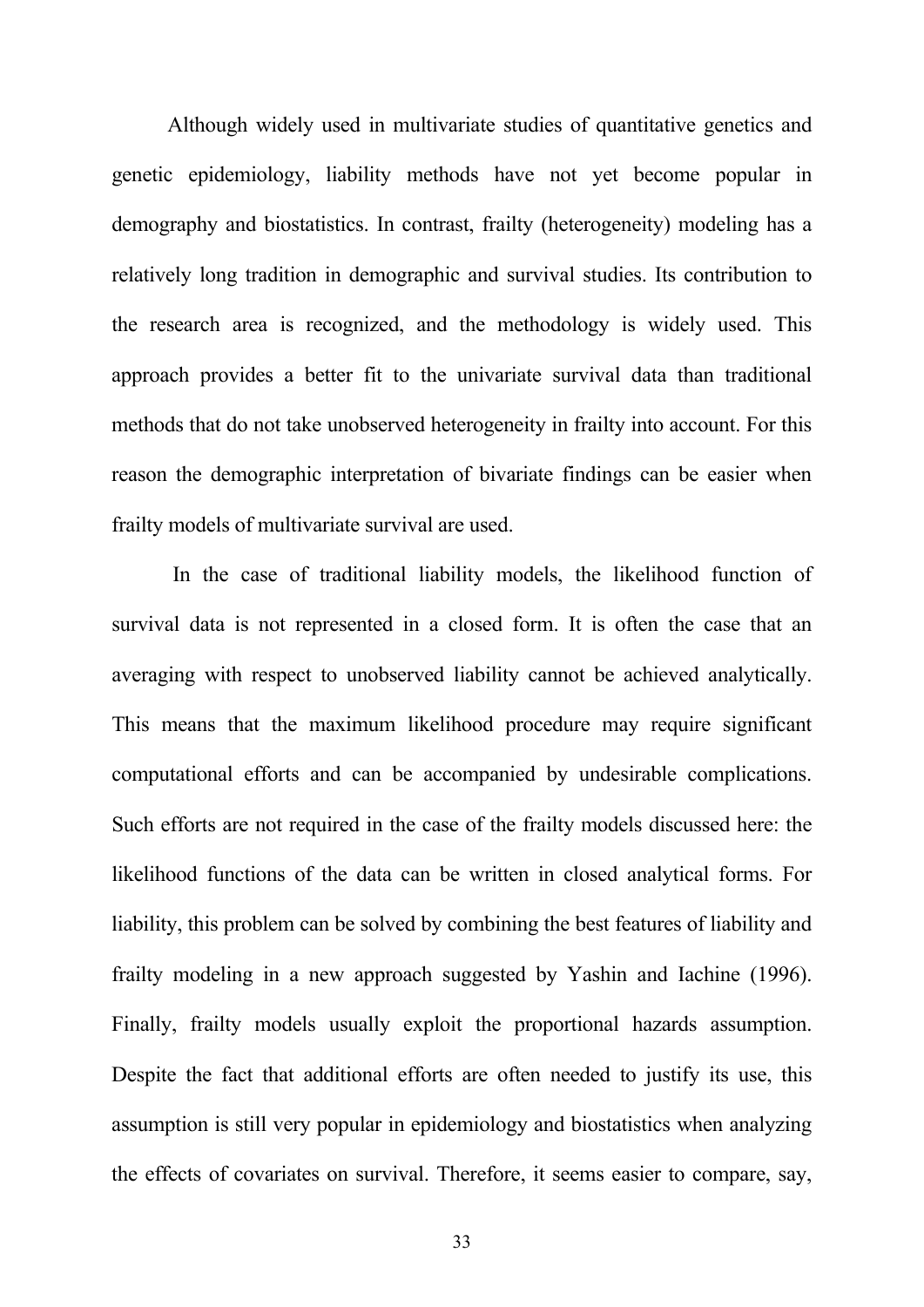the results of bivariate and traditional epidemiological or biostatistical univariate survival studies when frailty models are used. Frailty models are convenient for the evaluation of longevity limits. The additive decomposition of individual frailty, which is used in genetic models, generates a competing risks structure in the survival models, where respective risks are associated with the genetic and environmental components of mortality. The survival function associated with the genetic component can be further used in the evaluation of the biological limits of human longevity (Yashin and Iachine 1995a).

 The concept of liability is used in genetic epidemiology and quantitative genetics to describe unobserved susceptibility to disease and death. It provides a convenient methodological framework for studying genetic and environmental aspects of survival. Liability models have a capacity to describe multiple correlations, which is important in the genetic analysis of multivariate (pedigree) data. The correlation coefficients of liability play the key role in the estimation of heritability indices, i.e., parameters which characterize the contribution of genes to the variability in a respective trait (Falconer, 1990). Note that the parameters in the shared frailty models do not have a natural connection with the parameters used in quantitative genetics. Unfortunately, some technical and methodological limitations restrict the broader use of this important family of random effect models in survival studies.

Not all frailty models are appropriate for addressing the problems involved in the genetic analysis of durations. Multivariate frailty models have additional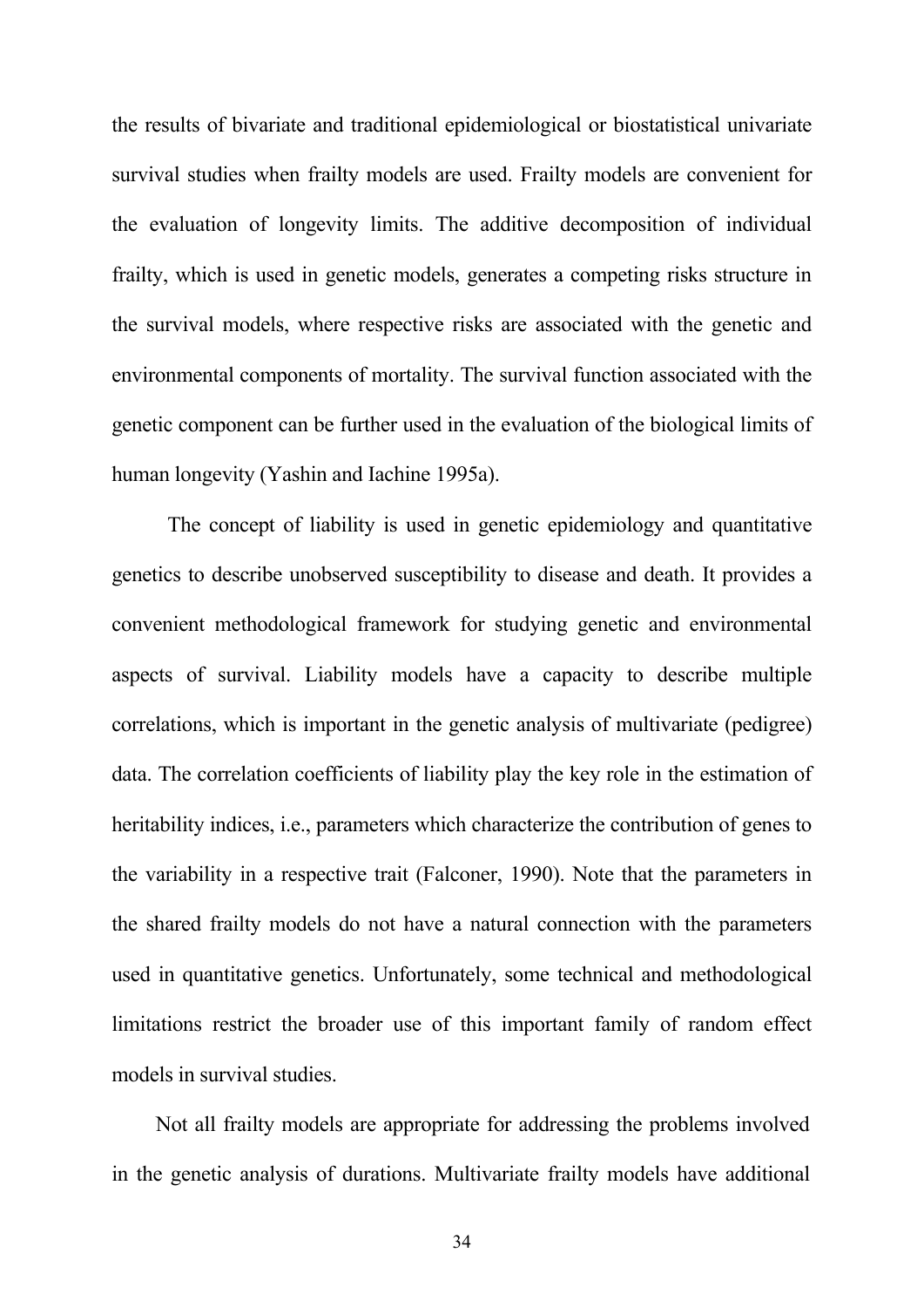constraints on correlation coefficients (Yashin and Iachine 1999b), which restricts their use in the analysis of pedigree data. The idea of quadratic hazards (or: of a quadratic hazard) combines positive features of the liability and correlated frailty models. As a result, one can assume different correlations of frailty variables for different pairs of related individuals in pedigree data. One can assume dynamic changes in the frailty variable with age. One can also introduce dependence between observed and unobserved covariates into the survival model and test hypotheses about this dependence. In addition, the quadratic hazard model preserves the quadratic structure during the averaging with respect to unobserved (normally distributed) covariates. It can also be regarded as a second-order approximation of the nonlinear conditional hazard rate. Thus, quadratic hazard models combine the multivariate flexibility of the liability models with the analytical power of frailty modeling.

### **4. DISCUSSION**

In this paper we have presented several examples of how an uncritical application of frailty modeling can lead to misleading and sometimes incorrect conclusions about the problem under study. These include an incorrect assessment and interpretation of the heterogeneity distribution in the population, biased results on the strength of the association between survival times, and erroneously qualified significance of observed covariates for survival. It is clear that these problems are not merely the result of careless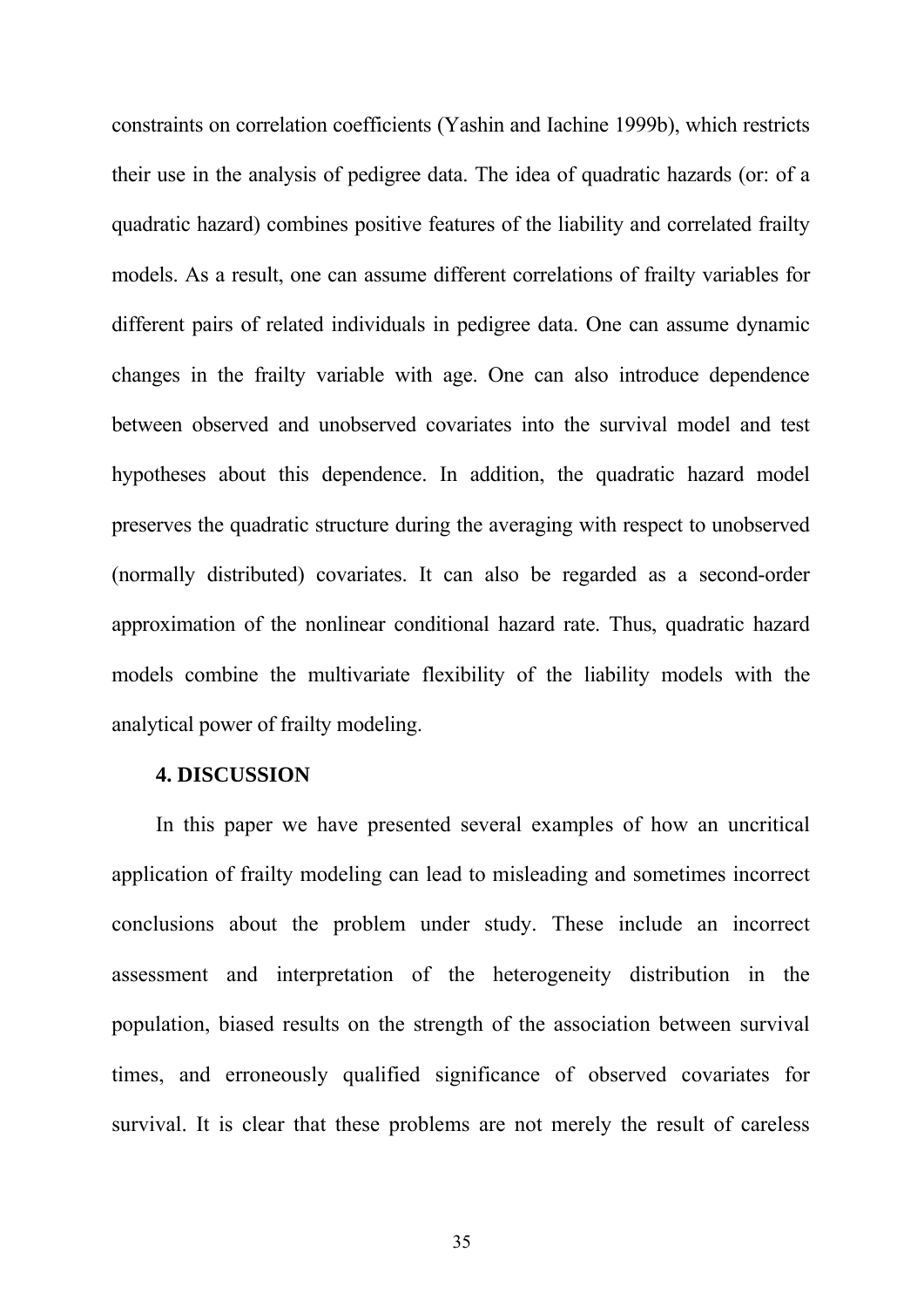application of "standard" frailty models to arbitrary survival data without worrying about the questions of fit or the appropriateness of the models used.

Such problems arise naturally when analyzing complex phenomena of hidden population heterogeneity. Obviously, when dealing with unobserved quantities some assumptions are necessary in order to relate the observed data with unobserved information. That is why the concept of model identifiability is so important in frailty modeling, which is a process of finding a delicate balance between the available data and the assumptions put into the model. On the one hand, it should be possible to recover the parameters of the model from the available data, so a number of assumptions to facilitate identifiability should be made. On the other hand, making too many assumptions may lead to paradoxes, such as the one we saw with the shared frailty model, where the association between the mothers and their daughters can be estimated without even collecting the data on the daughters.

Is the "overidentifiability" of some frailty models a problem – or is it a benefit for the statistician? For example, when applying a shared frailty model to bivariate survival data with covariates, one might compare the results of the bivariate analysis with those of the univariate analysis obtained using a univariate frailty submodel. If the results are different (if, for example, a different variance of frailty is estimated in the two analyses) then this is an indication that a shared frailty model is not a correct model for the data. This will be the case in all examples presented in this paper, which concern survival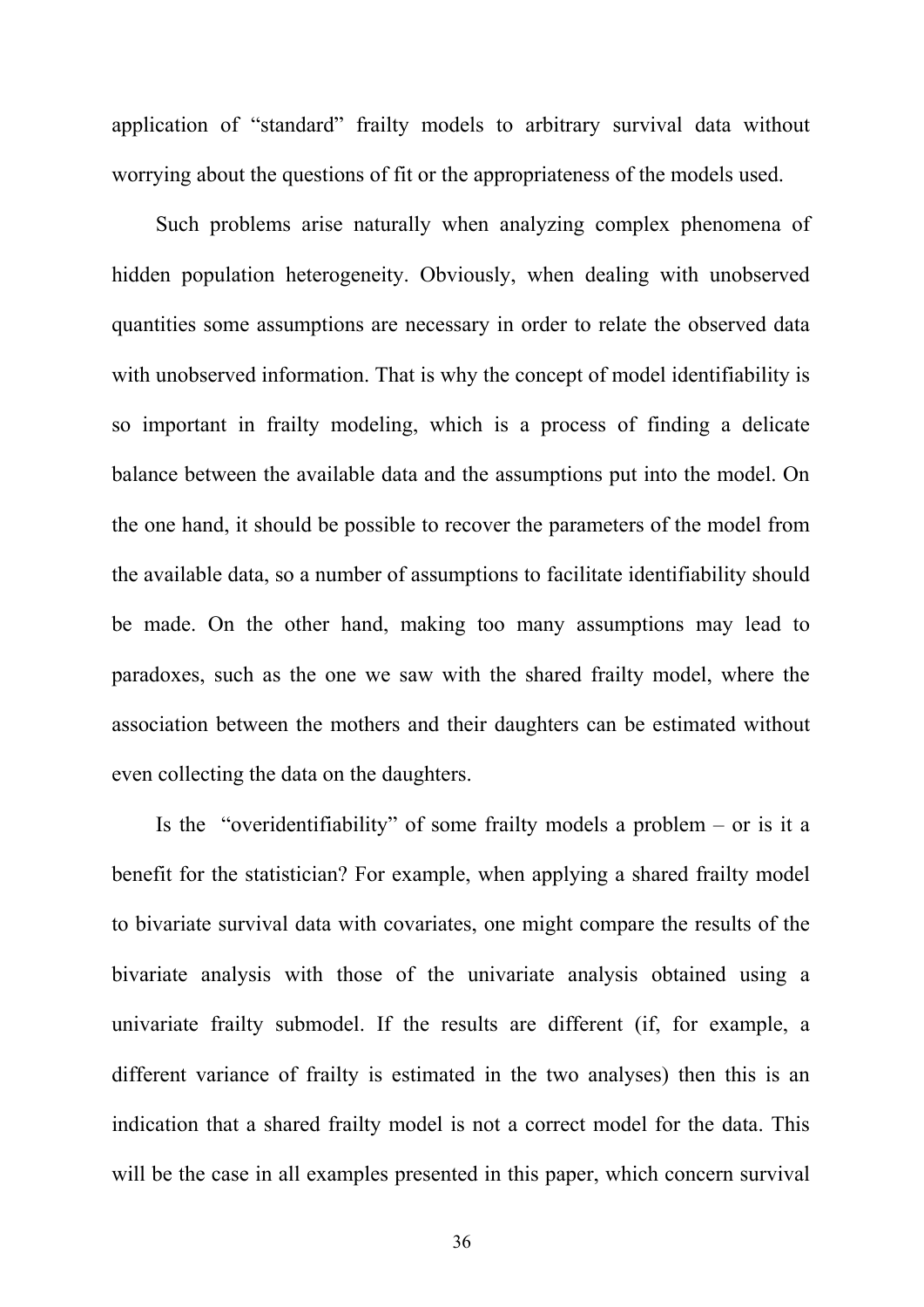data on relatives with different association levels (e.g., MZ and DZ twins, mothers, daughters and granddaughters). The trouble is that this simple procedure for testing consistency is rarely applied in the statistical analysis of data. The point here is that using a model "blindly", as a "standard" tool for data analysis is the wrong way to go about things.

It is in the light of this important property, which might be called the "falsifiability" of a model, that we should view the historical attempts to extend the shared frailty model to get rid of the confounding problem. Simply making the univariate model non-identifiable (i.e. for the positive stable frailty distribution) corrects the confounding problem, but at what price? First, it becomes impossible to check for consistency in the shared frailty model and second, the stable frailty assumption effectively limits the modeling possibilities for the influence of covariates on survival to the case of a simple proportional hazard Cox-regression model. The role of frailty models as a tool for the correction of the non-proportionality of marginal hazards given the covariates is lost, too. This does not mean that frailty cannot follow a positive stable distribution. However, restricting ourselves exclusively to this class of distributions severely limits the flexibility of the marginal model.

There do exist more sensible approaches for solving the confounding problem of shared frailty models. One of them is based on extending the dimension of the frailty variable and making it equal the dimension of the survival data, i.e., introducing multivariate frailty. Yashin et al. (1995)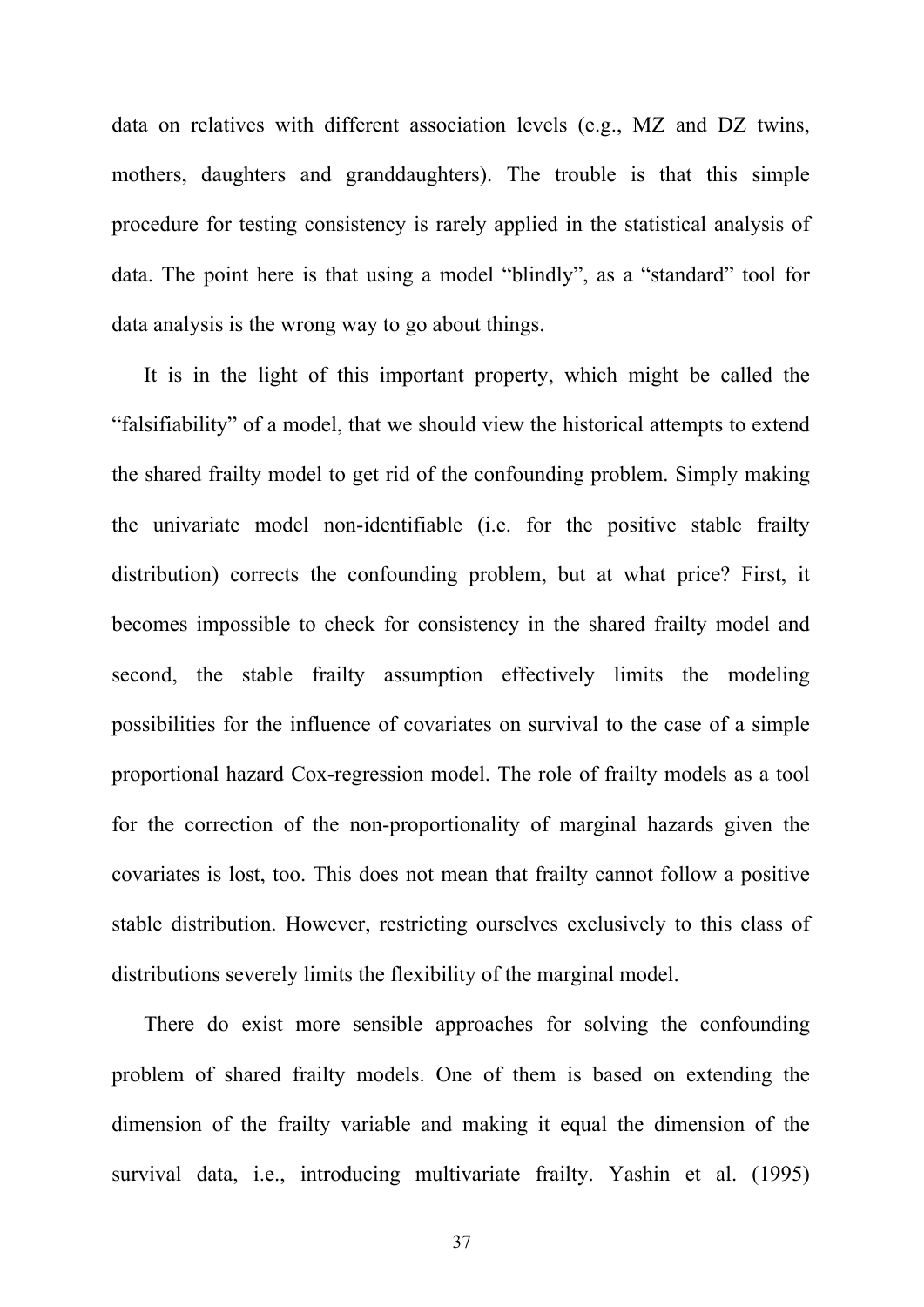suggested a correlated frailty model which used an additive model of gamma frailties to define a bivariate frailty distribution with a given variance and correlation coefficient as parameters. The idea of this approach is to allow for the identifiability of a marginal frailty distribution from univariate data, while limiting the identifiability of association parameters (i.e. the correlation coefficient) to the case of multivariate data analysis. In this case, the pairs of individuals with different levels of association between life spans will be distinguished by the fact that respective correlation coefficients are different. An additional advantage is that components of such a multivariate frailty have an individual interpretation that allows for interesting applications, e.g., genetic analysis of frailty by using the methods of quantitative genetics.

Another approach, which one could call "copula modeling", is based on relaxing the proportional hazard assumption for the covariate effects, i.e. an arbitrary dependence of the underlying hazard on the covariates is assumed. Using a parametric or a non-parametric approach, an appropriate parametrization of the univariate survival functions given the covariates is obtained. Then, this parametrization is substituted into the so-called semiparametric or "copula" representation of a particular frailty model. In the case of the shared gamma frailty model, this representation takes the form of (8) and allows for the estimation of the association parameter from bivariate data. Here, the confounding problem does not exits, since the result of Elbers and Ridder (1982) does not apply to the arbitrary dependence of the underlying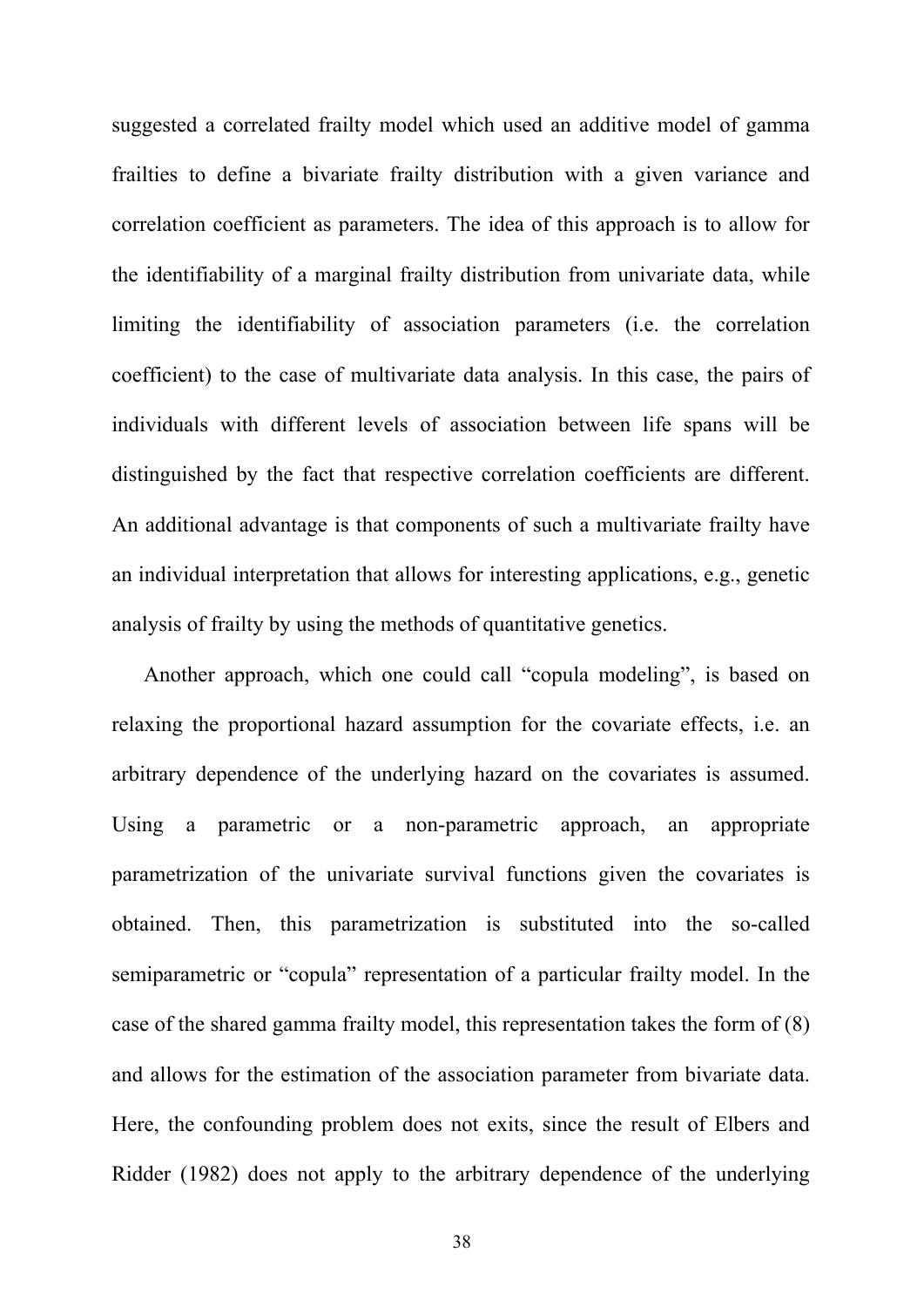hazard on survival and the univariate submodel is not identifiable. The representation for the correlated gamma frailty is given by (12).

Since the shared frailty model is nested within the correlated frailty model, it is always possible to test for whether or not the shared frailty model is appropriate for the data. It seems, however, that the concept of individual frailty, which is used in the multivariate frailty models (e.g. in the correlated gamma frailty model), provides a greater potential in most applications for building models with biologically justified constructs.

### **Legends to the figures**

- Fig. 1. Graphs of conditional probability of death for the Swedish female cohort born in 1862: empirical (solid line), estimated using the Gompertz-Makeham model (short dashed line), and estimated using a gamma-Makeham model (long dashed line).
- Fig. 2. Graphs of the logarithm of the underlying hazard as a function of age and  $\sigma^2$  in the case of a fixed logistic mortality rate.
- Fig. 3. Graphs of the estimates of correlation of life span, standard deviation of shared frailty  $\sigma$  and the regression coefficient of frailty  $\rho$ <sub>z</sub>. The data were generated using a correlated gamma frailty model with different values of  $\rho$ <sub>z</sub>. The estimates of  $\sigma$  and  $\beta$  were obtained using a shared frailty model. The life-span correlation was estimated using a correlated frailty model.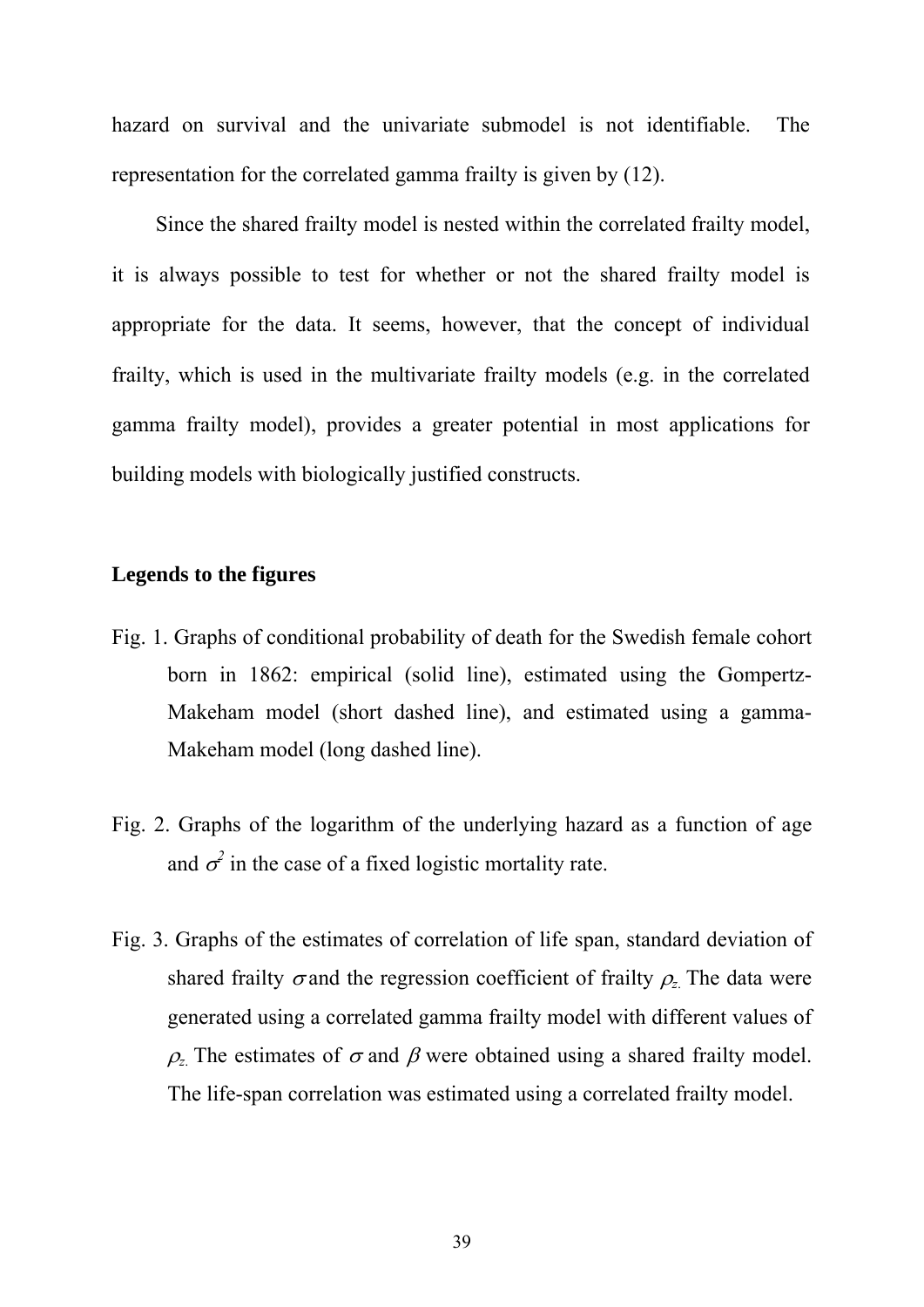Fig. 4. Graphs of marginal and underlying hazards for males and females calculated from data on three Scandinavian twin registers, using a correlated frailty model.

#### **References**

- Akaike, H. 1987. Factor Analysis and AIC. *Psychometrica.* 52 (3):317-322.
- Andersen, P. K., Ø. Borgan, R. D. Gill, and N. Keiding 1993. *Statistical Models Based on Counting Processes.* Berlin: Springer.
- Bretagnolle, J., Huber-Carol,C. Effects of omitting covariates in Cox's model for survival data. *Scandinavian Journal of Statistics* 1988,15:125-38.
- Begun A.Z., Iachine, A.Z and A.I. Yashin 2000. Genetic Nature of Individual Frailty: Comparison of Two Approaches. *Twin Research,* 3, 51-57.
- Chamberlain, G. 1985. Heterogeneity, Omitted Variable Bias, and Duration Dependence. pp. 3-38 in Longitudinal Analysis of Labour Market Data. Eds. J. Heckman and B. Singer, Cambridge University Press.
- Clayton, D. G., and J. Cuzick. 1985. Multivariate Generalizations of the Proportional Hazards Model (with discussion). *Journal of Royal Statistical Society* Ser. A, 148:82-117.
- Clayton, D .G. 1978. A model for association in bivariate life tables and its application in epidemiological studies of familial tendency in chronic disease incidence. *Biometrika* 64(1):141-151.
- Christensen, K., J. Vaupel, N. V. Holm, A. I. Yashin. 1995. Mortality among twins after age 6: fetal origins hypothesis versus twin method. *British Medical Journal* 310:432-436.
- Eaves, L. J. 1987. Survival Analysis: Lessons from Quantitative Genetics. In *Evolution of Longevity in Animals*, A. D. Woodhead and K. H. Thompson, 339- 343. New York: Plenum.
- Elbers, C. and Ridder, G. (1982) True and spurious Duration Dependence: The Identifiability of Proportitional Hazard Model. *Review of Economic Studies* XLIX: 403-409.
- Falconer, D.S. (1990). *Introduction to Quantitative Genetics*, 3<sup>rd</sup> edition, New York: Longman Group Ltd. Assessment, and Prevention. *Journal of National Cancer Institute*, Vol. 88, No.8: 496-509.
- Gail, M. H., S. Wieand, and S. Piantadosi. 1984. Biased estimates of treatment effect in randomized experiments with nonlinear regressions and omitted covariates. *Biometrika* 71:431-444.
- Guo, G., and G. Rodriguez. 1992. Estimating a Multivariate Proportional Hazards Model for Clustered Data Using EM Algorithm, with an Application to Child Survival in Guatemala. *JASA* 87*:*969-976.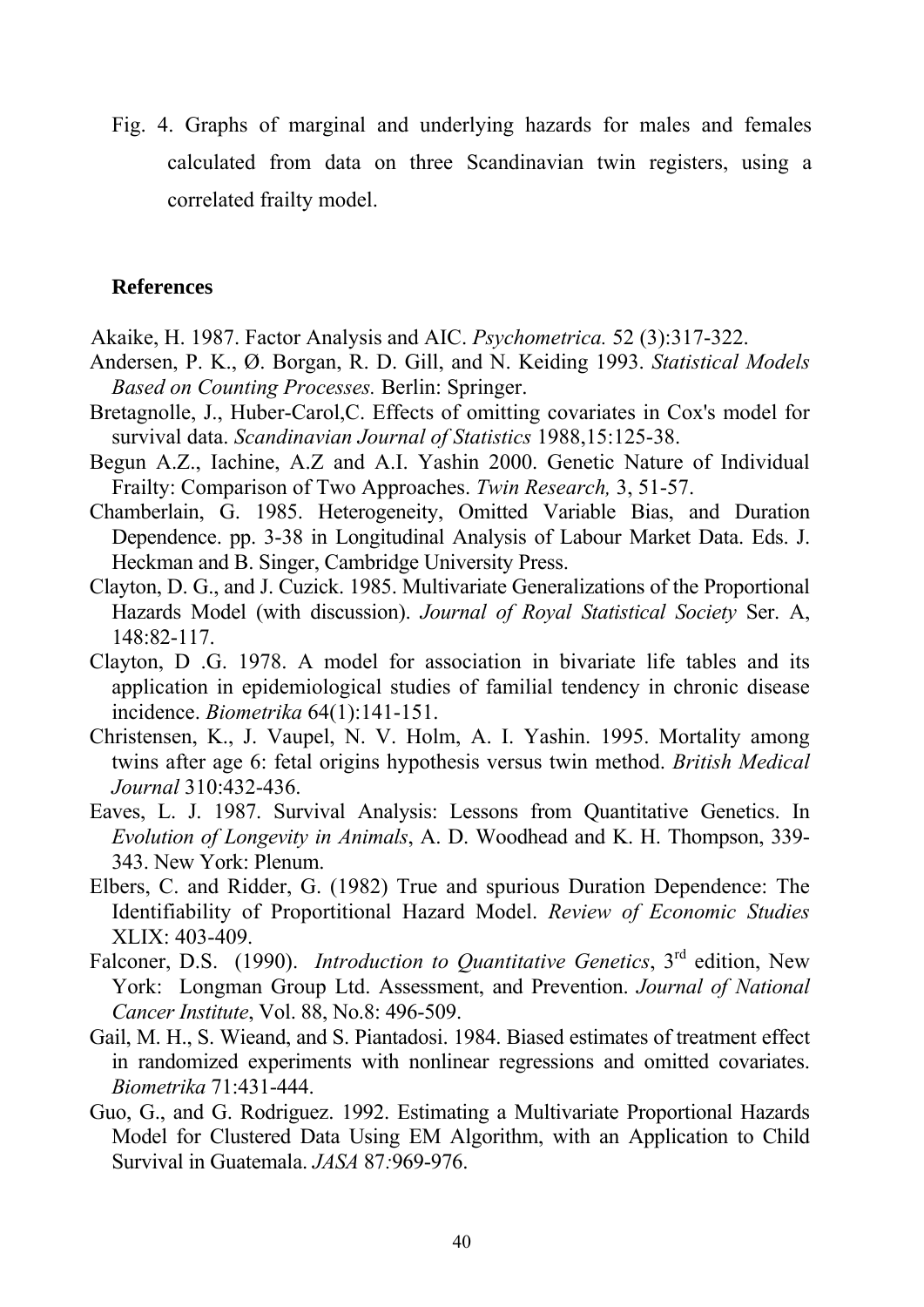- Hauge, M. 1981. The Danish twin register. In "Prospective Longitudinal Research, An Empirical Basis for the Primary Prevention of Psychosocial Disorders", ed. S. A., Mednick, A. E. Baert, B. P. Backmann, 218-221. London: Oxford University Press.
- Heckman, J.J. and Singer, B. (1984b). The Identifiability of the Proportional Hazard Model. Review of Economic Studies:231-241.
- Heckman, J.J. and Singer, B. (1984b). A method for minimizing the impact of distributional assumptions in econometric models of duration data. *Econometrica,*71:435-44.
- Hoem, J.M. 1990. Identifiability of Hazard Models with Unobserved Heterogeneity: The Compatibility of Two Apparently Contradictory Results. *Theoretical Population Biology*, 37: 124-128.
- Hougaard, P. 1995. Frailty Models for Survival Data. *Lifetime Data Analysis* 1:255- 273.
- Hougaard, P., B. Harvald, and N. V. Holm. 1992. Assessment of Dependence in the Life Times of Twins. In *Survival Analysis: State of the Art*, ed. G. P. Klein and P. K. Goel, 77-97. Printed in the Netherlands: Kluwer Academic Publishers.
- Hougaard, P. 1984. Life Table Methods for Heterogeneous Populations: Distributions Describing Heterogeneity. *Biometrika,* 71:75-83.
- Hougaard, P. Modeling multivariate survival. 1987. *Scandinavian Journal of Statistics* 14:291-304.
- Iachine, I. A., and A. I. Yashin. 1998. Identifiability of bivariate frailty models based on additive independent components. Research Report 8, Department of Statistics and Demography, Odense University.
- Iachine, I. A., N. V. Holm, J. R. Harris, A. Z. Begun, M. K. Iachina, M. Laitinen, J. Kaprio, and A. I. Yashin. 1998. How heritable is individual susceptibility to death? The results of an analysis of survival data on Danish, Swedish and Finnish twins*. Twin Research* 1 (4):196-205.
- Kendler, K.S. and L.J.Eaves 1985. Models for the joint effect of Genotype and environment on liability to psychiatric illness. *The American Journal of Psychiatry*, 143,3:279-289.
- Korsholm, L. 1999. Some Semiparametric Models. Ph. D. thesis, Department of Theoretical Statistics, University of Aarhus, Denmark. Chapter 3, 93-109.
- Lancaster, T., Nickel, S. The analysis of re-employment probabilities for the unemployed. *Journal of the Royal Statistical Society*, *Series A* (1980) 143:141- 65.
- Manton K. G., E. Stallard. and J. W. Vaupel. 1986. Alternative Models of Heterogeneity in Mortality Risks Among the Aged. *Journal of American Statistical Association* 81:635-644.
- Manton K.G.and A. I. Yashin 1999. *Mechanisms of Aging and Mortality: The Search for New Paradigms.* Odense monograph on Population Aging #7. Odense University Press. Odense Denmark.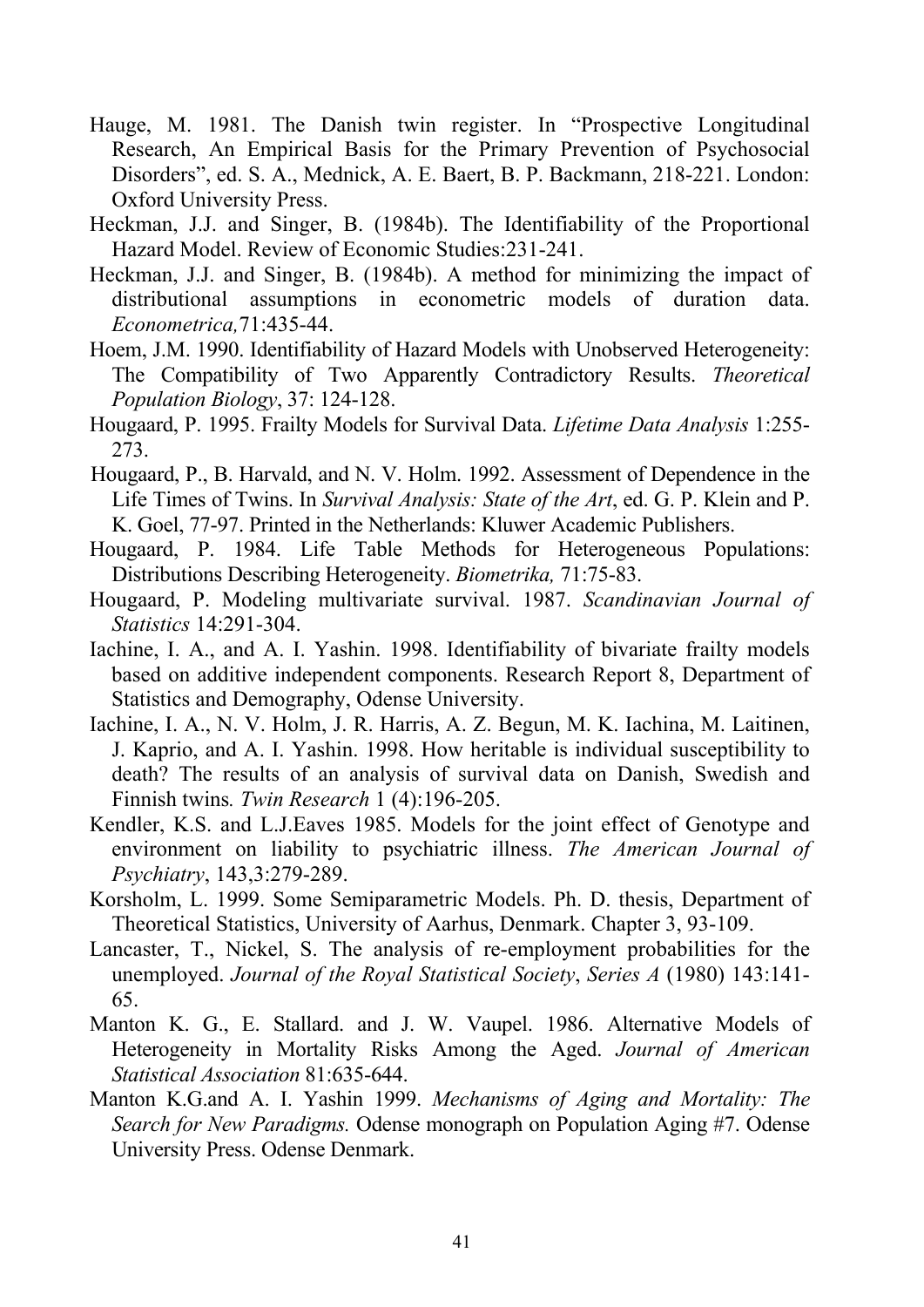- Manton K.G. and Stallard, E. (1988). Chronic Disease Modeling:Measurement and Evaluation of the Risks of Chronic Disease Processes. Charles Griffin Ltd. London, 1988.
- Meyer, J. M., and L. J. Eaves. 1988. Estimating Genetic Parameters of Survival Distributions: A Multifactorial Model. *Genetic Epidemiology* 5:265-275.
- Meyer, J. M., L. J. Eaves, A.C.Heath, N.G.Martin 1991. Estimating Genetic Influence on the Age at Menarche: A Survival Analysis Approach. Am.J. Med. Genet. 39:148-154
- Nielsen, G. G., R. D. Gill, P. K. Andersen, and T. I. A. Sørensen. 1992. A counting process approach to maximum likelihood estimation in frailty models. *Scandinavian Journal of Statistics* 19 (1):25-43*.*
- Oakes, D. 1989. Bivariate Survival Models Induced by Frailties. *JASA,* 84, 487-493.
- Parner, E. 1998. Asymptotic theory for the correlated gamma-frailty model. *The Annals of Statistics* 26 (1):183-214.
- Perera, F. P. 1996. Molecular Epidemiology: Insights Into Cancer Susceptibility, Risk Assessment, and Prevention. *Journal of National Cancer Institute* 88 (8):496-509.
- Petersen J.H., Andersen, P. K. and R.D.Gill (1996). Variance components for survival data. *Statistica Nederlandica,* **50(1),** 193-196.
- Pickles, A. and R. Crouchley. 1995. A Comparison of Frailty Models for Multivariate Survival Data. *Statistics in Medicine* 14:1447-1461. Pickles, A., Crouchley, R. and Simonoff E. et al. Survival Methods for Developmental Genetic Data: Age-of-Onset of Puberty and Antisocial Behavior in Twins. *Genetic Epidemiology*. 11(1994); 155-170
- Pickles, A.(1994). Generalizations and applications of frailty models for survival and event data. *Statistical Methods in Medical Research* 3:263-278.
- Service, P.M. (2000). Heterogeneity in Individual Mortality Risk and its Importance for Evolutionary Studies of Senescence. *American Naturalist* 156,1:1-13.
- Vaupel, J. W., K. G. Manton, and E. Stallard. 1979. The Impact of Heterogeneity in Individual frailty on the Dynamics of Mortality. *Demography* 16:439-454.
- Vaupel, J.W. and Yashin, A.I. 1985. Heterogeneity's Ruses: Some Surprising Effects of Selection on Population Dynamics. *American Statistician*, 39: 176-185.
- Vaupel, J. W. Inherited frailty and longevity. 1988. *Demography*; 25:277-287.
- Vaupel, J. W. 1991. Relative's Risk: Frailty Models of Life History data. *Theoretical Population Biology* 37 (1):220-234.
- Vaupel, J. W., Carey, J. R., Christensen, K., Johnson, T. E., Yashin, A. I., Holm, N. V., Iachine, I. A., Kannisto, V., Khazaeli, A. A., Liedo, P., Longo, V. D., Zeng, Y., Manton, K. G., and Curtsinger, J. W. (1998) Biodemographic trajectories of longevity. *Science*, 1998, 280: 855-860.
- Weiss, K.M. (1990). The Biodemography of Variation in Human Frailty. *Demography* vol. 27, no2:185-206.
- Xue, X., and R. Brookmeyer. 1996. Bivariate Frailty Models for the analysis of Multivariate Survival Time*. Lifetime Data Analysis* 2:277-289.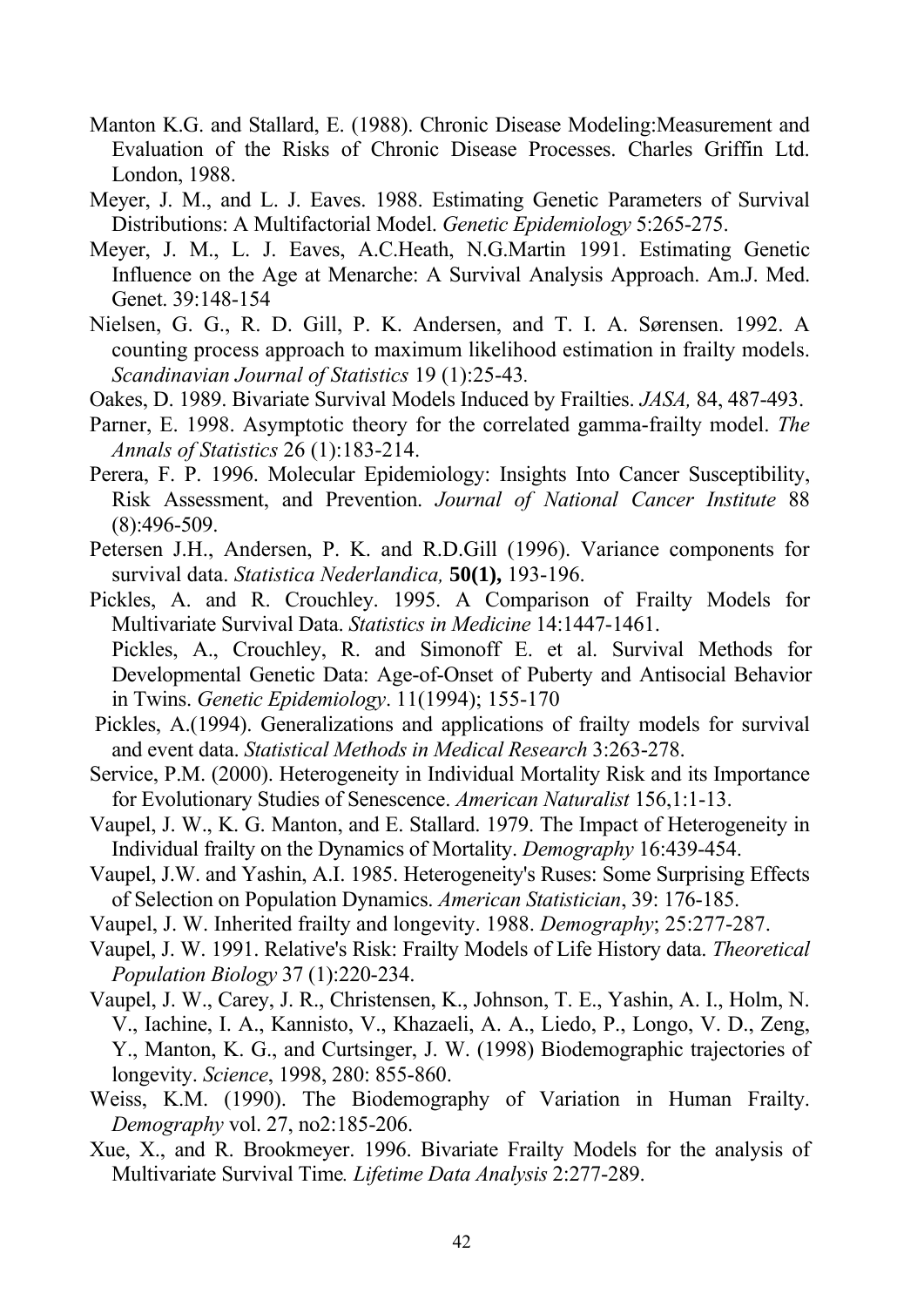- Yashin, A.I., Vaupel, J.W., and I.A.Iachine 1993. Correlated Individual Frailty: An Advantageous Approach to Survival Analysis of Bivariate Data. RR #7. Population Studies of Aging. Centre for health and Social Policy Dec. 1993, Odense University, Denmark
- Yashin ,A.I. and I.A.Iachine 1994. Mortality models with application to twin survival data. In *CISS-First Joint Conference of International Simulation Societies Proceedings* (Halin J, Karplus W, and Rimane R., eds.). Zurich, Switzerland, pp. 567-571.
- Yashin, A. I., Vaupel, J. W. and I.A. Iachine 1994. A duality of aging: The equivalence of mortality models based on radically different concepts. *Mechanisms of Aging and Development*, 74:1-14.
- Yashin ,A.I. and I.A.Iachine 1995a. How long can humans live? Lower bound for biological limit of human longevity calculated from Danish twin data using correlated frailty model. *Mechanisms of Ageing and Development* 80:147-159.
- Yashin, A.I. and I.A.Iachine 1995b. Genetic analysis of durations: Correlated frailty model applied to survival of Danish Twins. *Genetic Epidemiology* 12:529-538.
- Yashin, A.I., Vaupel, J.W., and I.A.Iachine 1995. Correlated Individual Frailty: An Advantageous Approach to Survival Analysis of Bivariate Data. *Mathematical Population Studies* Vol. 5(2): 145-159.
- Yashin, A. I., Manton, K. G., Woodbury, M. A. and E. Stallard 1995. The Effects of Health Histories on Stochastic Process Models of Aging and Mortality. *Journal of Mathematical Biology*, 34:1-16.
- Yashin, A.I. and I.A.Iachine 1996. Random effect models of bivariate survival: Quadratic hazard as a new alternative. In *Symposium in Anvendt Statistik* (Kristensen G, ed.). Odense, Denmark: Odense University, pp. 87-101.
- Yashin, A.I., Andreev, K.F., Khazeli, A., Vaupel, J.W., and J.W.Curtsinger 1996a. Death-after-stress-data in the analysis of heterogeneous mortality. Transactions of Symposium I Anvendt Statistik, 22-24 January. Redigeret af Gustav Kristensen. Okonomisk Institut, Odense Universitet, pp. 24-35.
- Yashin, A.I., Manton, K.G. and I.A.Iachine 1996b. Genetic and environmental factors in duration studies. Multivariate frailty models and estimation strategies. *Journal of Epidemiology and Biostatistics* 1(2): 115-120.
- Yashin A.I. and K.G.Manton 1997. Effects of Unobserved and Partially Observed Covariate Processes on System Failure: A Review of Models and Estimation Strategies. *Statistical Science,*12(1)20-34.
- Yashin, A. I. and I. A. Iachine 1997. How Frailty Models Can be Used in the Analysis of Mortality And Longevity Limits. *Demography* 34:31-48.
- Yashin A. I., A. Z. Begun, I. A. Iachine. 1999a. Genetic factors in susceptibility to death: a comparative analysis of bivariate survival models. *Journal of Epidemiology and Biostatistics* 4 (1):53-60.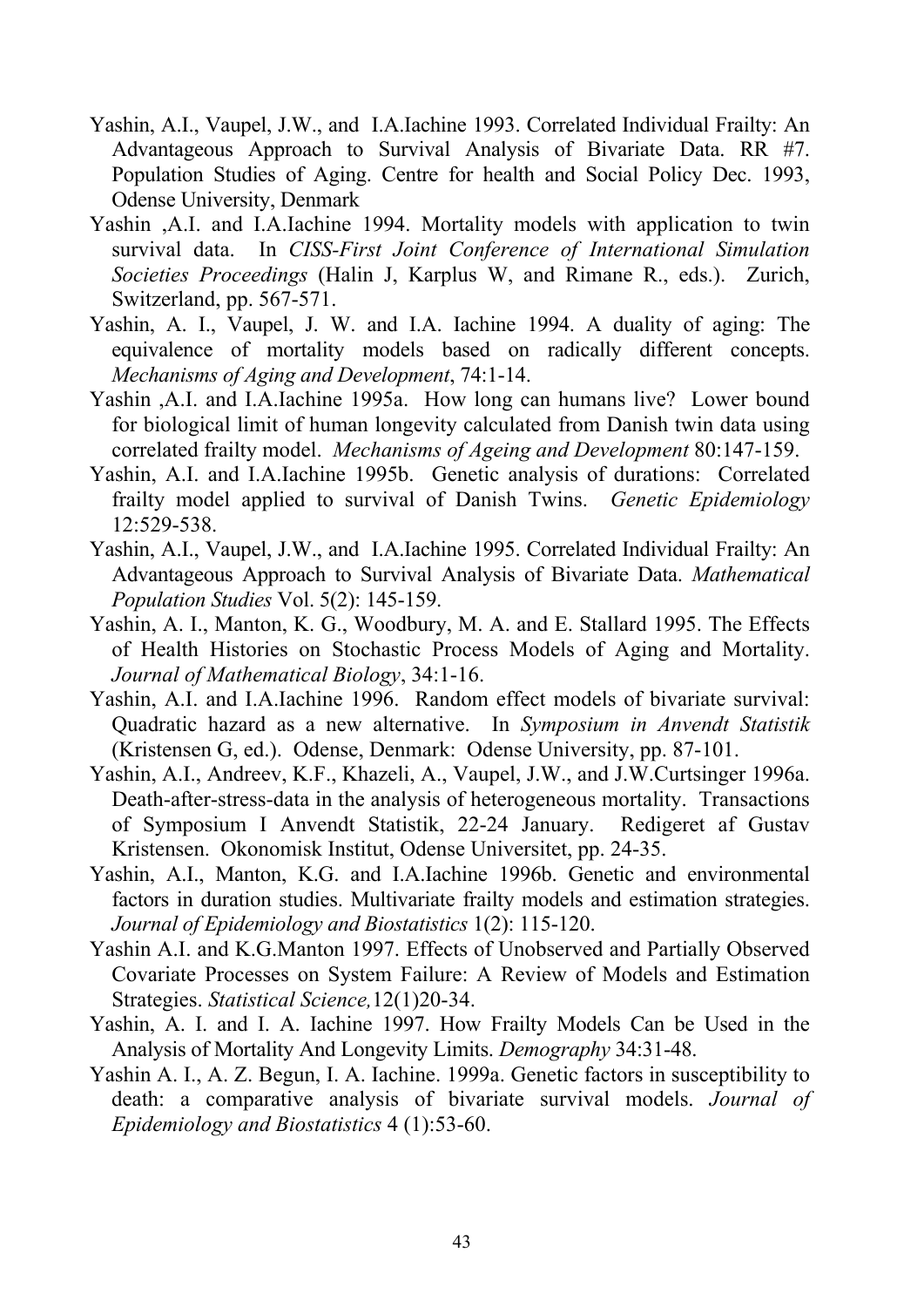- Yashin,A.I. I.A. Iachine and J. R. Harris 1999b. Half of Variation in Susceptibility to Mortality is Genetic: Findings from Swedish Twin Survival Data. *Behavior Genetics*, Vol. 29, No.: 11-20.
- Yashin,A.I., A.Z. Begun and I.A. Iachine 1999. Genetic Factors in Susceptibility to Death: Comparative Analysis of Bivariate Survival Models. *Journal of Epidemiology and Biostatistics*, Vol.4, No 1: 53-60.
- Yashin,A.I., I. A. Iachine and J. R. Harris 1999c. Half of Variation in Susceptibility to Mortality is Genetic: Findings from Swedish Twin Survival Data. *Behavior Genetics*, Vol. 29, No.: 11-20.
- Yashin, A.I. G. De Benedictis, J.W. Vaupel, Q. Tan, K.F. Andreev, I.A. Iachine, M. Bonafe, M. De Luca, S. Valensin, L. Carotenuto, and C. Franceschi 1999d. Gene, Demography and Life Span: The Contribution of Demographic Data in Genetic Studies of Aging and Longevity. *American Journal of Human Genetics*, 65: 1178- 1193
- Yashin, A.I. and I.A. Iachine (1999a) What Difference Does the Dependence Between Durations Make? *Life Time Data Analysis*, 5: 5-22.
- Yashin,A.I. and I. A. Iachine (1999b). Dependent Hazards in the Problem of Multivariate Survival. *Journal of Multivariate Analysis,* 71:241-261.
- Yashin, A.I. G. De Benedictis, J.W. Vaupel, Q. Tan, K.F. Andreev, I.A. Iachine, M. Bonafe, M. De Luca, S. Valensin, L. Carotenuto, and C. Franceschi 2000. Genes and Longevity: Lessons from Studies of Centenarians. *Journal of Gerontology. Biological Sciences.* 55A. B1-B10.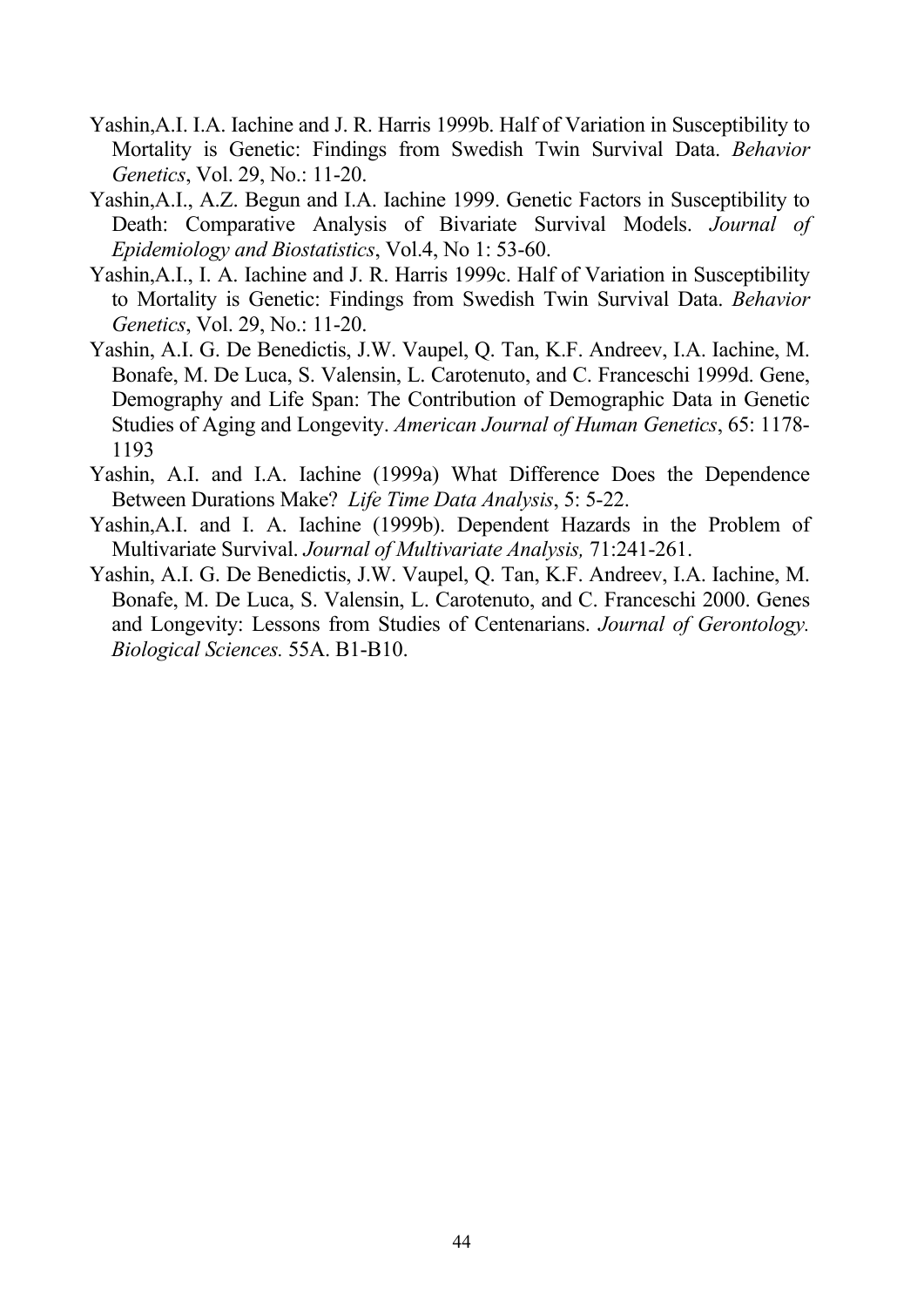

### $\bar{\mathsf{X}}$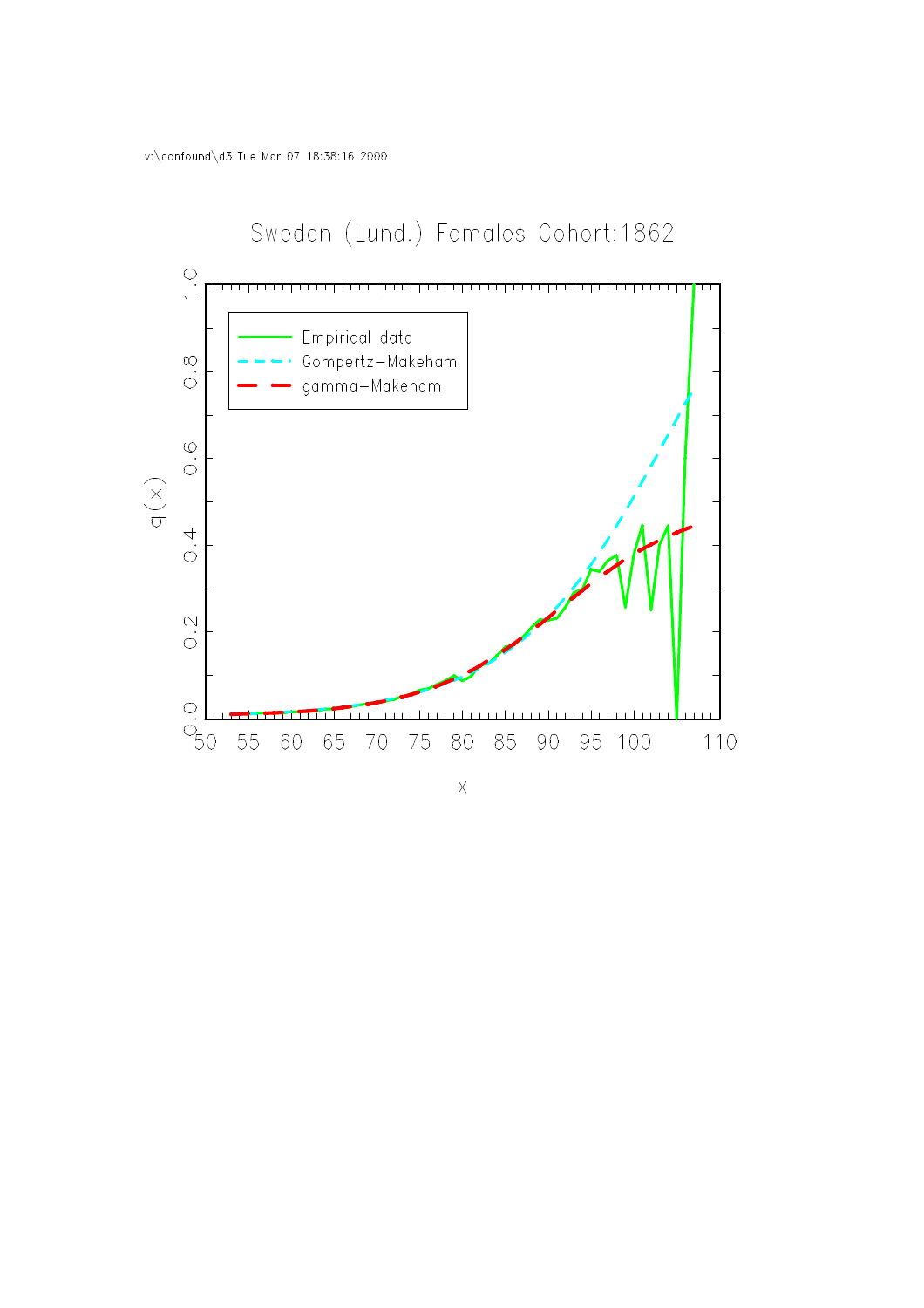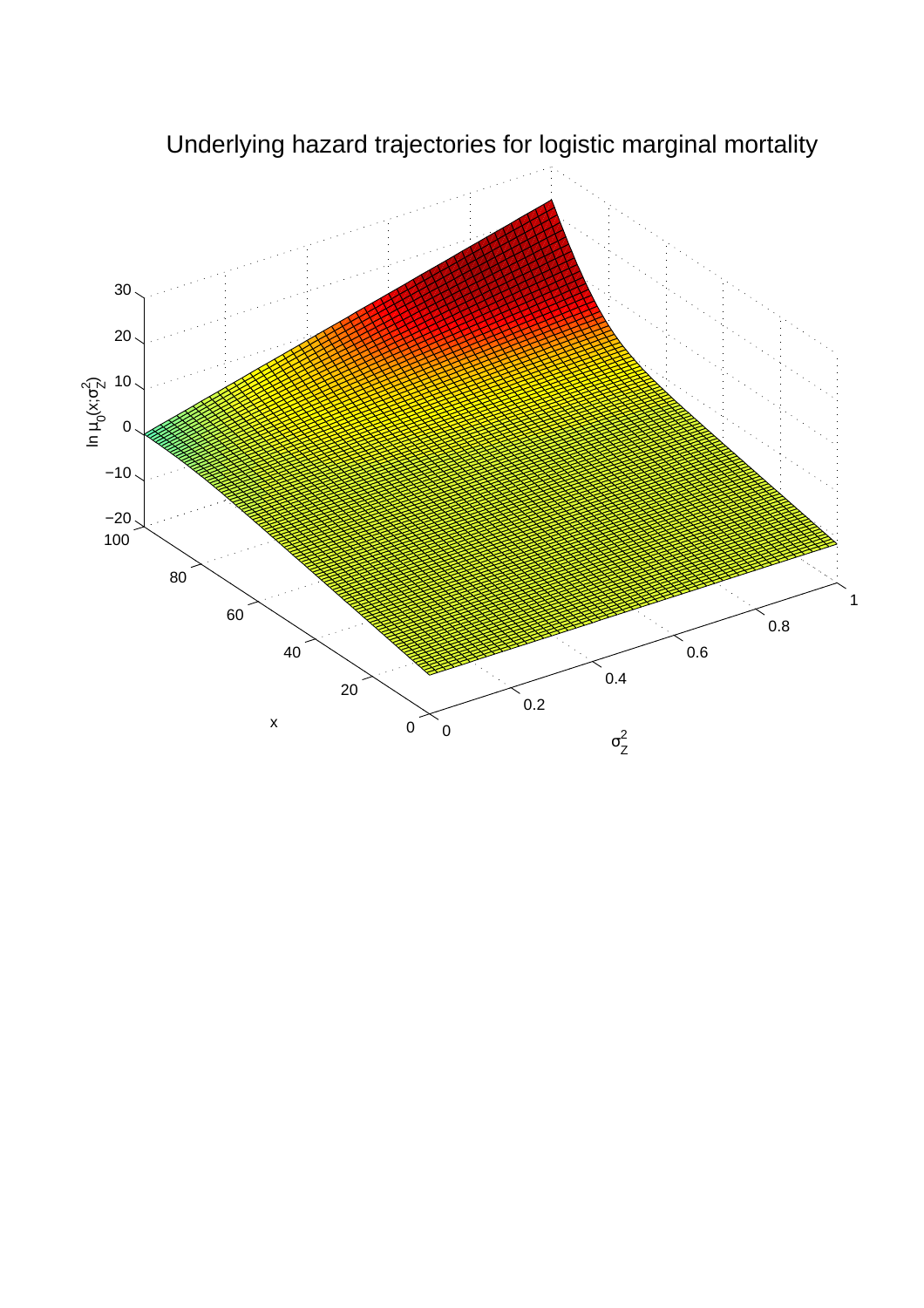Confounding in shared gamma frailty model True model: correlated gamma frailty,  $\sigma = 2$ ,  $\beta = 8$ 



 $\rho_Z$